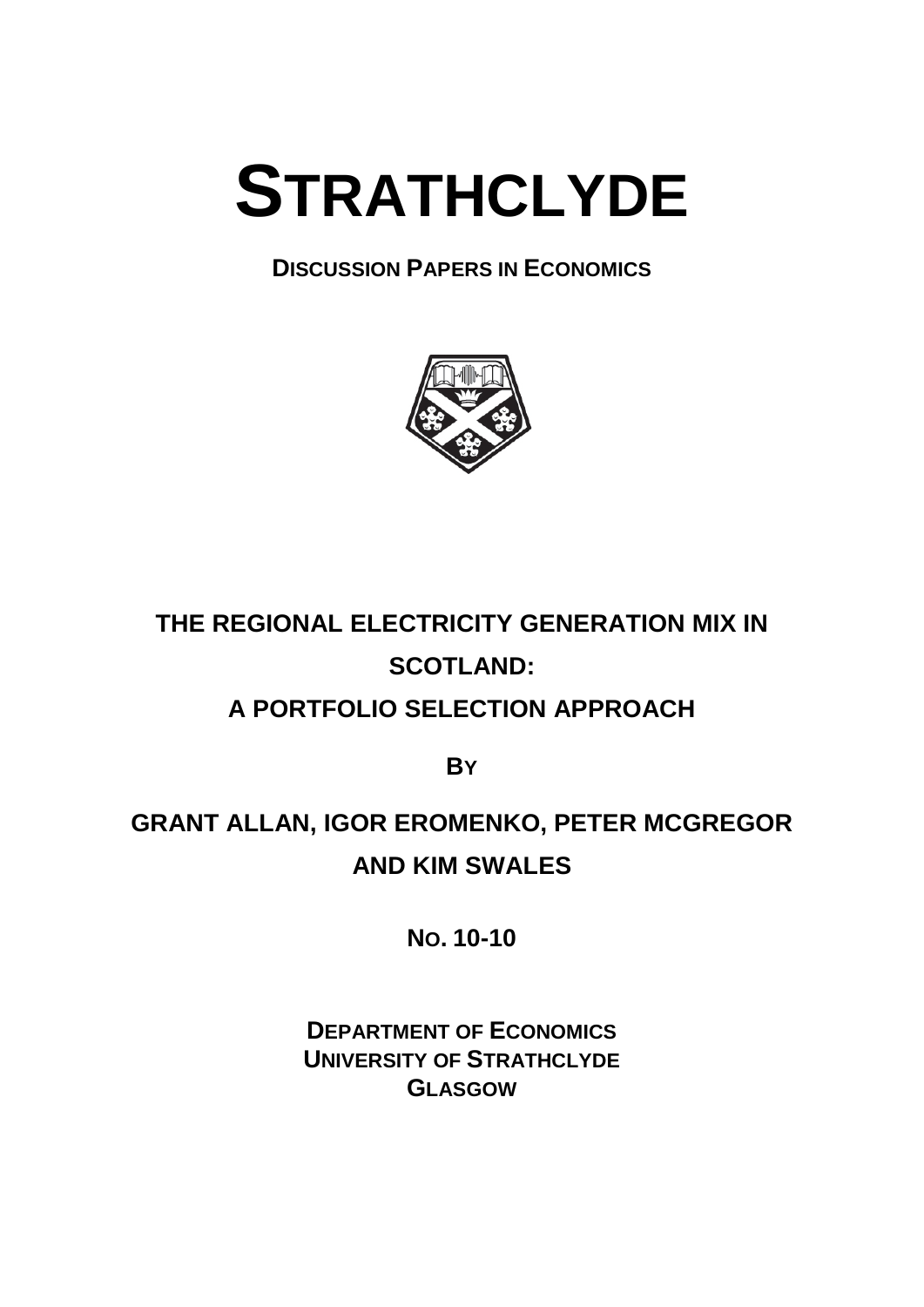## **The regional electricity generation mix in Scotland: A portfolio selection approach[1](#page-1-0)**

Grant Allan<sup>a\*</sup>, Igor Eromenko<sup>a</sup>, Peter McGregor<sup>a</sup> and Kim Swales<sup>b</sup>

<sup>a</sup> Fraser of Allander Institute, Department of Economics, University of Strathclyde <sup>b</sup> Department of Economics, University of Strathclyde

#### **Abstract**

Standalone levelised cost assessments of electricity supply options miss an important contribution that renewable and non-fossil fuel technologies can make to the electricity portfolio: that of reducing the variability of electricity costs, and their potentially damaging impact upon economic activity. Portfolio theory applications to the electricity generation mix have shown that renewable technologies, their costs being largely uncorrelated with non-renewable technologies, can offer such benefits. We look at the existing Scottish generation mix and examine drivers of changes out to 2020. We assess recent scenarios for the Scottish generation mix in 2020 against mean-variance *efficient* portfolios of electricity-generating technologies. Each of the scenarios studied implies a portfolio cost of electricity that is between 22% and 38% higher than the portfolio cost of electricity in 2007. These scenarios prove to be "inefficient" in the sense that, for example, lower variance portfolios can be obtained without increasing portfolio costs, typically by expanding the share of renewables. As part of extensive sensitivity analysis, we find that Wave and Tidal technologies can contribute to lower risk electricity portfolios, while not increasing portfolio cost.

#### **JEL code**: D81, L94, R15

<u>.</u>

**Keywords**: Electricity generation mix, portfolio theory, regional energy policy

<span id="page-1-0"></span><sup>1</sup> The authors acknowledge the support of the Engineering and Physical Science Research Council through the the SuperGen Marine Energy Consortium (EPSRC reference: EP/E040136/1). The authors are grateful for comments received at the Regional Science Association International: British and Irish Section conference, Limerick, September 2009, as well as to Karsten Neuhoff, Paul Ekins, Kannan Ramachandran and Gabriel Anandarajah for comments on related work. Any errors and omissions are solely the responsibilities of the authors.

<sup>\*</sup> Corresponding author: Fraser of Allander Institute, Department of Economics, University of Strathclyde, Sir William Duncan Building, 130 Rottenrow, Glasgow, G4 0GE. E-mail: [grant.j.allan@strath.ac.uk,](mailto:grant.j.allan@strath.ac.uk) Tel: (+0044) (0)141 548 3838, Fax: (+0044) (0)141 548 5776.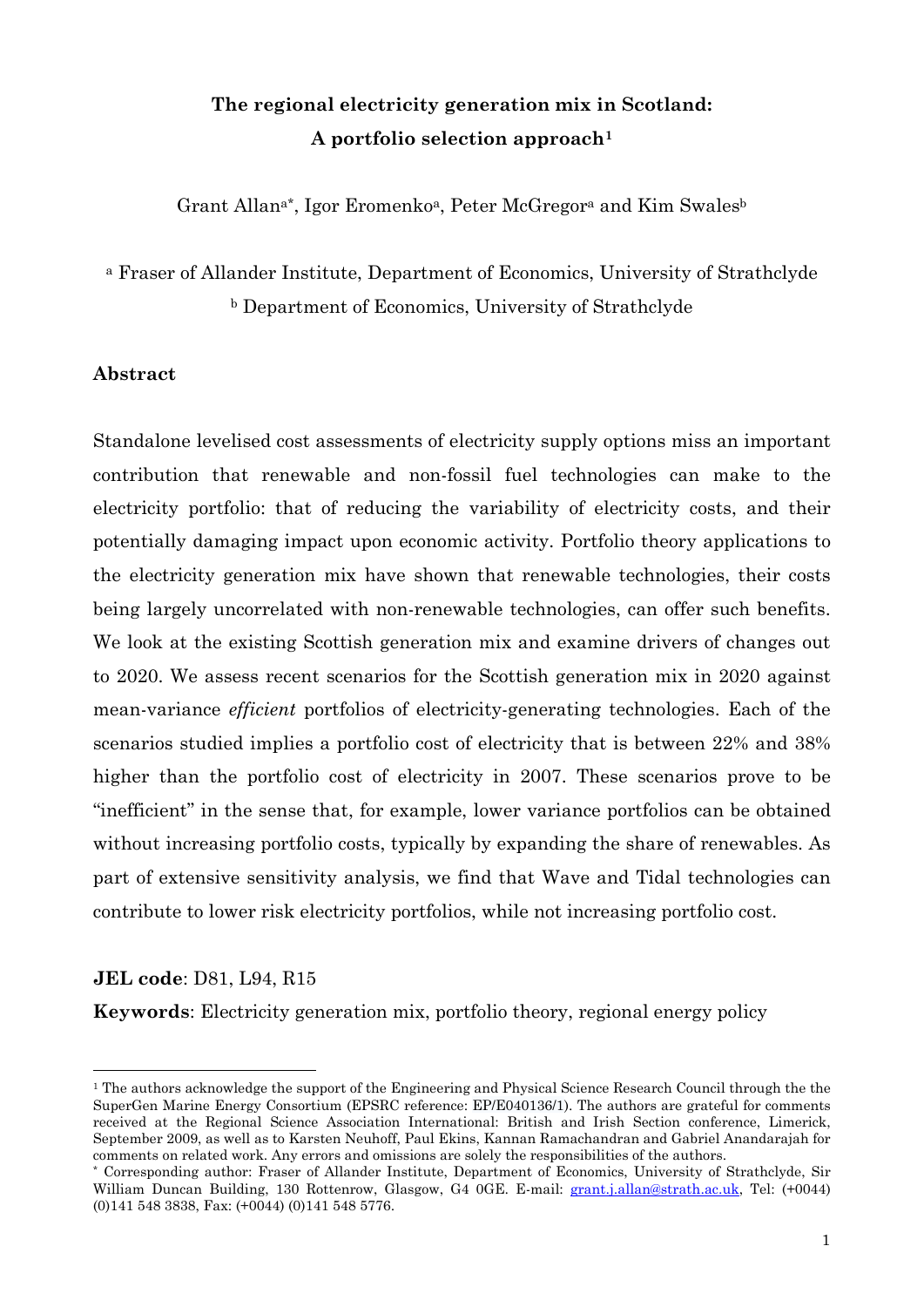#### **1. Introduction**

<u>.</u>

What technologies should comprise an effective electricity generation mix for Scotland? Recent attempts to answer this question have looked at future policy targets and drivers of change to the electricity generation mix. These studies produce scenarios for the generation mix in Scotland in order to inform current policy practice[2.](#page-2-0) For example, these scenarios might identify whether specific targets for the proportion of generation from renewable sources will being met by the intended date. If these targets are not met then some additional policy would be required which will in turn cause the real outcome to differ from that imagined in the scenario.

In this paper, we use portfolio selection theory to provide an additional piece of evidence in the evaluation of alternative scenarios for the generation mix in Scotland. Portfolio selection theory was initially developed in financial economics to explain and prescribe methods for holding assets whose returns are uncertain. However, this approach has recently been carried over to applications in the energy and electricity generation field (e.g. Bazilian and Roques, 2008). More widely, it has found favour for the study of a number of research areas where outcomes (e.g. financial returns, or the cost of electricity) not only depend upon the characteristics of each of the individual options (e.g. technology costs or their variability), but also the interactions between the generation characteristics of each option (e.g. correlations between technology costs).

This paper differs in three ways from previous applications of portfolio selection theory to the electricity generation mix. First, we explicitly address the issue of the efficiency of electricity generation mix from a regional perspective. This is of interest given the distinctive energy policy emerging in Scotland as compared to the UK. This policy divergence is reflected in a set of more ambitious targets for renewable electricity and the ruling out of new nuclear power stations. We discuss these policy drivers for Scotland's electricity generation mix in Section 2.2[3](#page-2-1) .

<span id="page-2-0"></span><sup>2</sup> Some scenario work involves looking at individual technologies, e.g. FREDS:MEG (2009) but in this paper we are only concerned with scenarios for the electricity mix as a whole.

<span id="page-2-1"></span><sup>&</sup>lt;sup>3</sup> The nature and rationale for energy policy distinctiveness in Scotland as compared to the UK is discussed in detail in Allan *et al* (2008). We do not add to this here. It is sufficient for our purposes to note that a distinctive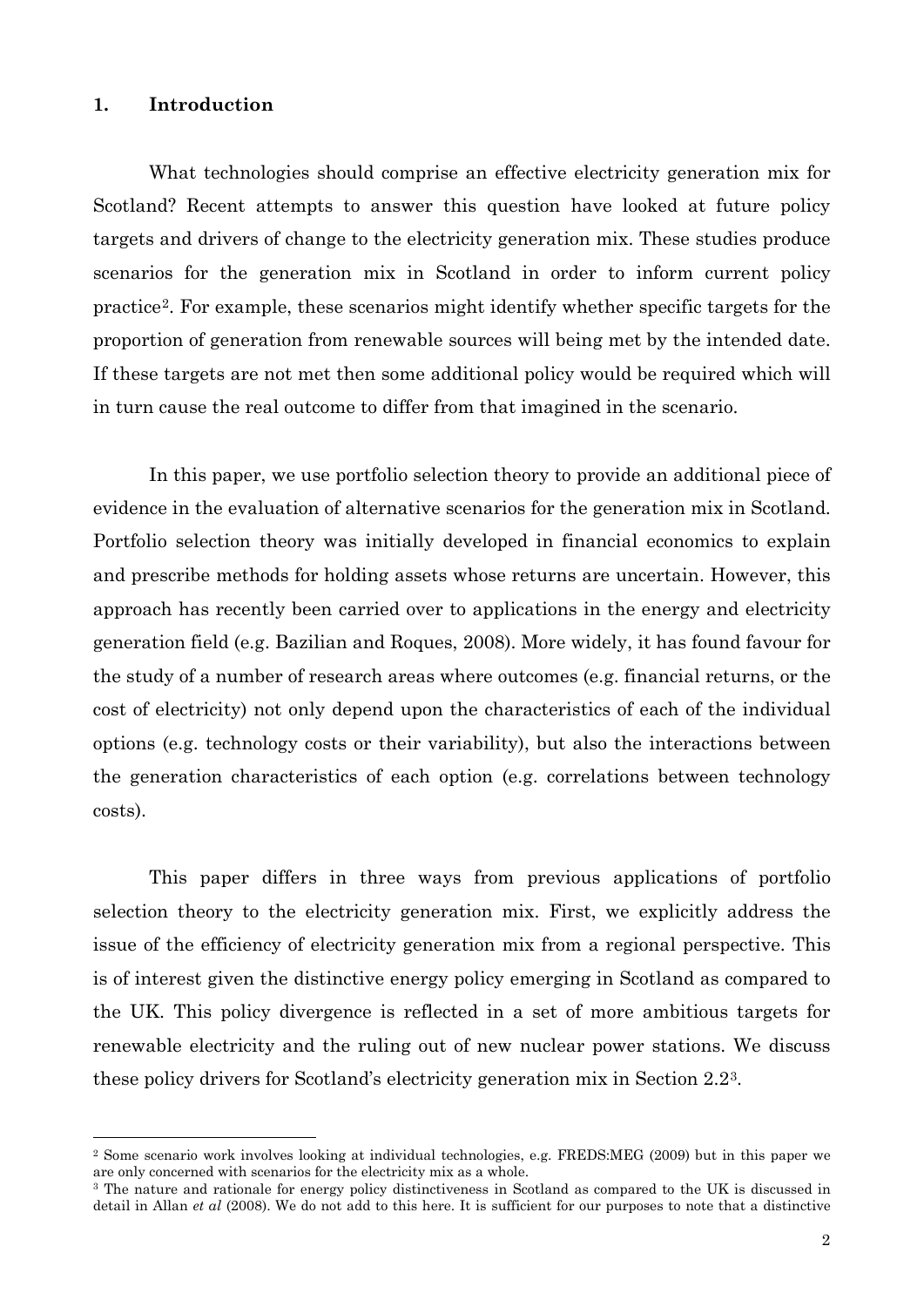Second, we are able to examine the mean-variance efficiency of alternative electricity scenarios for Scotland in 2020. Assessing existing scenarios from an explicit portfolio selection approach provides complementary information that may be useful from a policy perspective. In fact, we find that none of the scenarios examined are mean-variance efficient. The implication is that there appear to exist opportunities to lower electricity costs for no greater risk, or reduce risks while incurring no additional costs, a result that presumably is, potentially at least, of considerable policy interest. However, a note of caution is required. In line with most other applications of portfolio theory in this field we assume zero transactions costs and do not incorporate current energy infrastructure as a constraint. Our results would therefore require further exploration before concluding that Pareto improvements are feasible[4.](#page-3-0) Nonetheless, we believe our results provide a *prima facie* case for exploring alternative scenarios for the Scottish electricity generation mix.

Third, to our knowledge this is the first application of portfolio theory to include marine generation in electricity mixes. Our consideration of these Wave and Tidal technologies reflects the high marine renewable resource in Scotland, and the anticipated contribution of these technologies to the generation mix. Currently these technologies are largely in their development stages with limited commercial deployment and typically have higher standalone levelised costs than other renewable and non-renewable technologies (see Allan *et al*, 2009). However, our application of portfolio theory does offer support for the view that there is a potentially important role for marine technologies in future electricity mixes, even at existing cost levels. Allowing for learning rates further reinforces this view.

We begin in Section 2 with an historical perspective on the existing electricity generation mix in Scotland and examine the drivers of changes in the mix to 2020. We then discuss in some detail a number of recently published scenarios for the future generation mix in Scotland. In Section 3 we begin by outlining the rationale for examining these electricity generation mixes from a portfolio theory perspective, show how such analyses are conducted, and note the results of previous applications.

-

focus on the electricity generation mix in Scotland motivates a separate appraisal of alternative electricity generation mixes at the regional level.

<span id="page-3-0"></span><sup>4</sup> Van Zon and Fuss (2008) relax the former assumption and Doherty *et al* (2008) relax the latter.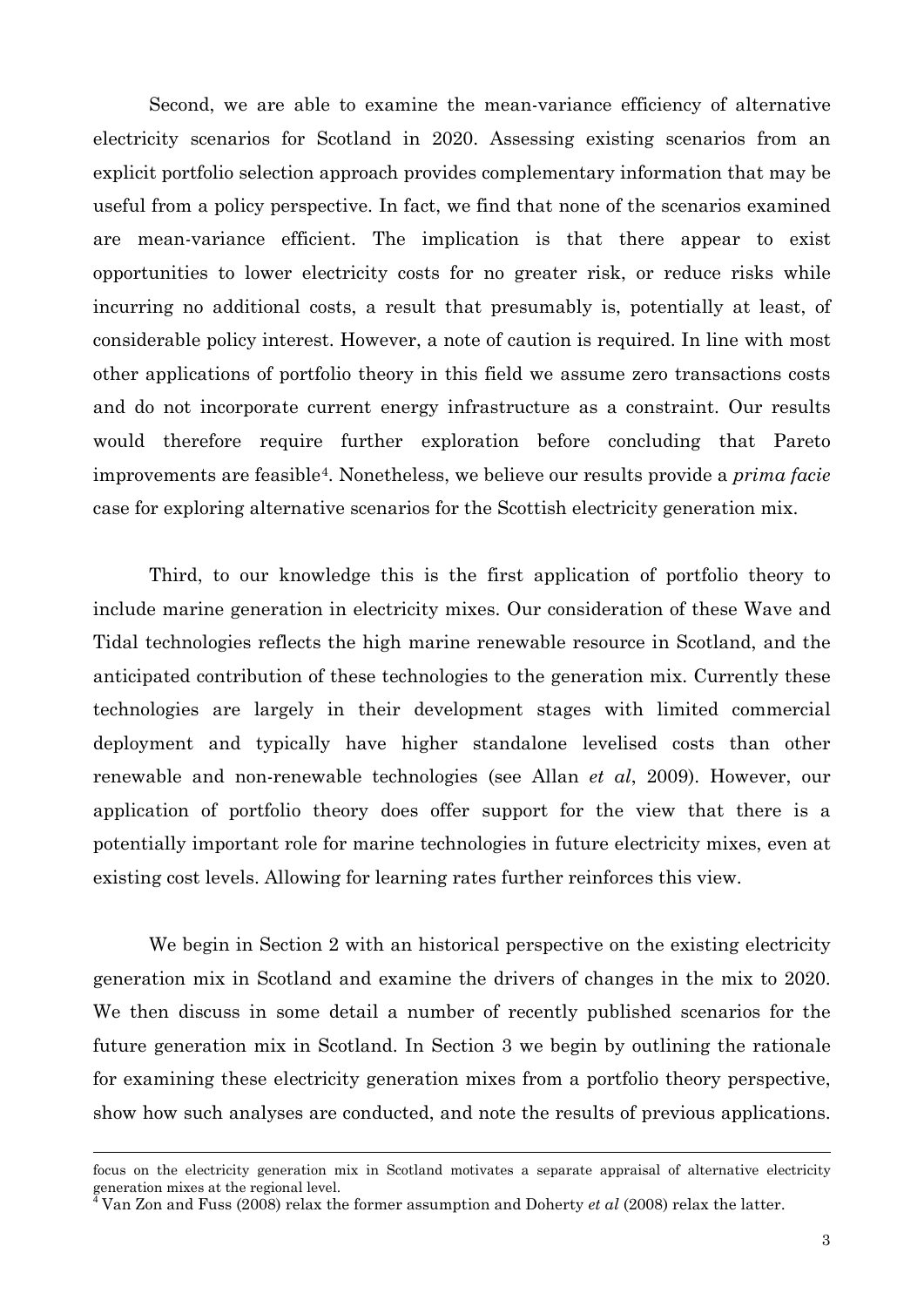In Section 4 we report the results of our application to the Scottish electricity generation mix, before examining the impact of relaxing a number of (necessary) assumptions through detailed sensitivity analysis. We conclude in Section 5 with a discussion of the implications of our analysis for policy and suggest how the analysis can be refined in future research.

## **2 Scotland's electricity mix and historical basis for current position, plus factors affecting future generation mix**

#### **2.1 Development of the existing electricity generation mix in Scotland**

Table 1a and 1b show the development of operational electricity generation capacity in Scotland. Reading along the rows for each technology in Table 1a, gives the decade in which the capacity (in MW) that is operational today was installed. Reading down the columns in this table shows us how much of the capacity operational today was installed in each decade. The same format is used in Table 1b but in this case each cell shows the number of separate facilities commissioned, by technology and decade. These two tables combine to allow us to identify a number of issues regarding the evolution of the existing operational generation mix in Scotland.

|                    |       |                |                          |       |                          |                |                |                          | 2000 <sub>s</sub>        |         |
|--------------------|-------|----------------|--------------------------|-------|--------------------------|----------------|----------------|--------------------------|--------------------------|---------|
|                    |       |                |                          |       |                          |                |                |                          | to                       |         |
| Capacity (in MW)   | 1920s | 1930s          | 1940s                    | 1950s | 1960s                    | 1970s          | 1980s          | 1990s                    | 2008                     | Total   |
| Hydro              | 17    | 186            | $\overline{\phantom{a}}$ | 792   | 174                      | 300            | $\overline{2}$ | $\overline{\phantom{a}}$ | 119.7                    | 1590.7  |
| Diesel             | ٠     | $\blacksquare$ | 9                        | 109   | $\overline{\phantom{a}}$ | 10             | $\blacksquare$ | $\overline{2}$           | 3                        | 132.5   |
| Pumped storage     |       |                |                          | ۰     | 440                      | $\blacksquare$ |                | $\blacksquare$           | -                        | 440     |
| Coal               |       |                |                          |       | 1152                     | 2304           | $\blacksquare$ | $\overline{\phantom{a}}$ | $\blacksquare$           | 3456    |
| Nuclear            |       |                |                          |       | $\overline{\phantom{a}}$ | 860            | 1205           | $\overline{\phantom{a}}$ | $\overline{\phantom{a}}$ | 2065    |
| Gas (including)    |       |                |                          |       |                          |                |                |                          |                          |         |
| gas/oil)           |       |                |                          |       |                          | $\blacksquare$ | 1540           | $\overline{\phantom{a}}$ | 123                      | 1663    |
| Wind               |       |                |                          |       |                          |                | $\blacksquare$ | 63                       | 1117                     | 1180    |
| Biomass (including |       |                |                          |       |                          |                |                |                          |                          |         |
| poultry litter)    |       |                | $\overline{\phantom{0}}$ |       |                          |                |                | $\overline{\phantom{a}}$ | 56                       | 56      |
| Total              | 17    | 186            | 8.5                      | 901   | 1766                     | 3474           | 2747           | 65                       | 1418.7                   | 10583.2 |

*Table 1a: Capacity (in MW) of plants operational in Scotland in May 2009, by decade commissioned or first year of generation, and by technology*

**Source:** BERR, Digest of United Kingdom Energy Statistics, accessed September 2009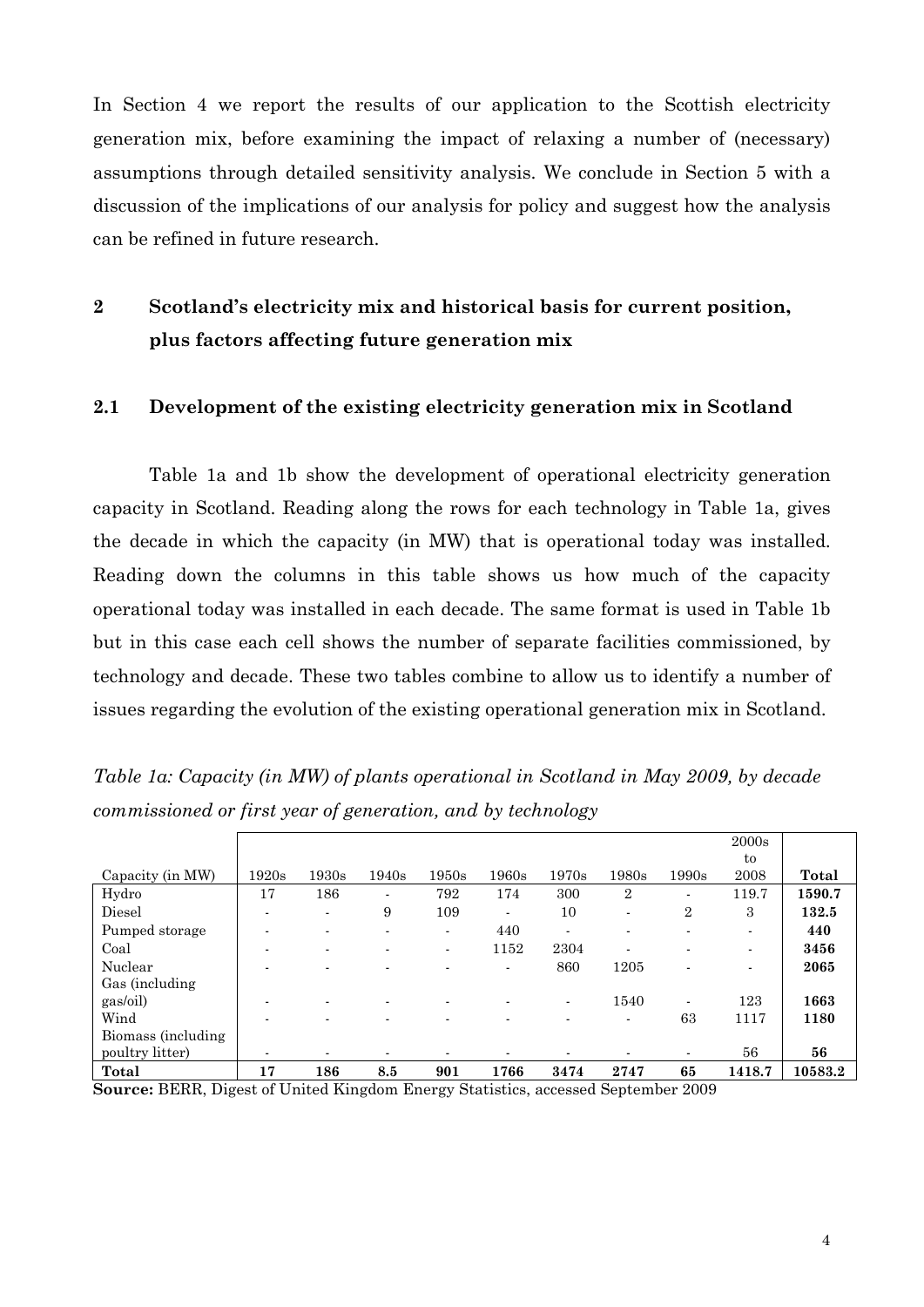|                    |                          |                          |                |       |                |       |                          |       | 2000s          |          |
|--------------------|--------------------------|--------------------------|----------------|-------|----------------|-------|--------------------------|-------|----------------|----------|
|                    |                          |                          |                |       |                |       |                          |       | to             |          |
| Number of projects | 1920s                    | 1930s                    | 1940s          | 1950s | 1960s          | 1970s | 1980s                    | 1990s | 2008           | Total    |
| Hydro              | $\overline{2}$           | $\overline{ }$           | -              | 39    | 14             |       |                          |       | 7              | 71       |
| Diesel             | $\overline{\phantom{a}}$ | $\overline{\phantom{a}}$ | $\overline{2}$ | 3     | $\blacksquare$ |       | $\overline{\phantom{a}}$ |       |                | 8        |
| Pumped storage     |                          | $\blacksquare$           |                | -     |                |       | ۰                        |       |                |          |
| Coal               | $\overline{\phantom{a}}$ | $\overline{\phantom{a}}$ |                | -     |                |       |                          |       | -              | 2        |
| Nuclear            |                          |                          |                |       |                |       |                          |       |                | 2        |
| Gas (including)    |                          |                          |                |       |                |       |                          |       |                |          |
| gas/oil)           |                          | $\overline{\phantom{a}}$ |                |       |                |       |                          |       |                | 2        |
| Wind               |                          |                          |                |       |                |       |                          | 4     | 34             | 38       |
| Biomass (including |                          |                          |                |       |                |       |                          |       |                |          |
| poultry litter)    |                          | $\overline{\phantom{a}}$ |                |       |                |       |                          | ٠     | $\overline{2}$ | $\bf{2}$ |
| Total              | $\bf{2}$                 | 5                        | $\bf{2}$       | 42    | 16             | 4     | 3                        | 5     | 45             | 126      |

*Table 1b: Number of plants operational in Scotland in May 2009, by decade commissioned or first year of generation, and by technology*

**Source:** BERR, Digest of United Kingdom Energy Statistics, accessed September 2009

Table 1a shows the scale of the major periods of activity in terms of the existing generation mix in Scotland. Almost one-third of the installed capacity was commissioned in the 1970s, with over 75% of the existing capacity installed between the 1960s and 1980s. During the 1990s there was only a fraction of the investment compared to earlier decades. Only 65MW of new capacity were commissioned, 63MW of which came from wind generation. Table 1a shows that of the 1419MW of capacity commissioned since 2000, over 90% has come from renewable technologies, with most coming from onshore wind projects. During this time period 1117MW of onshore wind capacity and 34 renewables projects have been installed. This is a greater annual average level than occurred in the period of great investment in renewables generation capacity which followed the Second World War. That period saw the formation of the North Scotland Electricity Board with its plans to generate electricity from the glens of Scotland using hydroelectric technologies (Hannah, 1982). These investments in the 1950s led to 792MW of capacity installed across 39 projects. Each of these individual hydro schemes were part of larger schemes, such as the 262MW Sloy installation. The Sloy scheme began operation at different times from 1950 to 1963, with a total of ten separate facilities operating in this area. The Great Glen scheme was a similar proposal, with a total capacity of 225MW. Its constituent parts date from 1955 to the most recent addition of 100MW to this scheme which occurred in 2008.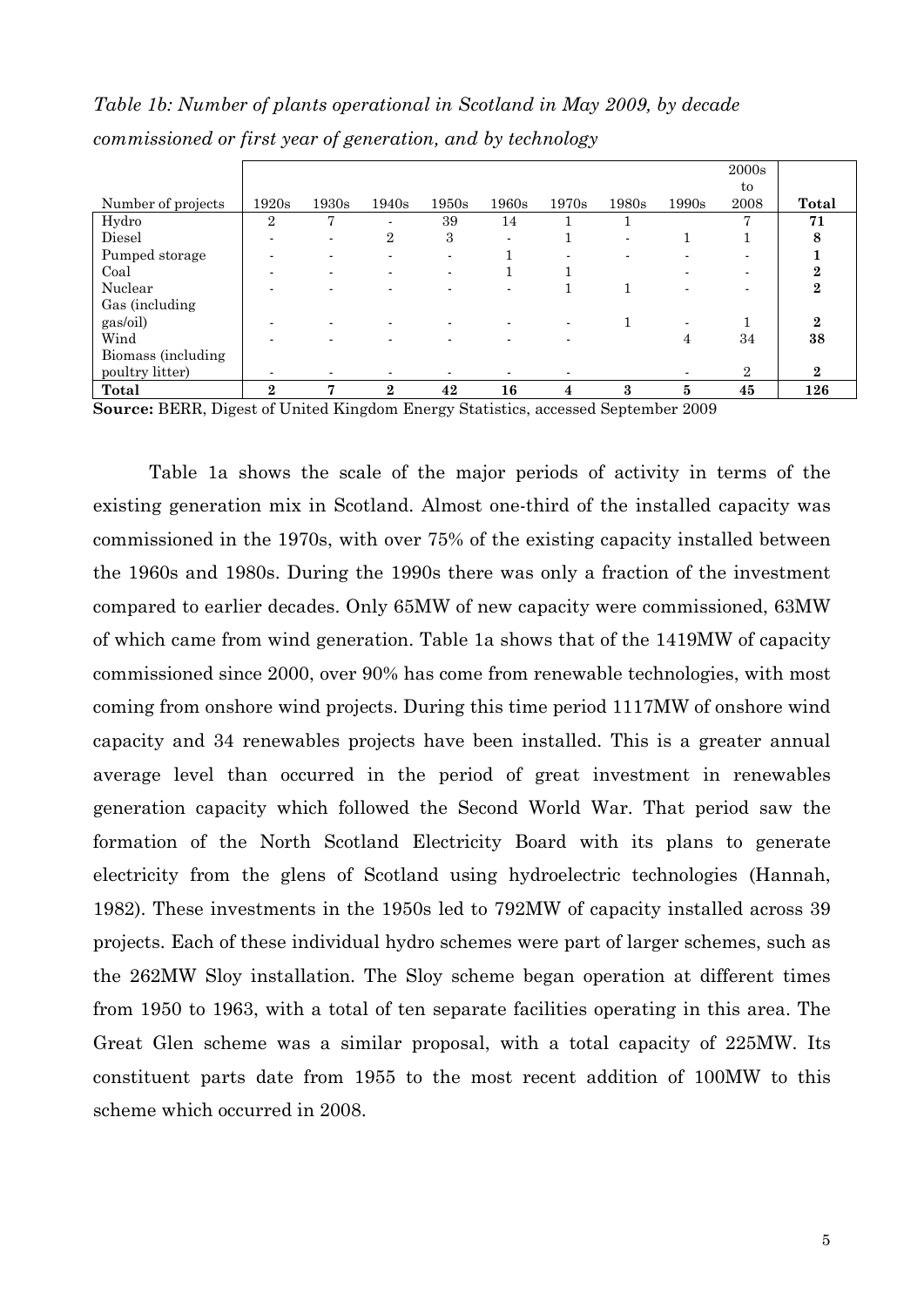Tables 1a and 1b also identify the development of major capacity in nonrenewable facilities: the coal stations at Longannet and Cockenzie in the 1960s and 1970s, the gas station at Peterhead in the 1980s, and the nuclear facilities in the 1970s and 1980s. Since 1991, much of the new development, leaving aside any maintenance of existing plants which would have necessarily occurred, took place in renewables, with much of this occurring since the year 2000. We explore possible changes to the existing generation mix later in this section.

The amounts (GWh, rather than capacities) and share of electricity generation in Scotland coming from different technologies in 2007 is given in Table 2. 48,217 GWh was generated, with approximately 20% coming from renewable technologies<sup>5</sup>. For 2007, the most recent year for which data are available, coal, gas and nuclear each contributed more than 25% of the total amounts of electricity generated.

*Table 2: Generation mix in Scotland in 2007 by technology, GWh*

|                          | GWh   | % share |
|--------------------------|-------|---------|
| Coal / Pulverised fuel   | 13853 | 28.7    |
| Gas                      | 12595 | 26.1    |
| Nuclear                  | 12344 | 25.6    |
| <b>Total Renewables</b>  | 9424  | 19.5    |
| Of which: Wind           | 2644  | 5.5     |
| Hydro                    | 5895  | 12.2    |
| Biomass and landfill gas | 885   | 1.8     |
| Total, GWh               | 48217 | 100.0   |

Source: DTI Energy Trends, December 2008. Note: Totals may not sum due to rounding.

#### **2.2 Factors affecting the future electricity generation mix in Scotland**

Several interconnected factors are expected to produce significant changes in the future capacity and electricity generation mix in Scotland. These factors fall under two broad headings: technical and policy.

Technical reasons for changes in the way in which electricity is generated in Scotland include, but are not limited to, the two points. These are: network and grid constraints and developments, and the remaining lifetimes of existing plant. We

<u>.</u>

<span id="page-6-0"></span><sup>5</sup> Note that this is significantly lower than renewables share of installed capacity in Scotland due to the lower capacity factors of these technologies.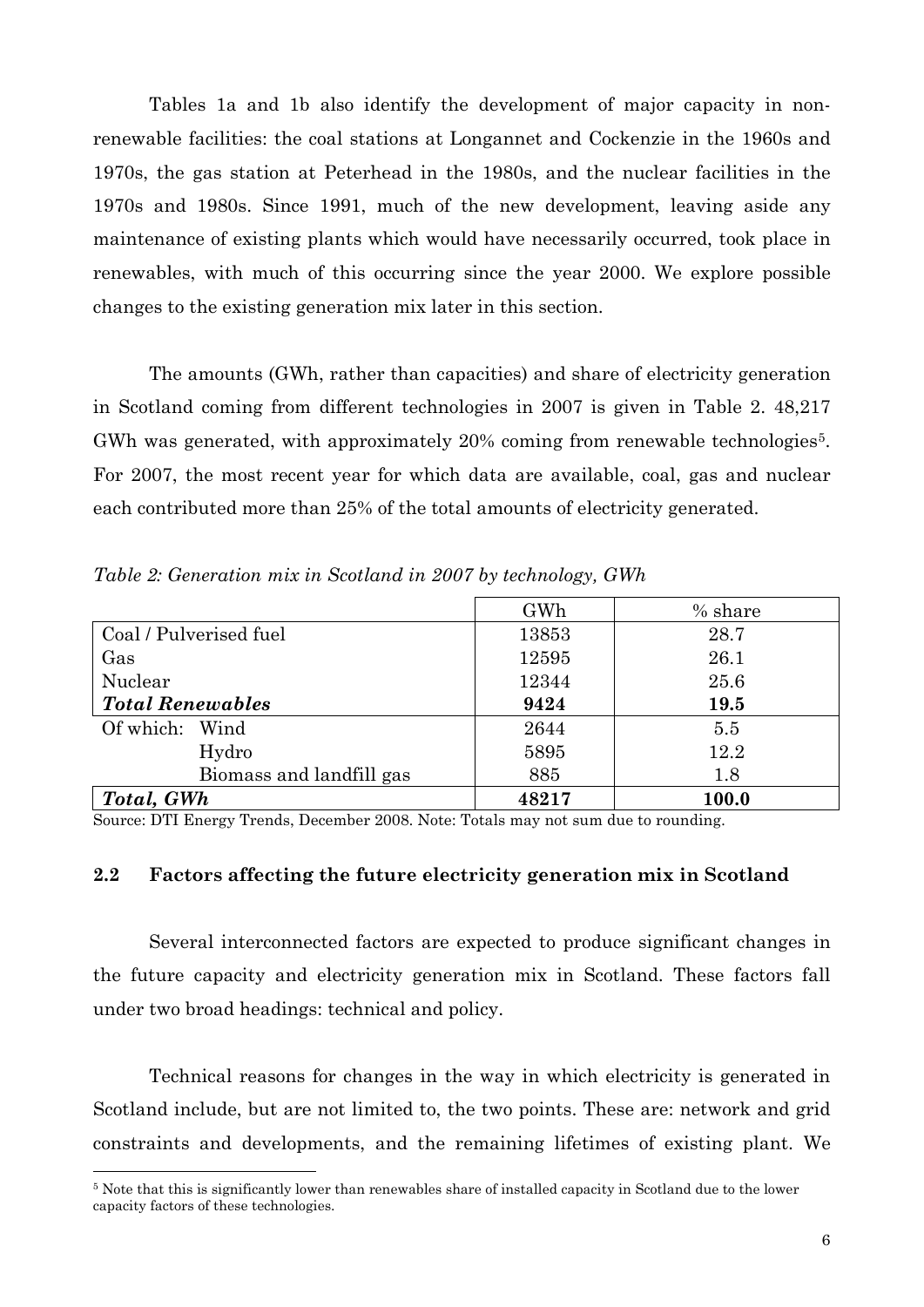attempt to summarise these issues here, beginning with the electricity transmission system. It has been acknowledged (RSE, 2006; FREDS:MEG, 2009) that significant reinvestment will be necessary over the next twenty years if renewable energy sources, typically located in areas away from major centres of demand, are to meet the levels of penetration envisioned (see ENSG, 2009, for details of the types of grid investments required under alternative scenarios). It has been estimated that a programme of network investment in the (UK) transmission grid totalling some £4.86 billion will be required (ENSG, 2009). Such grid enhancements include plans to increase the capacity of interconnection between Scotland and England through subsea HVDC cables to complement the existing onshore connection. Such transmission grid investments, however, require the permission of the networks regulator (OFGEM), which then allows the grid owner to recoup the costs of investment from generation customers who use the network (plus a (regulated) return on their investment). The regulator therefore predicts the extent to which network extensions would be used before it grants permission, but generators will not be willing to contract to site facilities in places served by the new grid until the new grid investment is made. This explains some of the delays in bringing forward additional generation in areas currently not served by the transmission network, and also emphasises the importance of developing an appropriate network for delivering Scotland and the UK's renewable energy goals.

The two major coal power stations in Scotland are coming under the European Union Large Combustion Plant Directive, so that from 2011 they will have 10,000 hours of operation remaining, or until 2015, whichever is sooner. Coal stations may remain in Scotland in the long term with the use of CCS technologies, such that the vast majority of their emissions are prevented from entering the atmosphere by being buried in previously depleted gas fields. Such storage capacity exists in the North Sea (Scottish Centre for Carbon Storage, 2009a) and it is hoped that CCS technologies might play a role in the future of coal generation in Scotland and the UK, although no full demonstration-scale plant has been completed. There are EU plans for 10-15 demonstration projects for CCS to be operational by 2015, although widespread deployment of CCS technologies is not expected to occur until 2020 (Scottish Centre for Carbon Storage, 2009b).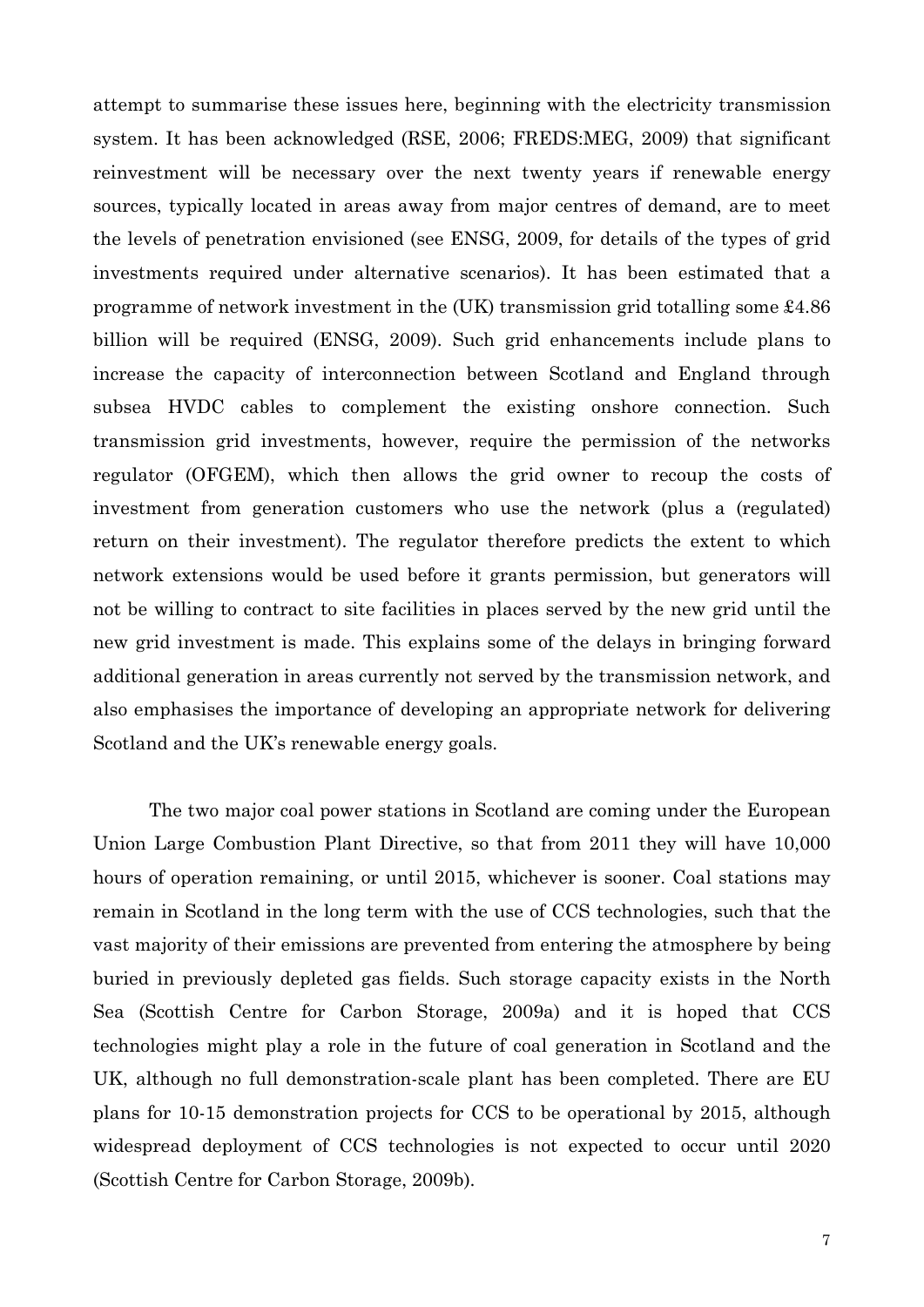As identified in Table 1a and 1b, the current operational nuclear plants in Scotland were developed in the 1970s and 1980s. This means that they are now reaching the end of their design lives, and the two remaining stations, Hunterston B and Torness, are scheduled for closure in 2016 and 2023 respectively (RSE, 2006). In both cases, plant lifetime extensions are possible and would typically increase the working life of each plant by around 5 years. The recent report by a committee of members of the Scottish Parliament (Scottish Parliament, 2009) indicated that, while they did not see a new generation of nuclear facilities as necessary, "there will be a need to extend the operating lifetimes of the current generation of nuclear power stations in Scotland" (Scottish Parliament, 2009, paragraph 144). This is to avoid the perceived "energy gap" caused by the loss of existing coal and nuclear facilities.

As well as these environmental regulations, oil and gas generation will be affected significantly by the increasing level and volatility of fuel prices, which (as discussed in Section 3.3) typically make up the major element of the overall cost of these technologies. Indeed, in the case of both these technologies the marginal cost of production will be a function of the prevailing fuel price (subject to any fuel contracts). For the period to 2020 and beyond, fuel prices are expected to rise (van Ruijven and van Vuuren, 2009). This reflects current concerns about resource depletion (e.g. see de Almeida and Silva, 2009), reduced investment, greater demand (and uncertainty), and geopolitical risks. The range of fuel price forecasts is often huge and higher oil prices have been predicted before (for example, Saunders, 1984). Further, for specific fuels forecasts of more than a quarter ahead can offer no additional information than a one-quarter ahead forecast (Sanders *et al*, 2009). However, there appears to be a general consensus that over the long-term energy prices will rise.

The main factors affecting the shape of energy policy in Scotland have been discussed elsewhere (Allan *et al*, 2008). We summarise that discussion here, albeit briefly. Since devolution in 1999, policies concerning electricity generation in Scotland have increasingly come under the influence of the Scottish Government, despite energy being an issue that is reserved to Westminster. It has set ambitious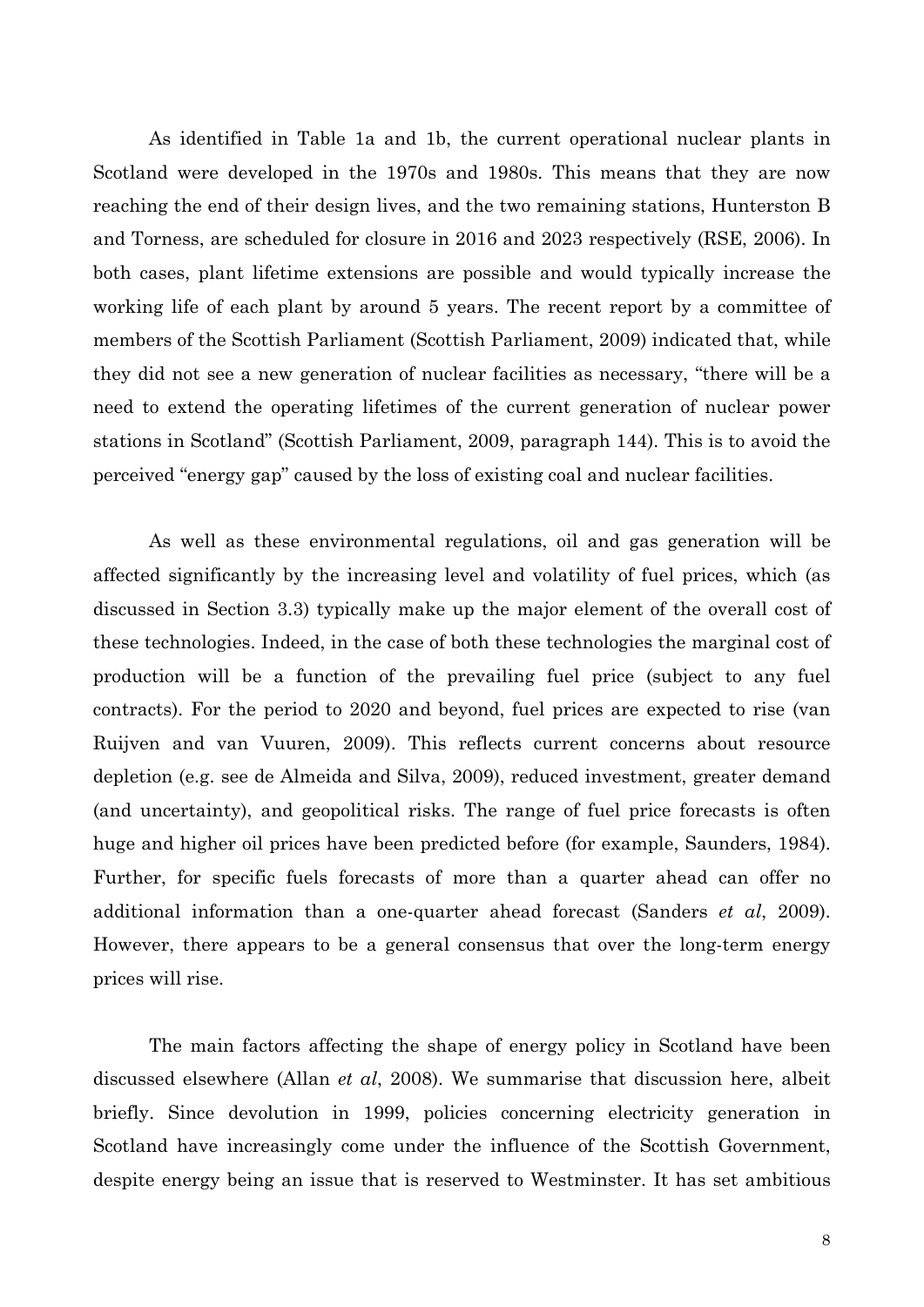targets for the share of Scottish electricity that comes from renewable sources (50% by 2020, compared to 20% in the UK by that time) and has stated that future applications for the building of new nuclear stations are likely to be rejected, a position backed in a vote in the Scottish Parliament<sup>[6](#page-9-0)</sup>.

Renewable electricity in the UK (including Scotland) is supported through the Renewables Obligation, which requires electricity supply companies to provide Renewables Obligations Certificates (ROCs) to the electricity regulator (OFGEM). The number of certificates that must be produced is currently equivalent to 9.7% of total supply (in year 2009/10), and this share will increase annually up to a maximum of 15.4% from 2016 to 2027. These certificates are earned by accredited generators using renewable energy sources for each MWh generated. They can be sold in the ROC market, with generators on the supply side, and electricity retail companies on the demand side. The price of ROCs in theory is restrained by the provision of an alternative method by which supply companies can meet their obligation, paying a buyout price, which began at £30 in 2001 and rises in line with the Retail Price Index every year. Monies received by OFGEM from supply companies paying the buyout price for any ROCs they are unable to produce are redistributed back to electricity supply companies, who receive a portion of the total buyout funds in proportion to their contribution to the total number of ROCs received. In practice, this has meant that since inception the annual value of a ROC has been between 20% and 50% higher than the buyout price, producing an important stimulus to renewable energy development (as seen from the growth in renewable capacity between 2000 and 2009 in Tables 1a and 1b).

From April 2009, the UK government introduced "banded" ROCs, whereby accredited renewable electricity generators receive different quantities of ROCs for each MWh they produce, based on the technology used to generate the MWh. In this way, the support for renewables is no longer "technology-blind", but is intended to bring forward developments in generation technologies other than onshore wind. The

<span id="page-9-0"></span> $6$  Although, strictly, each application to build a new nuclear facility in Scotland would have to be considered by the Scottish Government on its own merits.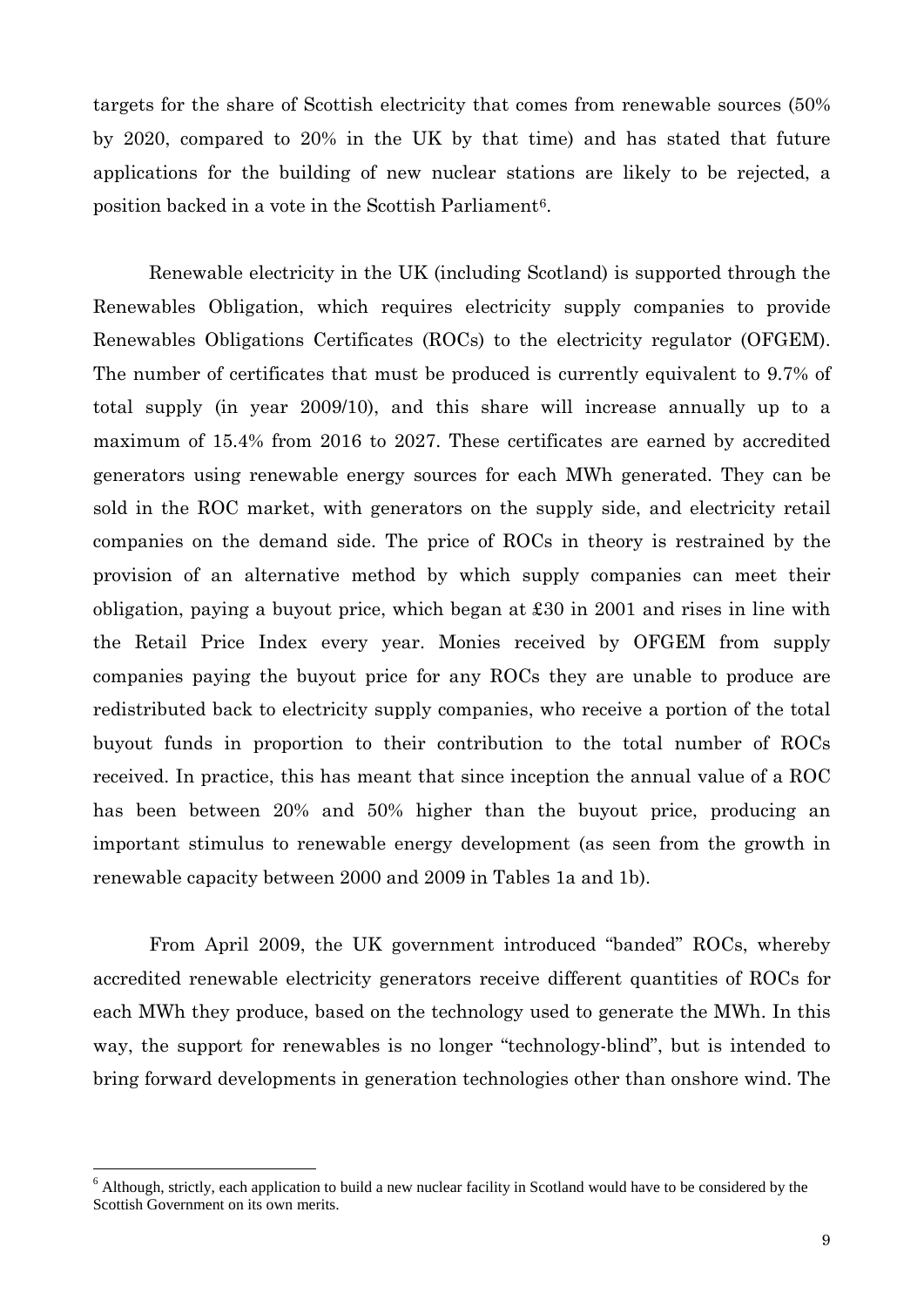Scottish Government has introduced further differentiation, designed to favour new marine technologies.

Table 3 shows the capacity of renewable energy projects in Scotland, by technology, at stages prior to the operational stage (including projects without planning permission). Even assuming that not all projects are granted permission, there is demand from generators to install renewable energy capacity in Scotland. Almost 90% of the capacity of proposed projects are for Onshore wind, which are likely to provide the bulk of new renewable energy developments out to 2020. Thus, renewable electricity generation plans to date do not appear to suggest a balanced portfolio of technologies will be delivered by the market alone.

*Table 3: Renewable energy developments in Scotland at stages prior to operation stage, as of end September 2009, MW*

| Technology     | Under        | Resolution | In       | In appeal | In       | <b>SRO</b>                   | <b>Total</b> |
|----------------|--------------|------------|----------|-----------|----------|------------------------------|--------------|
|                | construction | to consent | planning |           | scoping  | outstanding                  |              |
| Hydroa         | 1.4          | 19.10      | 12.52    |           | 33.33    | 5.49                         | 71.84        |
| Onshore        | 624.05       | 2,490.98   | 3,377.18 | 894.60    | 2,738.21 | 4.31 <sup>b</sup>            | 10,129.33    |
| wind           |              |            |          |           |          |                              |              |
| Offshore       | 180.00       |            |          |           | 115.00   | 4.31 <sup>b</sup>            | 299.31       |
| wind           |              |            |          |           |          |                              |              |
| Energy         | 0.23         | 18.30      | 4.27     |           | 5.80     | 40.46                        | 69.06        |
| from waste     |              |            |          |           |          |                              |              |
| <b>Biomass</b> | 13.70        | 41.60      | 84.00    |           | 406.00   | 12.90                        | 558.2        |
| electricity    |              |            |          |           |          |                              |              |
| <b>Biomass</b> | 7.64         |            | 38.92    |           | 25.00    |                              | 71.56        |
| heat           |              |            |          |           |          |                              |              |
| Wave           |              | 7.00       |          |           |          | $\qquad \qquad \blacksquare$ | 7.00         |
| Tidal          |              |            |          |           | 62.00    |                              | 62.00        |
| <b>Total</b>   | 827.02       | 2,576.98   | 3,516.89 | 894.60    | 3,385.34 | 67.47                        | 11268.3      |

Notes:  $a =$  excludes pumped hydro,  $b =$  total wind capacity with SRO outstanding is 8.62MW, but no disaggregation by On- or Offshore are provided in source. We have split this between On- and Offshore wind 50:50. Totals for this column include this figure, but it is not included into the row totals for both wind technologies, meaning that the sum of the column totals is different from the sum of the row totals.

Source: Scottish Renewables (2009)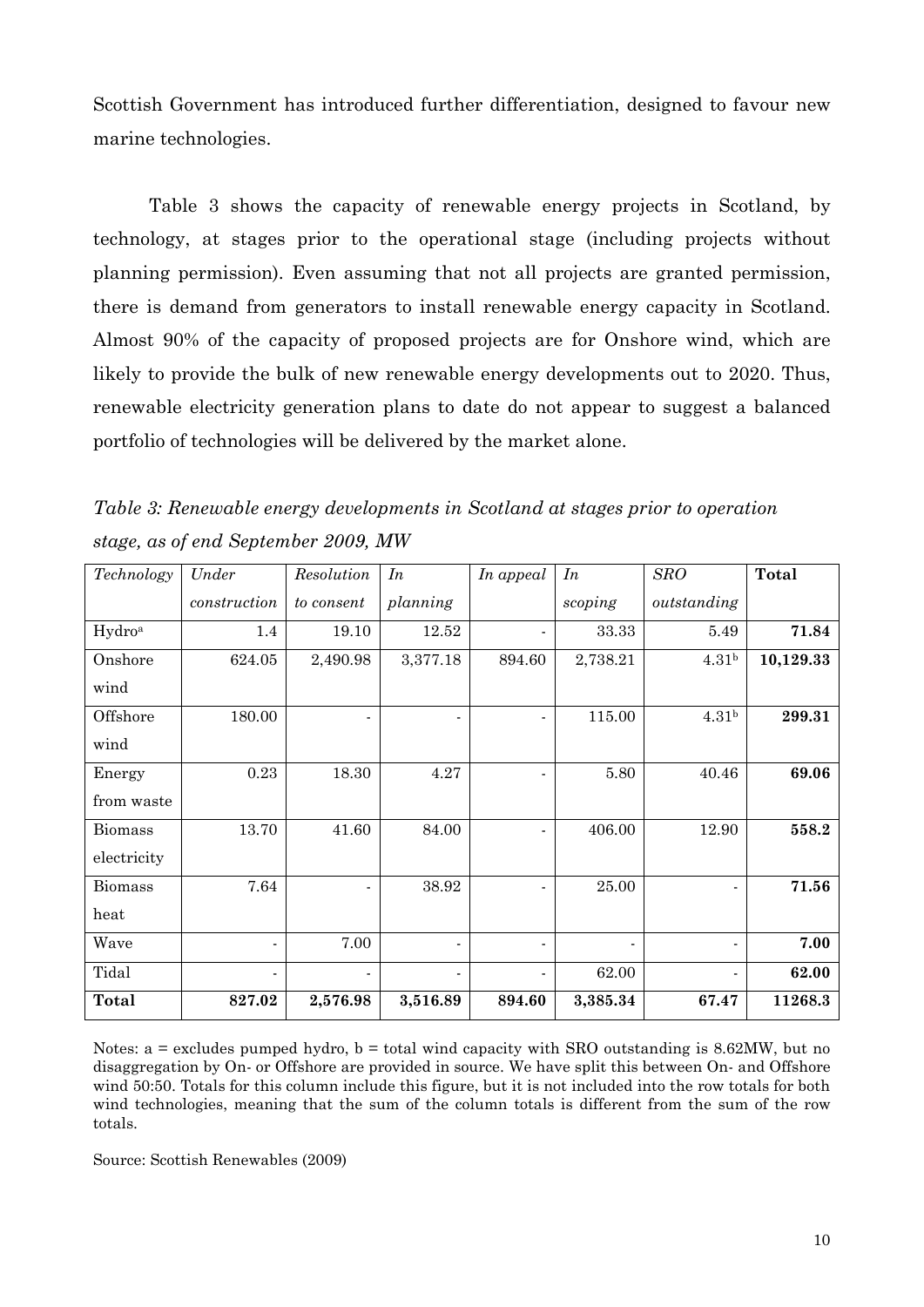Under "banding" of ROCs, onshore wind will continue to receive 1 ROC per MWh, while "post demonstration" technologies such as offshore wind and regular biomass will receive 1.5 ROCs per MWh. The "emerging" class of technologies, including marine, solar photovoltaics and geothermal, will receive 2 ROCs per MWh under Westminster proposals. The Scottish Government has gone further, bringing forward proposals that Wave and Tidal generators in Scottish waters should receive 5 ROCs per MWh and 3 ROCs per MWh respectively. This, combined with other government funding in place for marine, including the EMEC testing site on Orkney, the £13 million Wave and Tidal Energy Scheme[7](#page-11-0) (WATES) providing testing funding for devices in Scottish waters, and the  $\pounds10$  million Saltire Prize challenge<sup>8</sup>, underlines the Scottish Government's support for marine technologies, but also serves to show that it is the intention of Scottish Government policy that renewables development in the next ten years is not limited to as narrow a range of technologies as has been the case in the years since the RO mechanism was introduced.

#### **2.3 Scenarios for Scotland's future electricity generating mix**

We study three projections of the future Scottish electricity generation mix for Scotland in 2020. Two of these are produced by the private sector (SCDI, 2008; Murray, 2009[9\)](#page-11-2), while the third comes primarily from a recent Scottish Government document "Scottish Energy Study" (AEA Technology, 2008). In this third study there are two alternative scenarios, corresponding to "Central" and "High" alternative assumptions regarding the future of primary energy prices, so in total we have four scenarios for the Scottish generation mix in 2020. For ease of exposition, we label these four scenarios the following: SCDI, GH, and SES1 and SES2, respectively.

-

<span id="page-11-0"></span><sup>7</sup> As of September 2009, £2.946 million had been spent on WATES projects and their associated infrastructure for testing. It is anticipated that all the £13 million will be spent by March 2011.

<span id="page-11-1"></span><sup>8</sup> The details of the prize are the following. "£10 million will be awarded to the team that can demonstrate in Scottish waters a commercially viable wave or tidal energy technology that achieves a minimum electrical output of 100 GWh over a continuous 2 year period using only the power of the sea and is judged to be the best overall technology after consideration of cost, environmental sustainability and safety" (Scottish Government, 2008). The prize is intended to be awarded in Spring 2015, following the assessment of qualifying marine generation between January 2010 and December 2014.<br><sup>9</sup> The private sector study (Murray, 2009) was based on research prepared by Garrad Hassan, so we label this scenario

<span id="page-11-2"></span><sup>&</sup>quot;GH".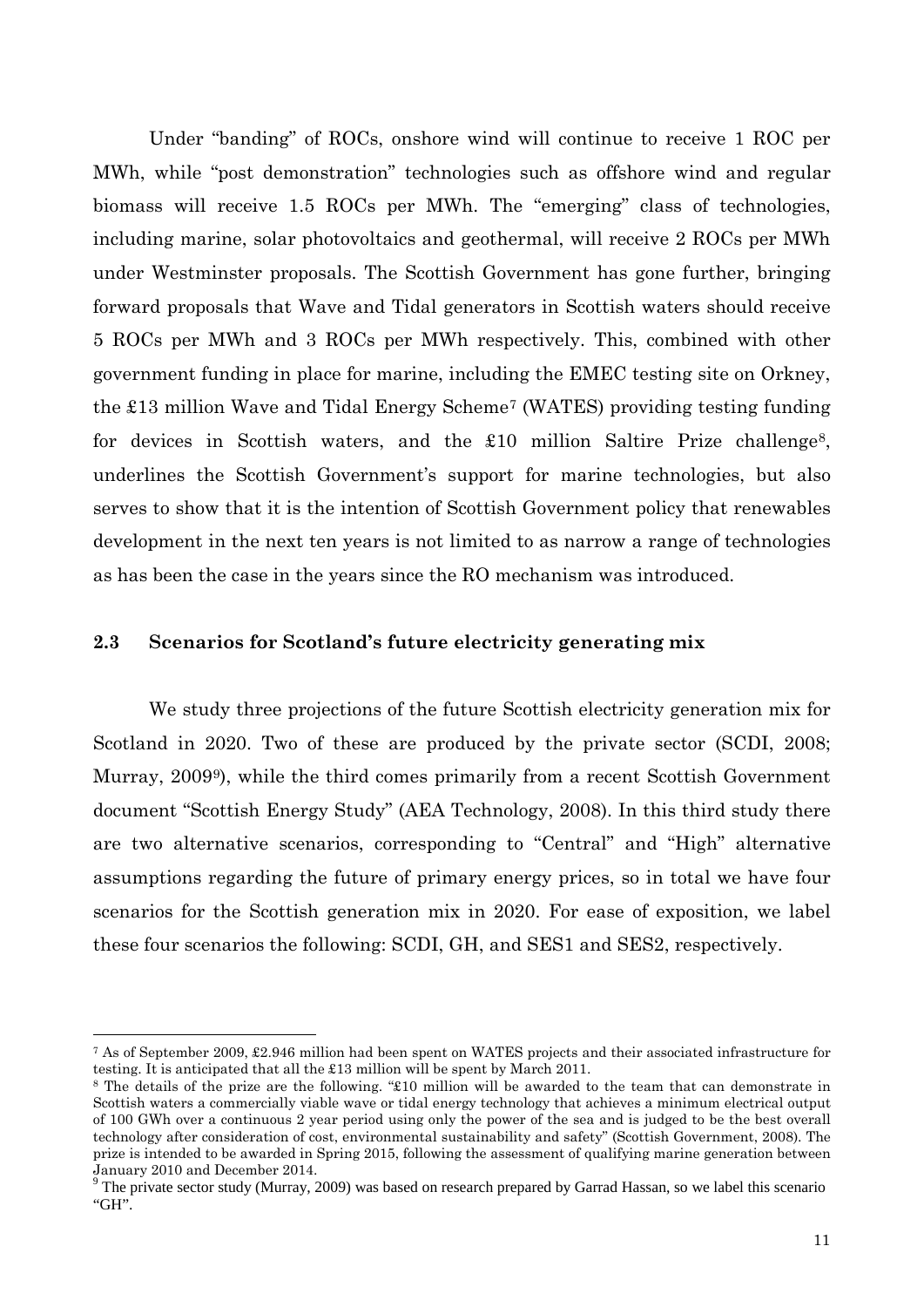All four scenarios share the same year, 2020, and have a number of other similarities. First, the total of Scottish electricity demands are broadly similar across all the scenarios. The SCDI scenario predicts annual increases between 2008 and 2014 of 0.9%, reduced to 0.4% p.a. for 2016 to 2020. The annual consumption in Scotland in their scenario is 45.9TWh, 9% higher than demand in 2008. GH follow the assumptions in SCDI. However having been published six months later, this report is able to reflect the experiences of early 2009 when economic output and energy consumption fell in Scotland. This study assumes no growth in electricity demand between 2008 and 2009, then the same pattern of demand growth as SCDI between 2009 and 2020. This gives total Scottish electricity demand in 2020 of 45.4TWh in 2020. Total demand for electricity (including losses and own use) in Scotland according to AEA Technology (2008) will be 41.5TWh in the SES1 scenario, and 42.5TWh in the SES2 scenario. These are both actually slightly lower than demand in 2005 and are therefore around 9% lower than the other scenarios.

Second, given the significant uncertainty surrounding some of the anticipated developments discussed in Section 2.1, it is perhaps somewhat surprising that the installed capacity and total amount of electricity generated in Scotland in 2020 remains broadly the same across the four scenarios. The SCDI scenario predicts generation of 53.4TWh in 2020, coming from an installed capacity of 15.9GW. The GH report predicts a slightly higher level of generation of 58.0TWh with a correspondingly higher installed capacity of 16.5GW. As with consumption, total generation is lower in both of the AEA Technology scenarios. The SES1 and SES2 scenarios, have total generation of 50.3TWh and 54.3TWh respectively. While there are no capacity figures given for the SES1 and SES2 scenarios, both see large increases in the extent to which renewable generation technologies provide electricity to the generation mix. There is also the continuation of some nuclear (at least through 2010), a move towards "clean coal" and the replacement of some new gas capacity. These figures suggest that the total capacity for generation in Scotland would be significantly higher than current levels, particularly given the lower capacity factors expected for onshore wind, which other commentators expect to produce much of the growth in renewables.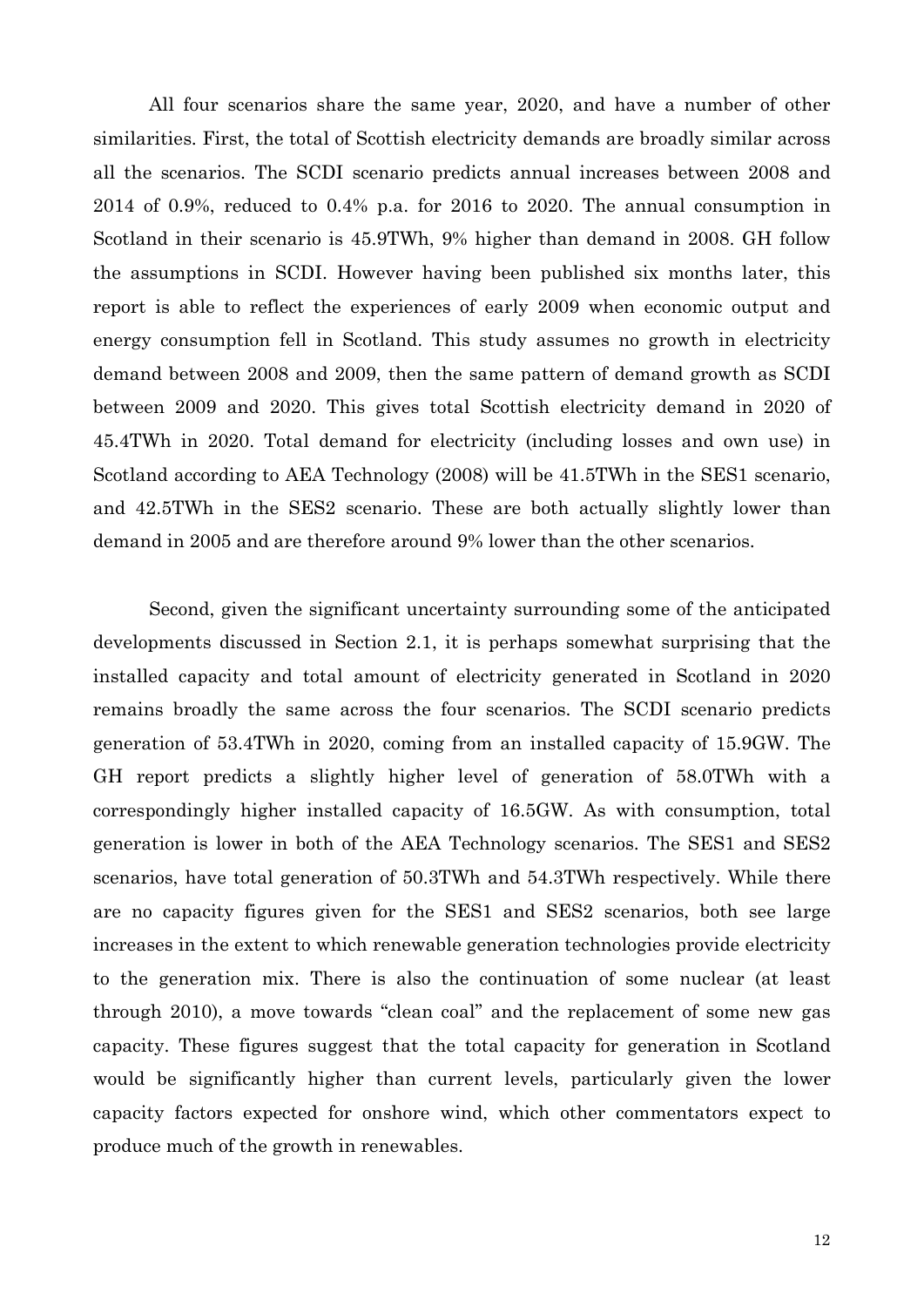We can see from the projected levels of generation and demand in Scotland in 2020 that in all four scenarios Scotland is forecast to remain, as now, a large net exporter of electricity to the rest of the UK (i.e. its local consumption is significantly less than its local generation).

Each of the scenarios anticipates a different development path for generation technologies, which give us four alternative generation mixes for Scotland in 2020. These generation mixes are displayed in Figure 1. These mixes represent the portfolios that we study using portfolio theory in Sections 3 and 4.



*Figure 1: Generation mixes in each of the four scenarios*

Consider firstly the share from renewable technologies. In each of the scenarios there is a significant increase in generation from renewable sources for the reasons described above. The lowest renewable share in generation comes from the SCDI scenario with 48%, while the highest share comes from SES1 scenario is 53%. Within renewable technologies, and this is the same across all four scenarios, Onshore wind provides most of the renewable generation (and around 30% of the total generation), while Hydro provides around 10% of total generation. The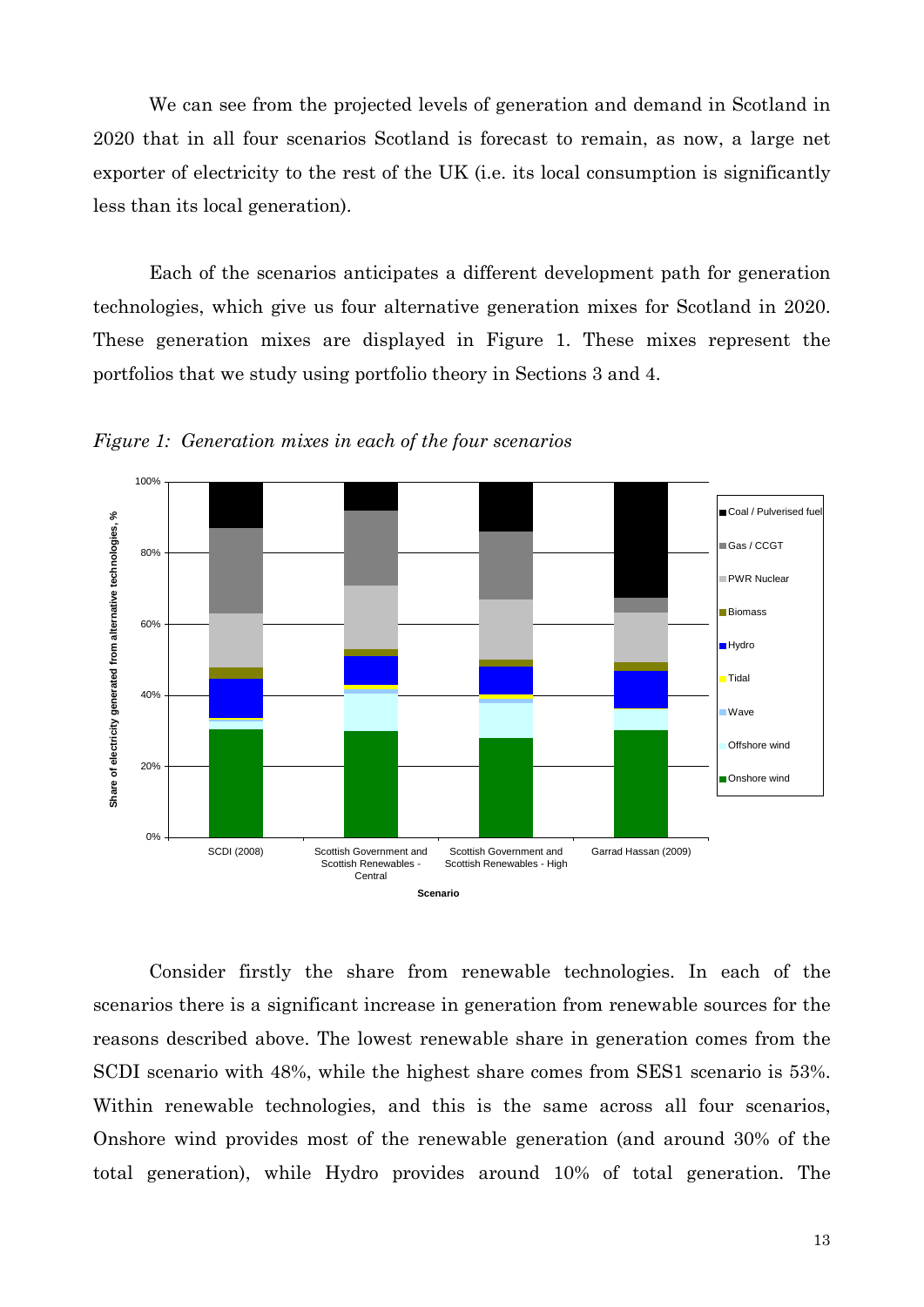remainder of renewable generation is assumed to come from a range of Biomass, Offshore wind and Wave and Tidal technologies. Offshore wind contributes, in all scenarios apart from SCDI (where biomass provides 3.4%), the third highest share of renewable generation.

It is in non-renewable technologies that the largest differences are seen across the scenarios, although this observation does not apply to nuclear where there is little variability in its share. Typically nuclear is expected to provide between 14% and 18% of total generation. The share of coal and gas in the total generation mix does differ, particularly so in the GH scenario where the mix is heavily in favour of coal generation, rather than gas, while in the other scenarios the opposite is the case. We examine the efficiency of these alternative scenarios for the Scottish generation mix in Section 4, whilst in Section 3 we describe the portfolio theory method and its application to the electricity generation mix.

#### **3. Portfolio theory and applications to electricity generation mix**

#### **3.1 Method**

The genesis of mean-variance portfolio theory is credited to papers by Markowitz (1952) and Roy (1952). This work made key contributions to both the normative and positive study of selecting portfolios of financial assets. Previous work, such as Williams (1928) argued that investors would and should invest in the assets offering the greatest return. As Rubenstein (2002, p. 1042) notes: "the most important aspect of Markowitz's work was to show that it is not a security's own risk that is important to an investor, but rather the contribution the security makes to the variance of his entire portfolio – and this was primarily a question of its covariance with all the other securities in his portfolio".

This method has been applied to a number of alternative areas, including the optimal industrial structure for an economy (Conroy, 1975; Chandra, 2002) and the optimal mix of electricity supply options, which is the focus of this paper (e.g. Bazilian and Roques, 2008a). In applications to electricity supply options, it is most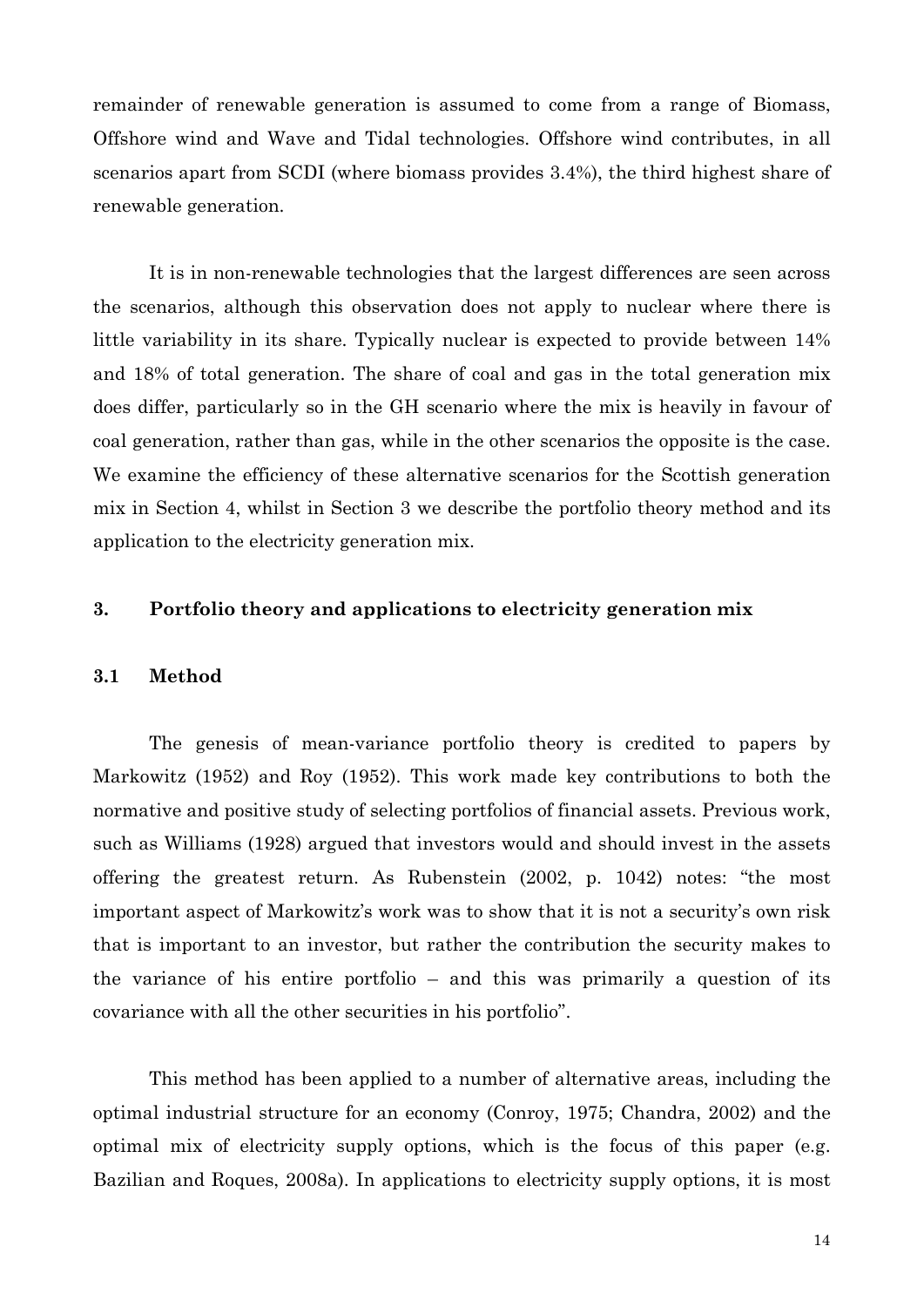common for a measure of the unit cost for each technology (normally the levelised cost in p/kWh) to replace asset return, while the measure of risk used is the year-toyear variation in each technology's generating cost. With electricity generating technologies, the standard deviation of holding period returns for future cost streams for each technology are used in the measure of portfolio risk, where holding period returns measures the range of change in the cost streams from one period to the  $next^{10}$ .

In a simple two-technology example<sup>[11](#page-15-1)</sup>, the expected cost of the electricity portfolio  $(E(r_p))$  is a weighted average of the expected cost of each technology *i*  $(E(r_i))$ , where the weights  $(X_i)$  are the proportion of each technology *i* in the portfolio, ( 1 1 *n i i X*  $\sum_{i=1} X_i = 1$ ) i.e.:

$$
E(r_p) = X_1 E(r_1) + X_2 E(r_2)
$$

However, portfolio risk  $(\sigma_p)$  is not simply the weighted average of the individual technology risks, but includes the correlation coefficient between the technology returns. In the two-technology case[12](#page-15-2):

$$
\sigma_{p} = \sqrt{X_{1}^{2} \sigma_{1}^{2} + X_{2}^{2} \sigma_{2}^{2} + 2X_{1}X_{2} \rho_{1} \sigma_{2} \sigma_{2}}
$$

where  $\rho_{12}$  is the correlation coefficient between the returns of technologies *i* and *j*, and  $\sigma_i$  is the standard deviation in the year to year costs of technology *i*.

Bazilian and Roques (2008b) argue that portfolio theory assists the electricity supply decision in two ways. First, it reduces the decision of what technologies, and their shares, should be in portfolios to an examination of the small subset of the total of such portfolios which are *efficient* in terms of their risk-return characteristics. An

<span id="page-15-1"></span><span id="page-15-0"></span><sup>&</sup>lt;sup>10</sup> Bazilian and Roques (2008b) for example use annually reported values.<br><sup>11</sup> This section follows the hypothetical example as described in Bazilian and Roques (2008b, p. 65-68) where a social planner is assumed to be making the decision about the optimal mix of electricity generation technologies.

<span id="page-15-2"></span> $12$  This reflects the formula for the variance of a linear combination of random variables.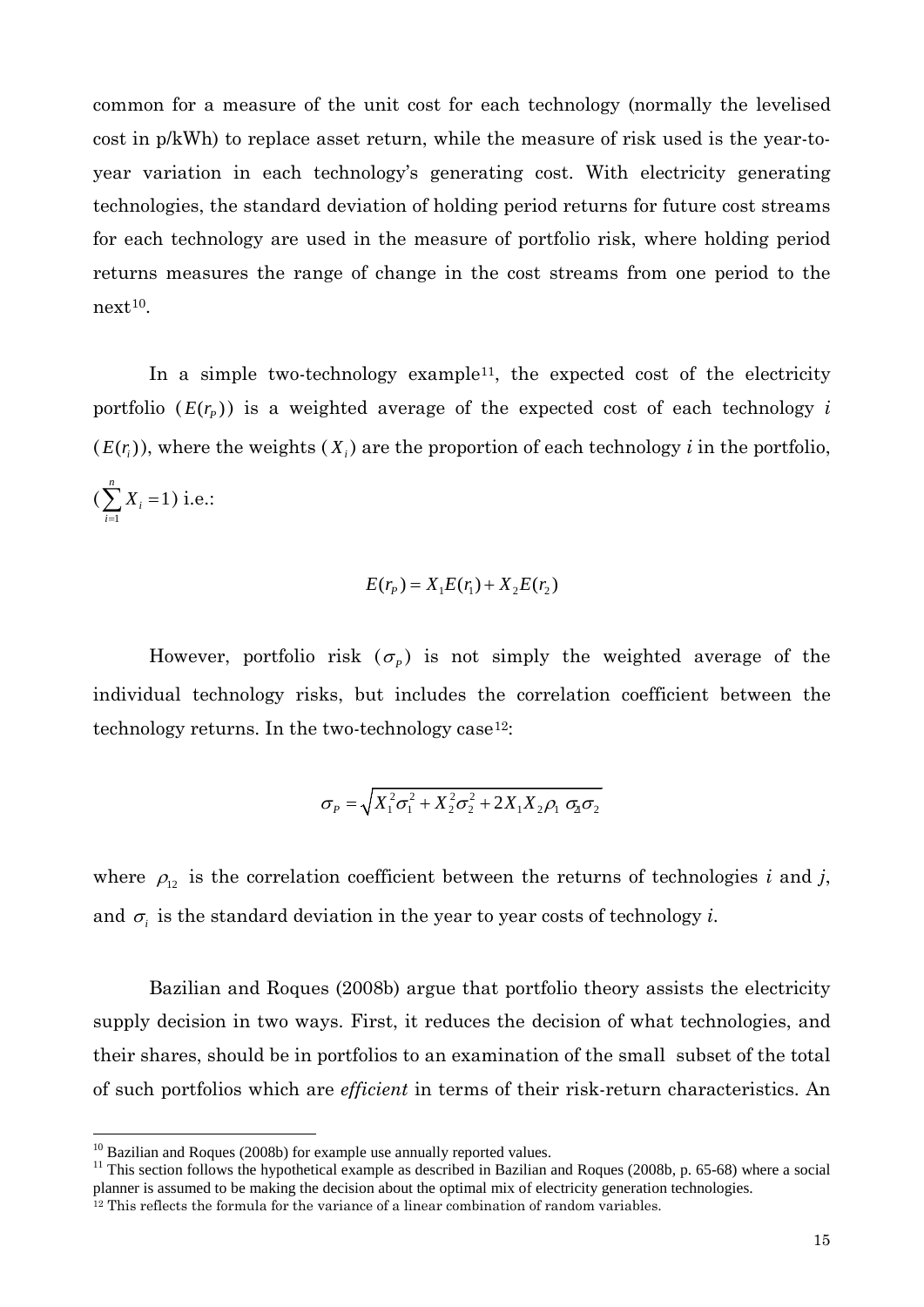efficient portfolio is one in which the cost is lowest for any given level of risk, or alternatively, the risk is lowest for any given level of portfolio cost. Sub-optimal (i.e. inefficient) portfolios can be identified and ignored (so long as efficient portfolios acknowledge any technological or other constraints on the portfolio choice). Second, we can measure the impact of additional technologies in terms of their contribution to *portfolio* costs and risks. A fossil-fuel-only portfolio therefore might have least cost, but adding non-fossil fuel technologies into such a portfolio might realise the triple benefits of increasing the diversity of the electricity mix, reducing the portfolio risk – due to their costs being uncorrelated to fossil price – while not increasing portfolio cost. This is the "portfolio effect", by which researchers examining electricity portfolios have found that (typically) renewable technologies, which tend to have greater levelised costs than non-renewable options, can help to decrease portfolio risk for a given level of portfolio cost, in large part, due to their zero correlation with fossil fuel prices. We illustrate the portfolio effect for a simple two-technology case in Appendix I.

#### **3.2 Applications to electricity mix**

Applications of mean variance portfolio theory to energy and electricity generation issues have grown rapidly, following the work of Shimon Awerbuch (e.g.2005a, b) and others. Bazilian and Roques, 2008a, provide an excellent summary. This modern literature acknowledges the earlier applications of, among others, Bar-Levy and Katz (1976) and Humphreys and McLain (1998), who were the first to analyse energy mixes using portfolio theory.

The literature to date has identified certain issues to be considered when MVPT is being applied to the case of electricity generation mixes (Roques *et al*., 2006; Awerbuch and Berger, 2003). Such issues typically concern the applicability of MVPT to electricity (and energy) portfolios, and can be grouped into three main areas: the characteristics of the generating technologies as assets, the comparability of measures of return, and the comparability of measures of risk to the financial assets for which MVPT was initially designed.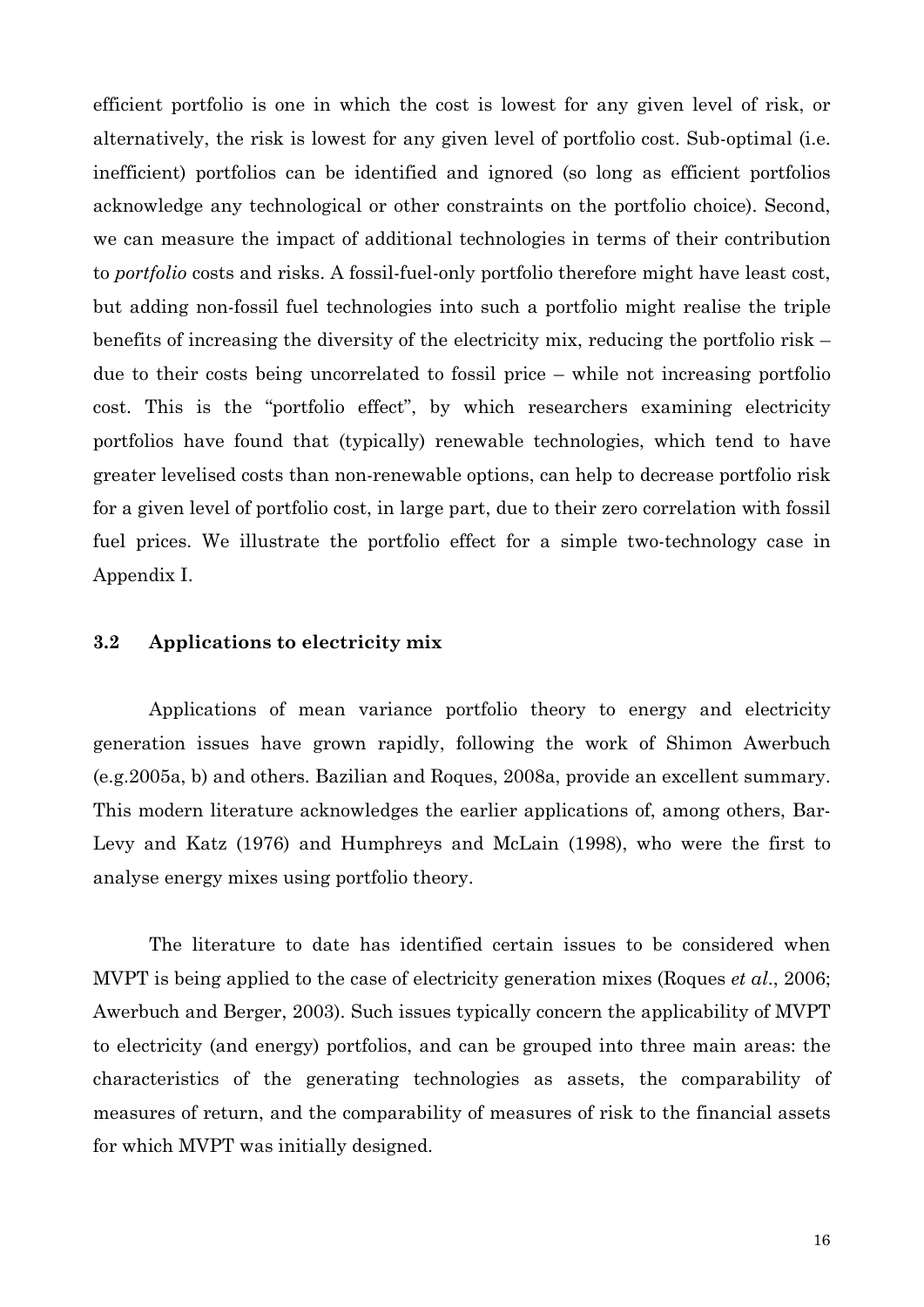On the characteristics of assets, MVPT typically assumes that assets are infinitely divisible. Investments in new generation capacity on the other hand, and the types of technologies invested at particular times (as we saw in Table 2), are typically lumpy, and perhaps very lumpy, as in the case of the construction of a new nuclear power station. Secondly, conventional MVPT will not consider costs of moving from current (inefficient) to future (efficient) portfolios. These are important for electricity generation portfolios where there might be significant salvage and decommissioning costs for existing technologies. The levelised cost of decommissioning each technology might be included in the measure of technology cost, but the costs of shifting from one portfolio to another are not explicitly addressed. Further, electricity assets might also not be perfectly fungible: two identical technologies may not share characteristics of return and risk if their location or fuel availability is different (Awerbuch and Berger, 2003).

On the measurement of return, MVPT theory assumes that the holding period returns of assets are normally distributed. The results of electricity applications rest on the assumption that variables are also normally distributed. Returns on financial assets are also dimensionless – i.e. expressed in terms of  $(\text{\textsterling})$  return per  $(\text{\textsterling})$ investment. Levelised costs as a measure of asset return do not have this property. On the measurement of risk, MVP theory uses past volatility as a guide to the future. Probabilistic approaches do not capture the extremes that could cause significant disruption to the electricity system (Roques *et al*., 2006).

Despite these limitations, there have been a number of applications of MVPT to electricity generation systems following the approach of Awerbuch and Berger (2003). These have been carried out at regional level for, for example, Scotland (Awerbuch, 2008; Pajot, 2008) and California (Bates White LLC, 2007) and at the national level, e.g. for the UK (Awerbuch *et al*., 2005a), the Netherlands (Jansen and Beurskens, 2008), Ireland (Doherty *et al*, 2008) and for developed and developing countries (Awerbuch *et al*., 2005b). A common feature of most of these applications is the comparison of scenarios for the electricity generating mix for the region of interest with efficient generation portfolios. In each case, the focus is on the possible contributions that renewable technologies might make within such portfolios. In our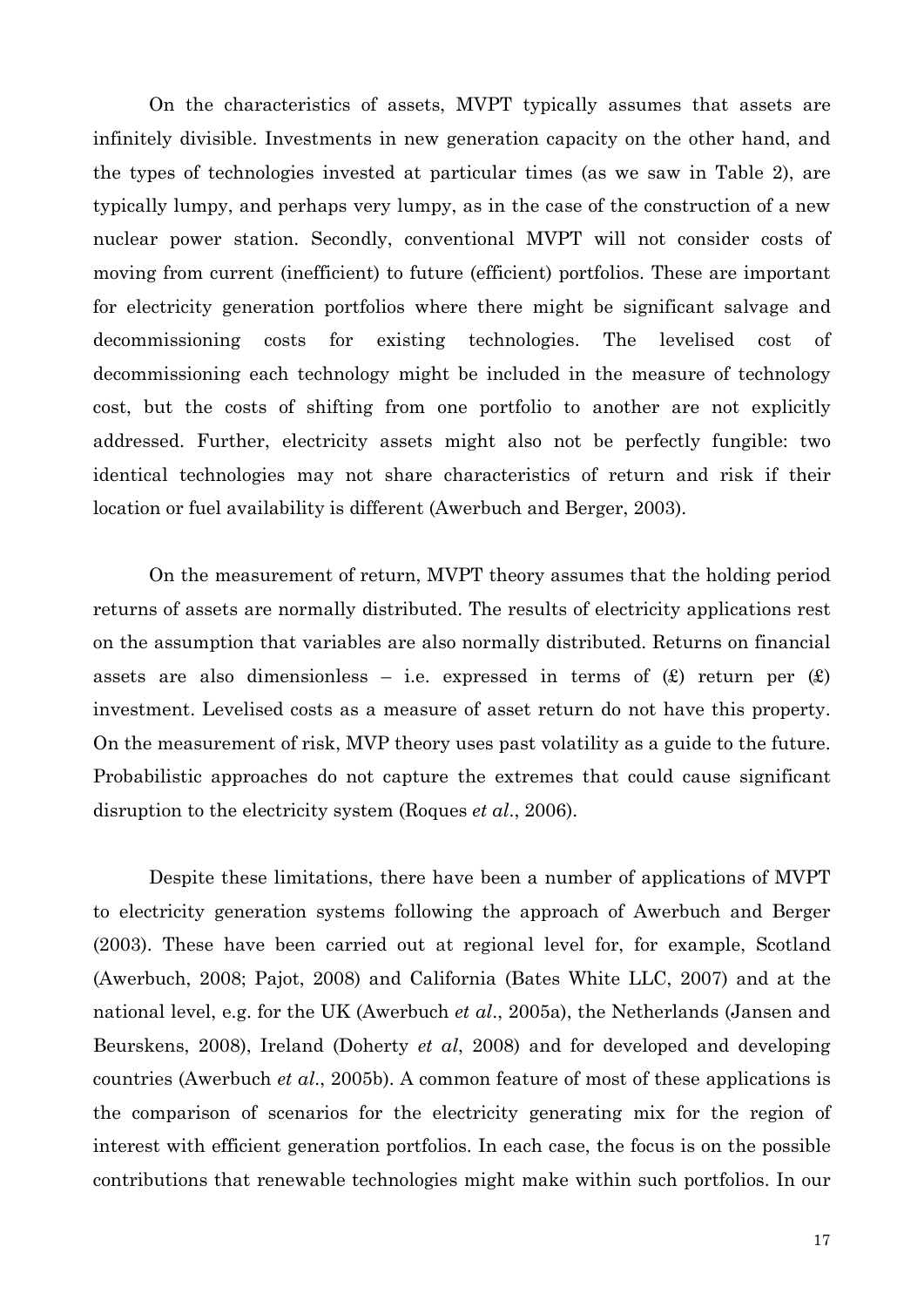conclusions in Section 5 we return to the issues raised by these applications, and examine some recent extensions to the portfolio theory method for electricity generation.

#### **3.3 Implementation**

-

#### **3.3.1 Technologies and levelised costs**

We begin by detailing the unit costs of electricity (in p/kWh) from each of the technologies to be considered. We estimate the "levelised costs" of electricity (see Allan *et al*, 2009) for 11 technologies, which correspond to those technology groups considered in the scenarios for Scotland. These provide an estimate of the cost of generating a unit of electricity from a range of alternative technologies. We use the discounting approach for estimating levelised costs (Gross *et al*, 2006) where all costs and all electrical outputs are discounted to a present value. Dividing the present value of all costs by the present value of all electrical output (in physical units, i.e. kWh), gives the levelised costs for each technology. We include only "private" costs – i.e. those costs which would be paid by the developer of the technology over its lifetime – and so include costs of pre-development, construction, operation and maintenance, fuel costs and any decommissioning cost[s13](#page-18-0). External costs, such as the cost of emissions or system costs of incorporating additional variable generation are not included. The eleven technologies, and their estimated levelised costs, are shown in Figure 2.

<span id="page-18-0"></span><sup>&</sup>lt;sup>13</sup> We take the levelised cost method from Allan *et al* (2009) for all technologies. Only the Nuclear technology is assumed to have decommissioning costs.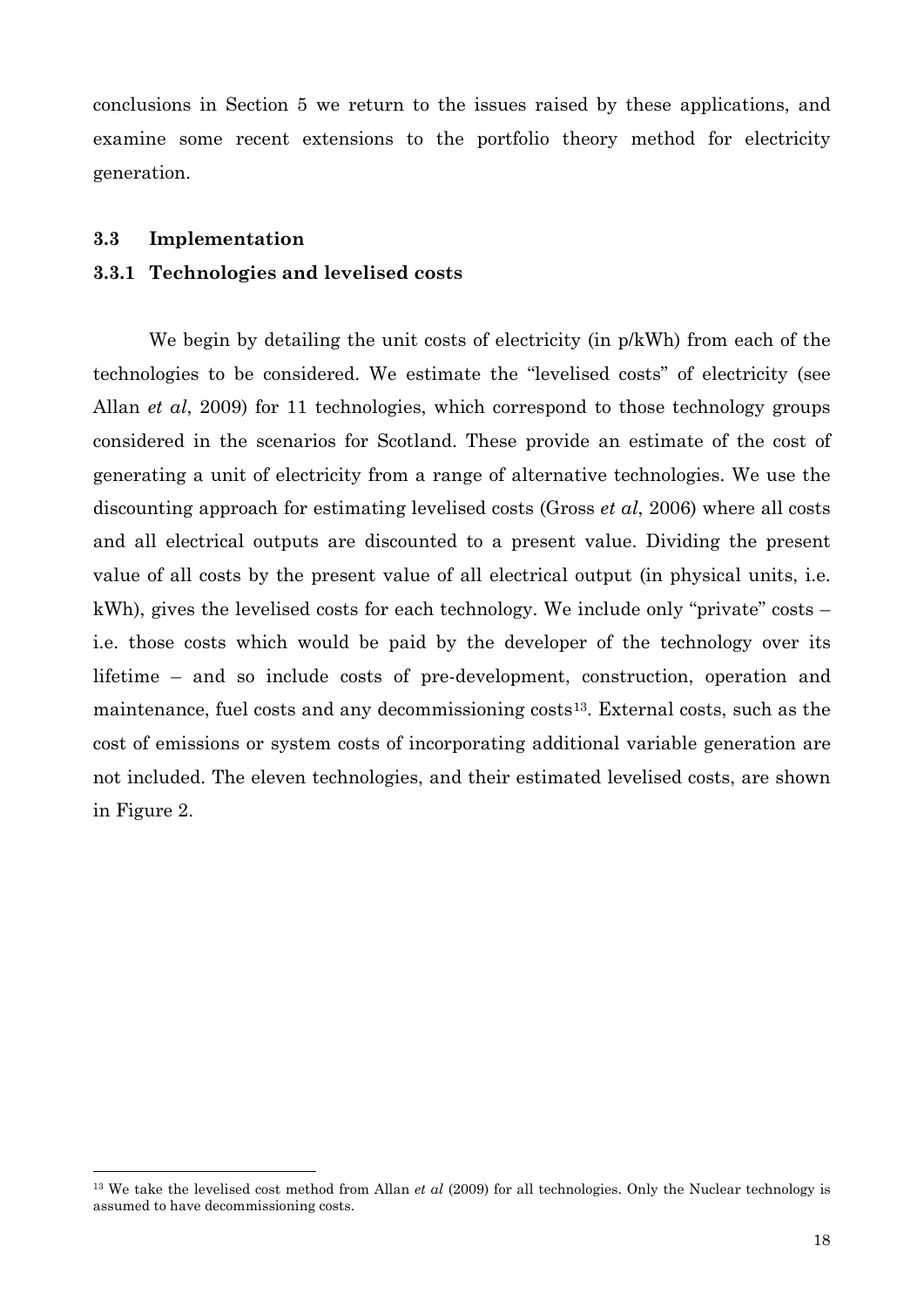*Figure 2: Levelised costs of eleven electricity technologies included in study*

Several points can be noted from this figure. First, we include five nonrenewable technologies – Nuclear, Combined Cycle Gas Turbine (CCGT) (Gas), Pulverised fuel (Coal) and CCGT with Carbon Capture and Storage (CCS) and Pulverised fuel with CCS – and six renewable technologies – On- and Off-shore Wind, Hydroelectric, Biomass, Wave and Tidal. These cover the technologies which are included in scenarios for the Scottish electricity generation mix in 2020. As shown in Table 2, the generation mix as of 2007 was dominated by large-scale coal, gas and nuclear. However some renewable technologies did make a significant contribution to electricity generation in Scotland.

Second, we can use the levelised costs of electricity to compare the standalone costs of electricity generation for each technology. This has been used as an indicator of the amount of financial support required, or the cost reductions necessary, for renewable technologies to become "competitive" against non-renewable technologies. From this perspective, the standalone cost of gas or coal, plus any subsidy to renewable generation, is typically taken to be the cost at which renewable technologies become competitive (e.g. Carbon Trust, 2006). A key insight which portfolio theory gives is that a comparison on levelised cost alone neglects the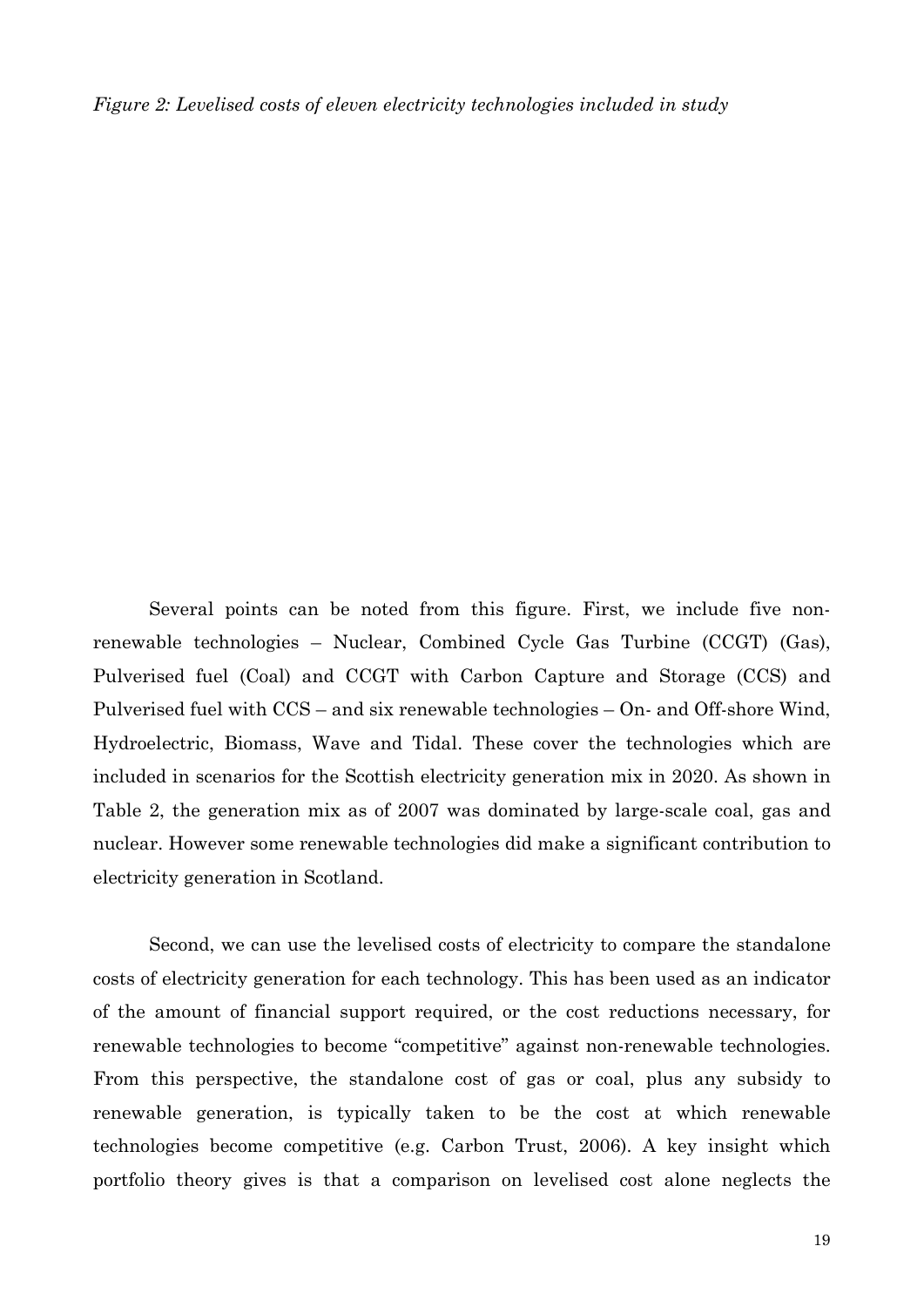potentially important role that technologies with higher standalone costs can play in reducing the risk of electricity portfolios. We start from a position where the levelised cost of Wave and Tidal electricity generation, for instance, is greater than nonrenewable options. We intend to examine what role renewable technologies, including Wave and Tidal, might play in future electricity portfolios for Scotland. To conduct such an analysis, we require information on the cost variability of all technologies (termed "risk" in portfolio applications) and on the correlations among the costs of each technology.

#### **3.3.2 Technology risks and correlations between costs**

Technology risks are typically taken from recent work applying portfolio theory to the European electricity mix (Awerbuch and Yang, 2008). Technology risk in applications of portfolio theory to costs of alternative electricity technologies is defined as "the standard deviations of the holding-period returns based on historical data for each cost component" [of the costs included within each technology] (Awerbuch and Yang, 2008, p. 90). As the holding period returns measure the yearto-year fluctuations in the cost stream, the standard deviation of these cost streams is expressed as a percentage. Each cost component (e.g. construction, fuel, etc.) can, in principle, have a different standard deviation for its holding-period return than that same cost component for other technologies. As Awerbuch and Yang (2008) make clear, identifying appropriate values requires a search of the literature. Awerbuch and Yang (2008) use estimates of the standard deviation of holding-period returns for the construction cost component of non-renewable technologies can be, as one example, taken from a study conducted for the World Bank (Bacon *et al*, 1996). This World Bank study found that the standard deviation of construction period outlays for thermal plants varied across technologies, with large Hydroelectric projects having the greatest annual cost variability (38%[\)14](#page-20-0).

<span id="page-20-0"></span><sup>&</sup>lt;sup>14</sup> These estimates are described in Bacon et al (1996, p. 29). We note that the Bacon *et al* (1996) database covered developing countries thermal and hydroelectric projects between 1965 and 1986, and as such an updated survey of the cost variance, covering developed and developing countries and a wider range of technologies (including renewables) would be a useful piece of research. It is perhaps surprising that this reference remains current in the portfolio literature, but we follow the Awerbuch and Yang (2008) application here, including the estimates of construction cost variability which are taken from Bacon *et al* (1996). It is likely that these cost variability for both thermal and hydroelectric plants are towards the upper end of estimates which would be seen for Scotland.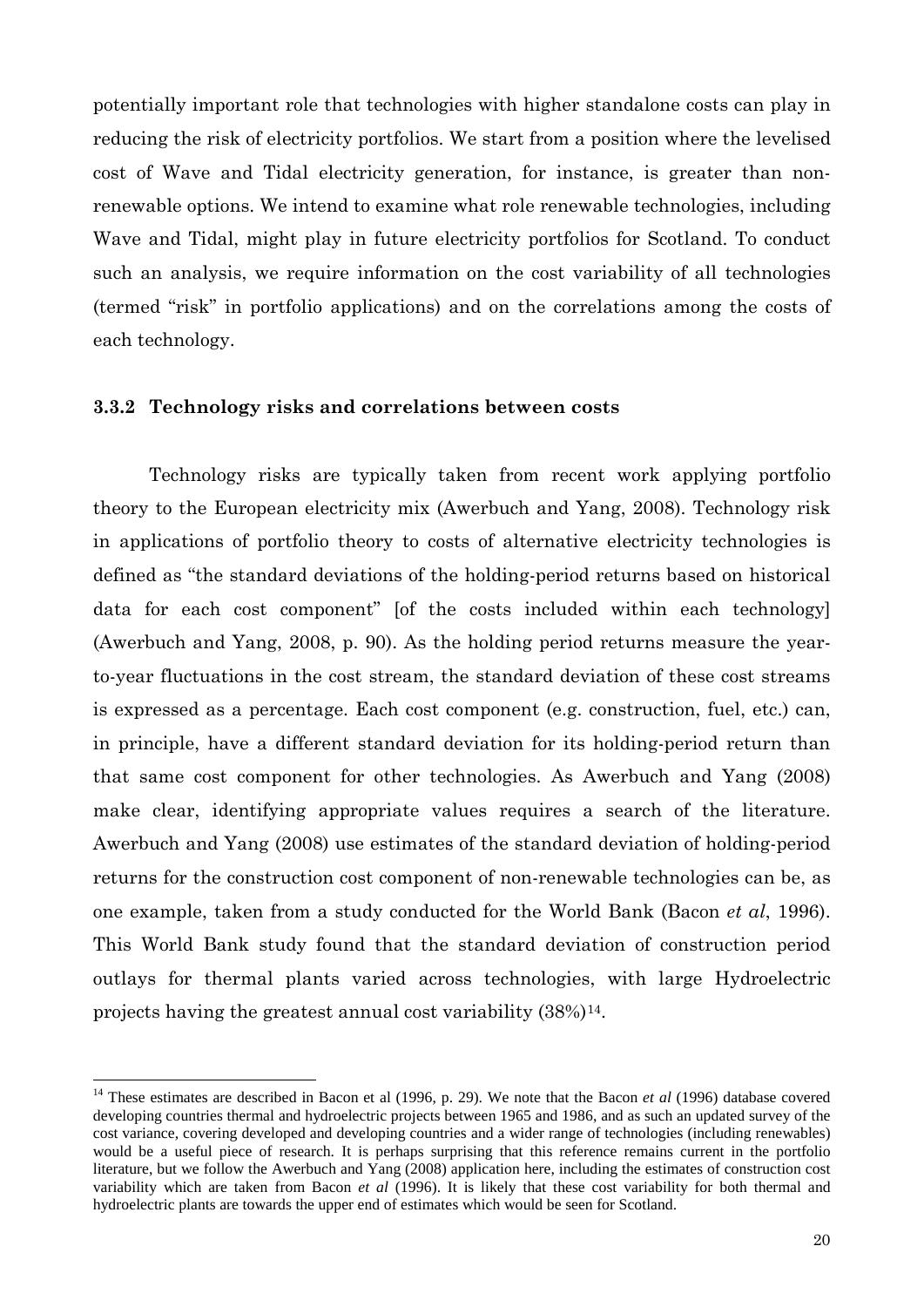In this paper, we follow Awerbuch and Yang (2008) in taking the values as derived in Bacon *et al* (1996) for construction risk for Thermal (i.e. Coal (including CCS) and nuclear) and Hydroelectric generation, and we take the values for the construction risk of other technologies (including renewables), from Awerbuch and Yang (2008). Awerbuch and Yang (2008) derive their estimates of the fuel cost standard deviation from an International Energy Agency database of fossil fuel import prices from 1980-2005. This allows them to calculate the annual variability in the cost stream for each fuel type. There are thus differences across technologies due to different fuels being used across the (non-renewable) technologies. Clearly, renewable technologies will have zero fuel inputs. The assumed cost variability for each of the cost components for each technology is given in Table 4. Where cost components are inapplicable to specific technologies (for instance, fuel for renewable technologies) this is indicated with a dash. Overall risk for each technology is calculated as the weighted average of these estimates for each cost component, where weights are that component's share in the levelised cost for each technology<sup>15</sup>.

<span id="page-21-0"></span><sup>&</sup>lt;sup>15</sup> Thus, we follow Jansen and Beurskens (2008) in assuming that the cost components themselves for each technology are uncorrelated.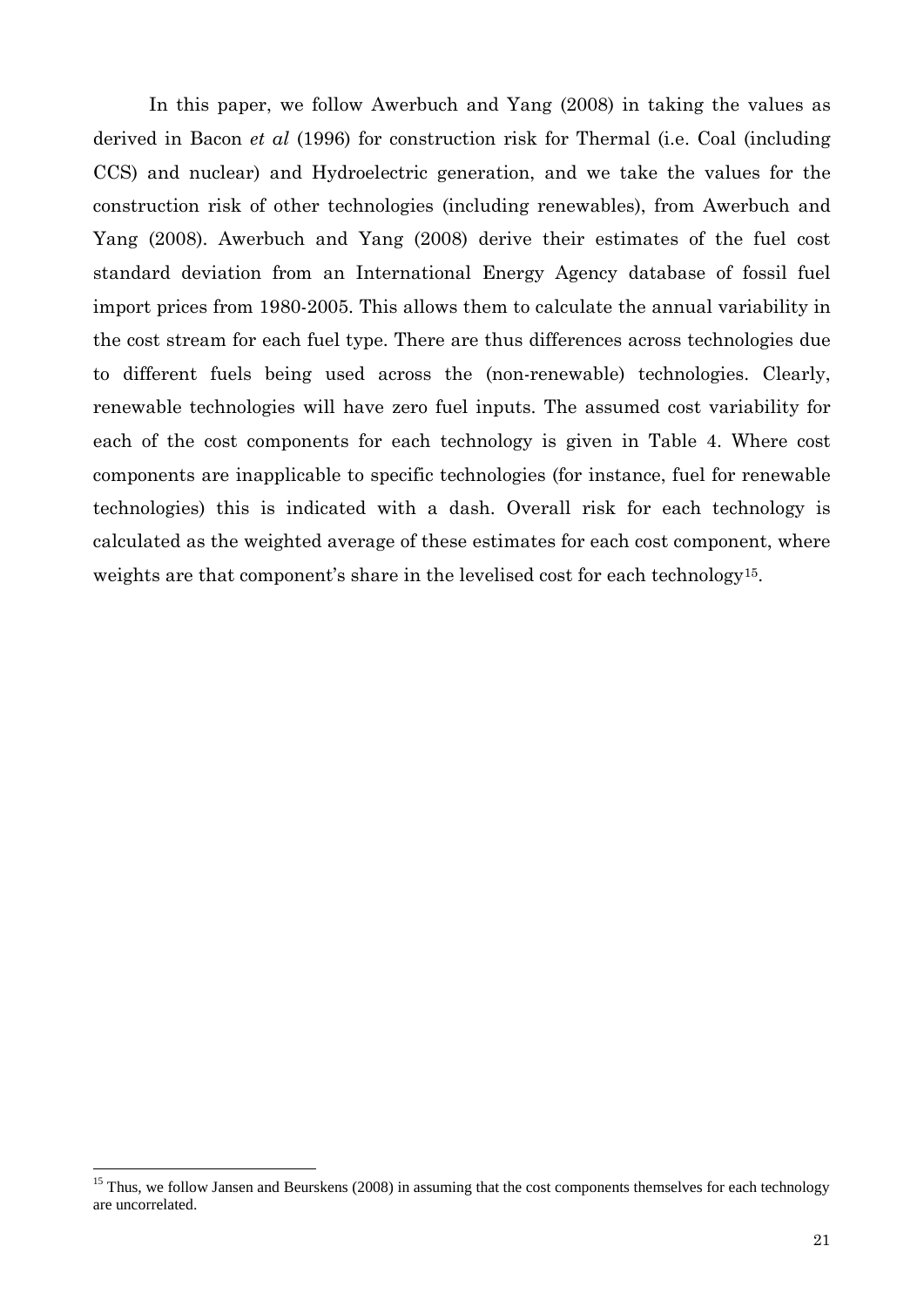| Technology          | Construction        | Fuel                | Fixed                 | Variable | Pre-              | Fuel                  | Waste fund and  | Storagef |
|---------------------|---------------------|---------------------|-----------------------|----------|-------------------|-----------------------|-----------------|----------|
|                     |                     |                     | $O\&M$                | $O\&M^b$ | development       | delivery <sup>e</sup> | decommissioning |          |
|                     |                     |                     |                       |          | cost <sup>d</sup> |                       |                 |          |
| Waves               | 10%                 |                     | 8%                    | 8%       | 10%               | $\blacksquare$        |                 |          |
| Tidals              | 10%                 |                     | 8%                    | 8%       | 10%               |                       |                 |          |
| Onshore             |                     |                     |                       |          |                   |                       |                 |          |
| wind                | $5\%$ a             |                     | $8\%$ a               | 8%       | 5%                |                       |                 |          |
| Offshore            |                     |                     |                       |          |                   |                       |                 |          |
| wind                | $10\%$ <sup>a</sup> |                     | $8\%$ a               | 8%       | 10%               | $\blacksquare$        |                 |          |
| Nuclear             | $23%$ <sup>a</sup>  | $24\%$ <sup>a</sup> | $5.5\%$ <sup>a</sup>  | 5.5%     | 23%               |                       | 10%             |          |
| <b>CCGT</b>         | $15\%$ <sup>a</sup> | $19\%$ a            | $10.5\%$ <sup>a</sup> | 10.5%    | $\blacksquare$    | 19%                   | $\blacksquare$  |          |
| Pulverised          |                     |                     |                       |          |                   |                       |                 |          |
| fuel                | $23%$ <sup>a</sup>  | $14\%$ <sup>a</sup> | $5.4\%$ <sup>a</sup>  | 5.4%     | $\blacksquare$    | 14%                   |                 |          |
| Hydroelectric       | $38\%$ <sup>a</sup> |                     | $15.3%$ a             | 15.3%    | $\blacksquare$    |                       | $\blacksquare$  |          |
| <b>Biomass</b>      | $20\%$ <sup>a</sup> | $18\%$ <sup>a</sup> | $10.8\%$ a            | 10.8%    | $\sim$            |                       |                 |          |
| Pulverised          |                     |                     |                       |          |                   |                       |                 |          |
| with<br>fuel        |                     |                     |                       |          |                   |                       |                 |          |
| CCS <sup>c</sup>    | 23%                 | 14%                 | $5.4\%$ <sup>a</sup>  | 5.4%     | $\blacksquare$    | 14%                   |                 | 40%      |
| with<br><b>CCGT</b> |                     |                     |                       |          |                   |                       |                 |          |
| CCS <sup>c</sup>    | 15%                 | 19%                 | 10.5%                 | 10.5%    |                   | 19%                   |                 | 40%      |

*Table 4: Cost stream holding-period returns standard deviation for each of the twelve electricity generation technologies considered*

Notes: a indicates that component variability is taken from the same technology category in Awerbuch and Yang (2008). b indicates cost components which are not separately identified in Awerbuch and Yang (2008), and indicates where values for "Fixed O&M" component have been used for "Variable O&M". c indicates that for CCS technologies, holding period standard deviations are taken to be the same as the non-CCS version of the same technology, i.e. Pulverised fuel and Pulverised fuel with CCS, and CCGT and CCGT with CCS. d indicates that pre-development cost standard deviations are taken to be the same as the Construction cost standard deviation for that technology (predevelopment costs are included within Construction costs in the estimates of Bacon *et al*, 1996). e indicates that Fuel delivery cost standard deviations are taken to be the same as Fuel cost standard deviations. f indicates values which are assumed, but are not based on evidence in the literature. <sup>g</sup> indicates technologies for which we have assumed their component costs have the same holding-period standard deviations as for Offshore Wind.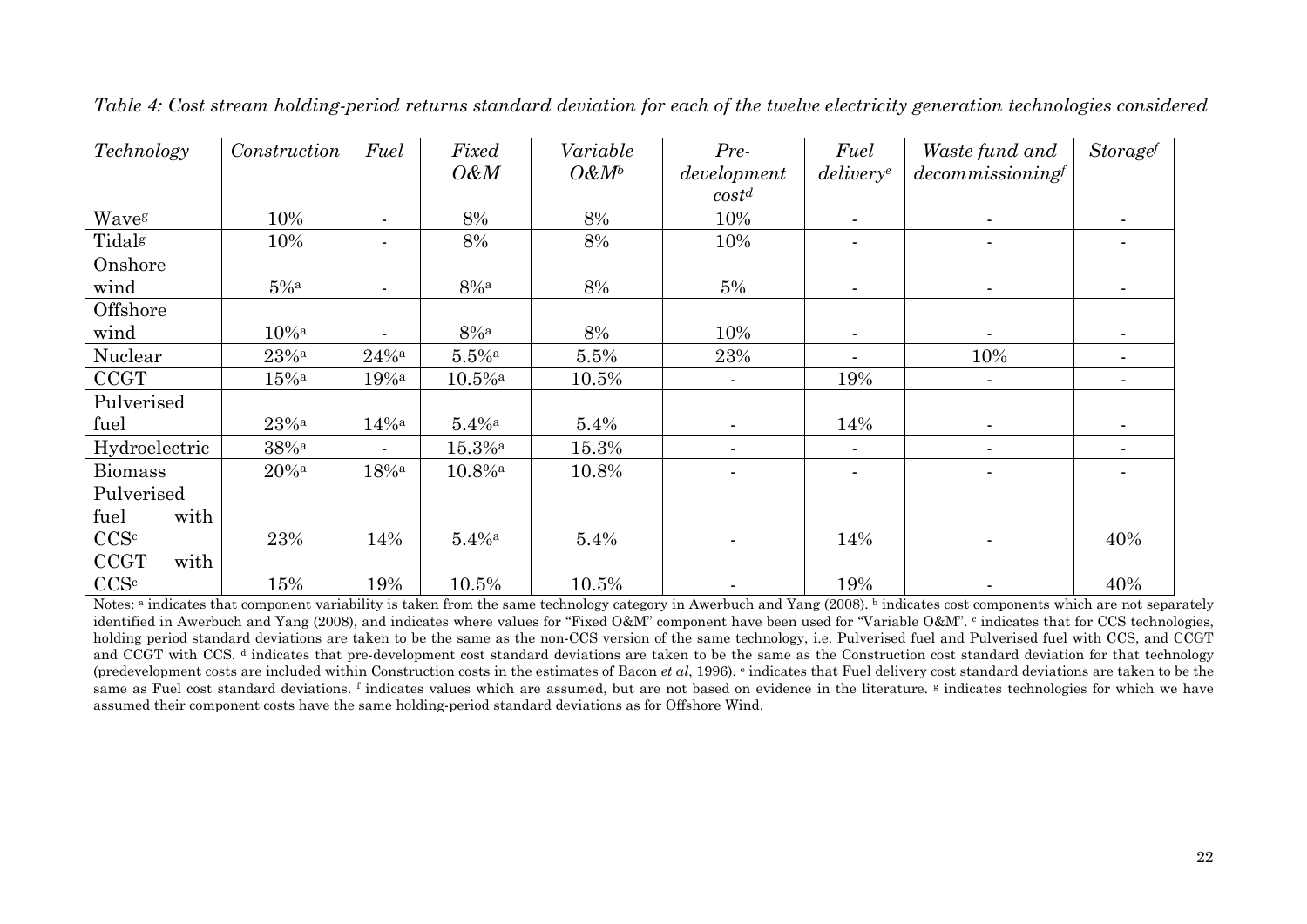We present levelised costs and technology risks for eleven electricity supply options for Scotland in cost-risk space in Figure 3. As in previous applications, we show technology risk on the horizontal axis and technology cost (here in p/kWh) on the vertical axis. We can identify a distinct grouping of the non-renewable technologies at between 2 and 6 p/kWh, with technology risks between 17 and 21%. Renewable technologies vary not only in terms of the levelised cost of units of electricity generated (shown by the distance up the vertical axis) ranging from Onshore wind to Wave, but also in terms of their technology risk, ranging from Onshore wind to Hydro (as noted in the notes to Table 4 and footnote 13 above, this value is taken directly from the study by Bacon et al, and could be taken to be at the high end of the standard deviation of construction costs for Hydroelectric developments in Scotland).[16](#page-23-0)



*Figure 3: Eleven electricity supply options for Scotland in cost-risk space*

The final element required is for us to determine the correlation between the costs of each of the technologies. Following the literature, we estimate the correlation between technologies' costs as being based on two elements: the correlation between fuel costs, and between O&M costs. In the case of O&M costs, we use estimates of the

<span id="page-23-0"></span><sup>&</sup>lt;sup>16</sup> We repeat that risk refers to the year-to-year variability in cost for each technology. Were we to consider the attitude of commercial investors to risk, then the limited state of development in the marine sector would make these risks more difficult to quantify.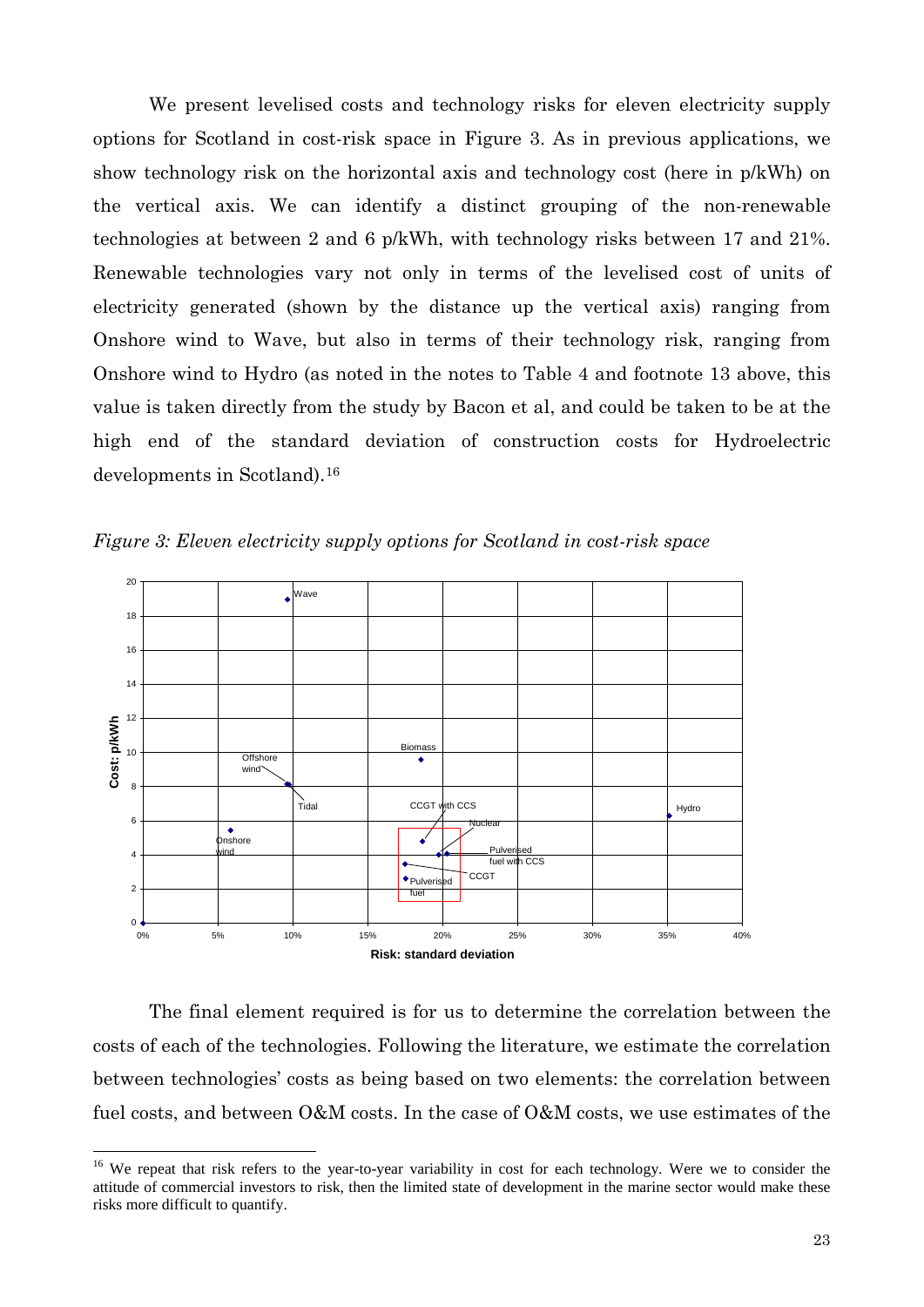appropriate correlation between technologies' O&M costs for Europe (taken from Awerbuch and Yang, 2008, p. 115). Fuel cost correlations are not initially taken from this literature in our central simulation. Rather, we base these on estimated correlations between fuel costs for Coal, Gas and Uranium taken from fuel cost series for the UK. These are based on quarterly series for each fuel, and taken from BERR's Quarterly Energy Prices publication in the case of Coal and Gas (starting in 1990), and from Eurotom's Price series for Uranium (beginning from 1980). The estimated fuel cost correlations are give in Table 5a, while the O&M cost correlations are given in Table 5b. In both tables, the correlation matrix is symmetric about the diagonal.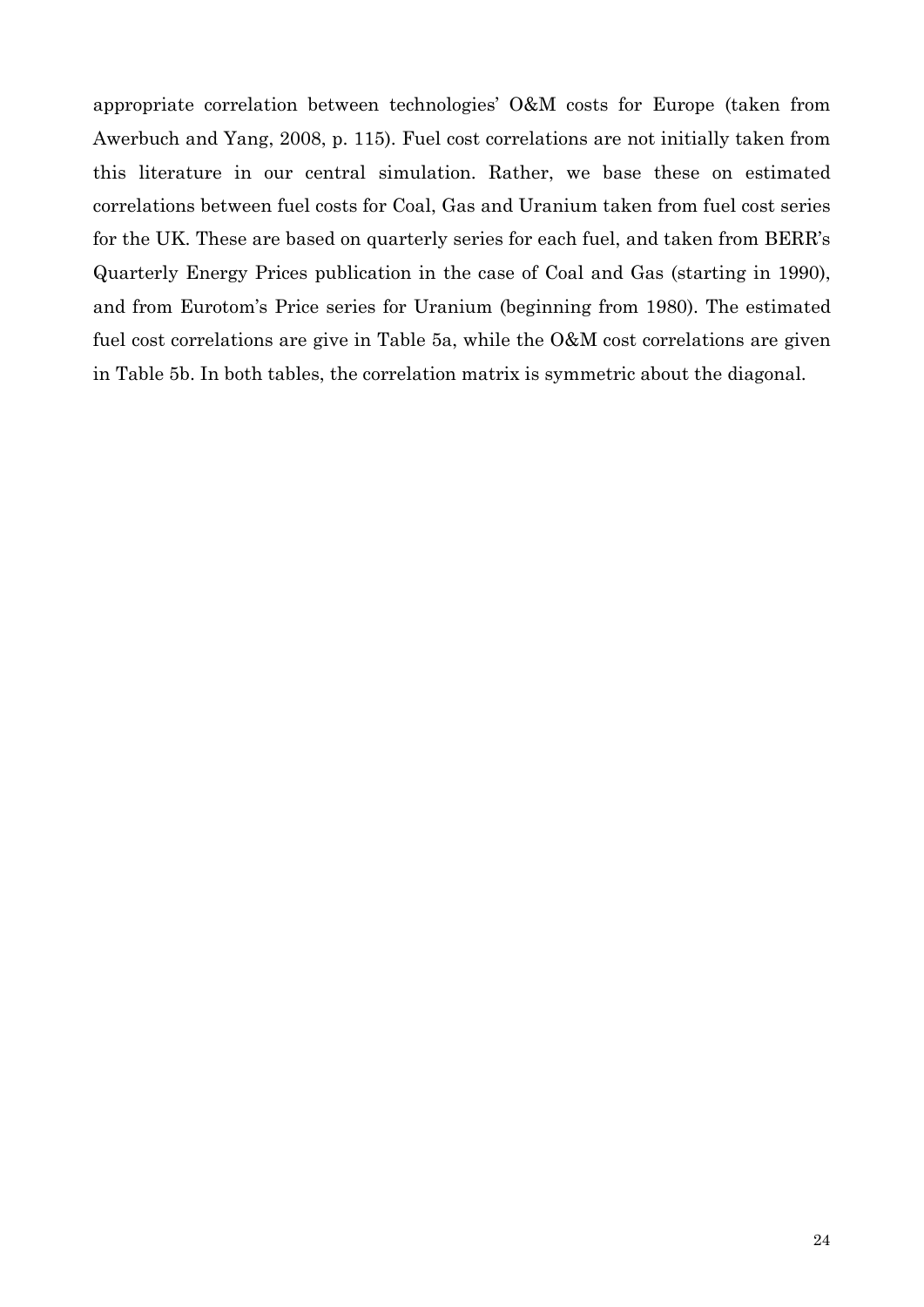|                     | Wave  | Tidal | Onshore        | Offshore       | Nuclear | <b>CCGT</b> | Pulverised | Hydroelectric | <b>Biomass</b>           | Pulveris  | <b>CCGT</b>          |
|---------------------|-------|-------|----------------|----------------|---------|-------------|------------|---------------|--------------------------|-----------|----------------------|
|                     |       |       | wind           | wind           |         |             | fuel       |               |                          | -ed fuel  | with                 |
|                     |       |       |                |                |         |             |            |               |                          | with      | <b>CCS</b>           |
|                     |       |       |                |                |         |             |            |               |                          | CCS       |                      |
| Wave                | 1.000 |       | $\blacksquare$ | $\blacksquare$ |         |             | ۰.         |               | $\overline{\phantom{a}}$ |           |                      |
| Tidal               |       | 1.000 | ٠              | ۰              |         |             |            |               |                          |           |                      |
| Onshore             |       |       |                |                |         |             |            |               |                          |           |                      |
| wind                |       |       | 1.000          | $\blacksquare$ | ٠       |             |            |               | $\overline{\phantom{a}}$ | ٠         |                      |
| Offshore            |       |       |                |                |         |             |            |               |                          |           |                      |
| wind                |       |       |                | 1.000          |         |             |            |               |                          |           |                      |
| Nuclear             |       |       |                |                | 1.000   | 0.649a      | 0.591a     |               | $-0.220b$                | 0.591a    | 0.649a               |
| <b>CCGT</b>         |       |       |                |                |         | 1.000       | 0.757a     |               | $-0.440b$                | 0.757a    | 1.000                |
| Pulverised          |       |       |                |                |         |             |            |               |                          |           |                      |
| fuel                |       |       |                |                |         |             | 1.000      | $\sim$        | $-0.380b$                | 1.000     | $0.757^{\rm a}$      |
| Hydroelectric       |       |       |                |                |         |             |            | 1.000         |                          |           |                      |
| Biomass             |       |       |                |                |         |             |            |               | 1.000                    | $-0.380b$ | $-0.440b$            |
| Pulverised          |       |       |                |                |         |             |            |               |                          |           |                      |
| fuel<br>with        |       |       |                |                |         |             |            |               |                          |           |                      |
| CCS                 |       |       |                |                |         |             |            |               |                          | 1.000     | $0.757$ <sup>a</sup> |
| with<br><b>CCGT</b> |       |       |                |                |         |             |            |               |                          |           |                      |
| CCS                 |       |       |                |                |         |             |            |               |                          |           | 1.000                |

#### *Table 5a: Correlations between fuel holding period returns for eleven technologies*

<sup>a</sup> indicates that these are estimated from UK fuel price series as detailed in the text. <sup>b</sup> indicates that these are taken from Awerbuch and Yang (2008) for Europe in the absence of appropriate data series for the UK.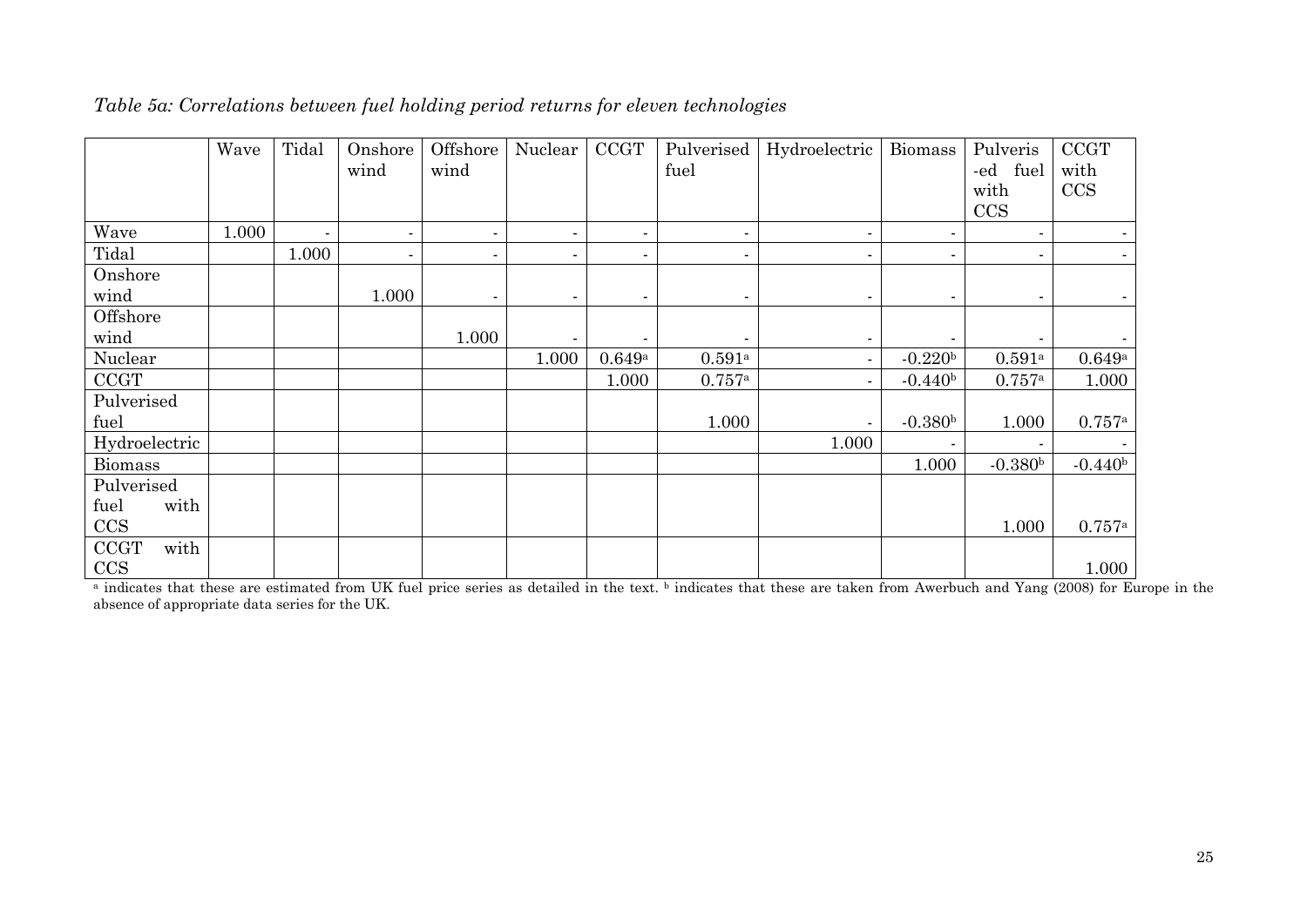|                     | Wave | Tidal | Onshore | Offshore | Nuclear | <b>CCGT</b> | Pulverised | Hydroelectric | <b>Biomass</b> | Pulverised   | <b>CCGT</b> |
|---------------------|------|-------|---------|----------|---------|-------------|------------|---------------|----------------|--------------|-------------|
|                     |      |       | wind    | wind     |         |             | fuel       |               |                | fuel<br>with | with        |
|                     |      |       |         |          |         |             |            |               |                | CCS          | <b>CCS</b>  |
| Wave                | 1.00 | 0.00  | 0.00    | 0.00     | $-0.07$ | 0.00        | $-0.22$    | 0.00          | 0.00           | $-0.22$      | 0.00        |
| Tidal               |      | 1.00  | 0.00    | 0.00     | $-0.07$ | 0.00        | $-0.22$    | 0.00          | 0.00           | $-0.22$      | 0.00        |
| Onshore             |      |       |         |          |         |             |            |               |                |              |             |
| wind                |      |       | 1.00    | 1.00     | $-0.07$ | 0.00        | $-0.22$    | 0.29          | $-0.18$        | $-0.22$      | 0.00        |
| Offshore            |      |       |         |          |         |             |            |               |                |              |             |
| wind                |      |       |         | 1.00     | $-0.07$ | 0.00        | $-0.22$    | 0.29          | $-0.18$        | $-0.22$      | 0.00        |
| Nuclear             |      |       |         |          | 1.00    | 0.24        | 0.00       | $-0.41$       | 0.65           | 0.00         | 0.24        |
| <b>CCGT</b>         |      |       |         |          |         | 1.00        | 0.25       | $-0.04$       | 0.32           | 0.25         | 1.00        |
| Pulverised          |      |       |         |          |         |             |            |               |                |              |             |
| fuel                |      |       |         |          |         |             | 1.00       | 0.30          | 0.18           | 1.00         | 0.25        |
| Hydroelectric       |      |       |         |          |         |             |            | 1.00          | $-0.18$        | 0.03         | $-0.04$     |
| <b>Biomass</b>      |      |       |         |          |         |             |            |               | 1.00           | 0.18         | 0.32        |
| Pulverised          |      |       |         |          |         |             |            |               |                |              |             |
| fuel<br>with        |      |       |         |          |         |             |            |               |                |              |             |
| <b>CCS</b>          |      |       |         |          |         |             |            |               |                | 1.00         | 0.25        |
| <b>CCGT</b><br>with |      |       |         |          |         |             |            |               |                |              |             |
| <b>CCS</b>          |      |       |         |          |         |             |            |               |                |              | 1.00        |

# *Table 5b: Correlation between operation and maintenance costs for eleven technologies*

*Source*: Correlations taken from Awerbuch and Yang (2008) for the EU.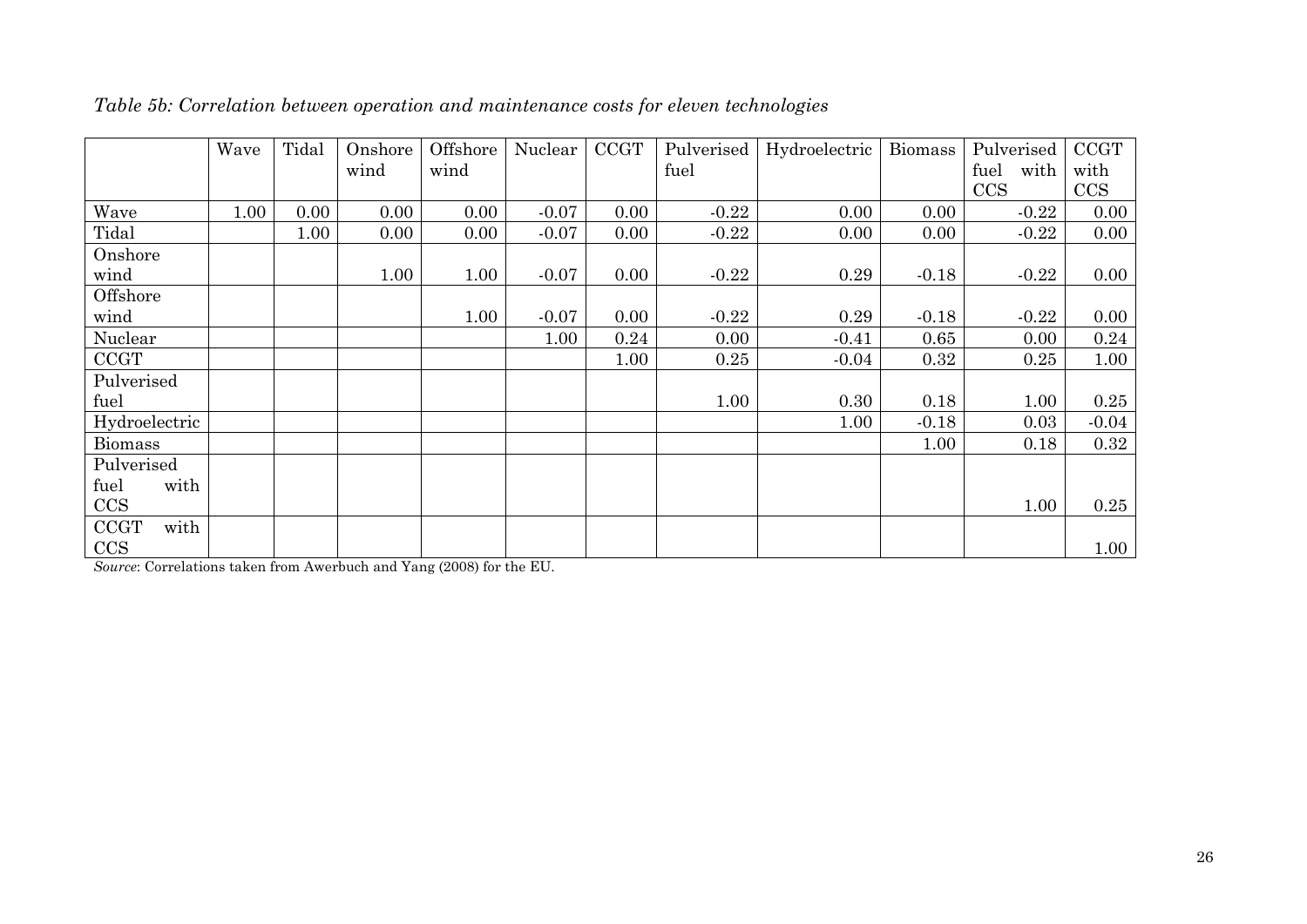We note that our estimates of the correlation coefficients between fuel costs are all more strongly positive (i.e. closer to one) than those typical in the literature. This may be due to the inclusion of more recent years' data, in which there has been a significant upward trend across all fossil fuel prices. Further, some researchers have found negative correlations between the fuel costs of nuclear and fossil fuels, while our estimates are positive and significant in scale. We explore the impact of changing the assumed correlation between these fuel costs in sensitivity analysis in Section 4.2.

#### **3.3.3 Technologies' shares in future electricity portfolios**

One major difference between the illustrative results from portfolio theory applications to electricity supply mixes and conventional applications to finance is that in the former case bounds (maxima and minima) are typically imposed on the share that each asset can constitute in optimal portfolios. In finance full specialisation is possible and investors can hold negative shares in assets through short-selling. The setting of an upper bound for each technology is typically driven by the energy resource constraint, or the extractable energy potential, in the case of renewable energy options or the maximum attainable deployment levels for each technology in the case of non-renewables (Awerbuch and Yang, 2008). We follow Awerbuch and Yang (2008) in considering a "central case", in which we specify the upper and lower bounds on each asset in the electricity portfolio. Upper and lower bounds for each technology include the shares observed for each technology in scenarios for Scotland in 2020, and these are given in Table 6. We vary the upper bounds for Nuclear and marine technologies in sensitivity analysis in Section 4.2, but our "central case" results use the upper and lower constraints on each technology given in Table 6. The rationale for each of these upper and lower bounds for each technology is given in Appendix II.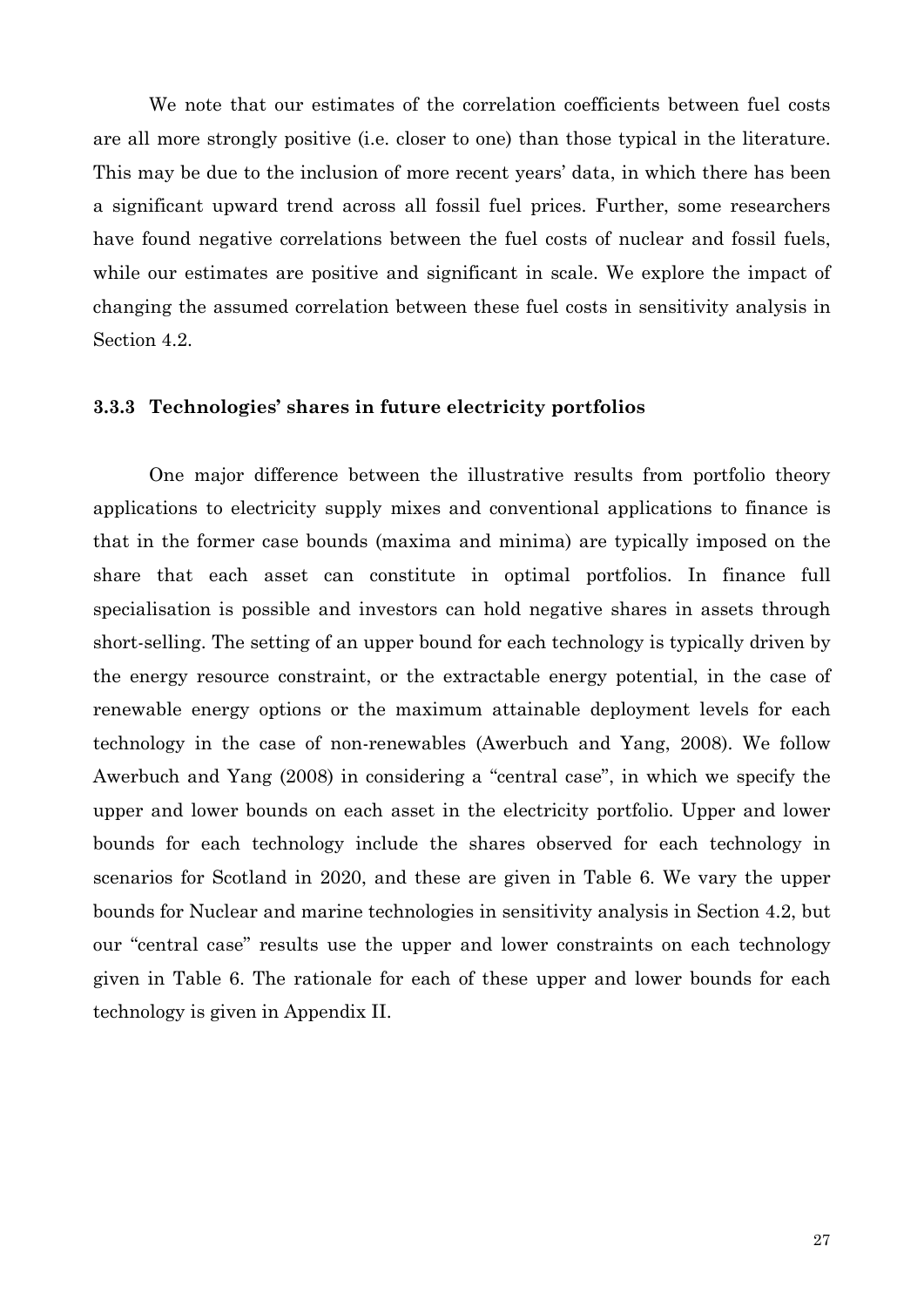|                      | 2007 shares in    | Minimum $(\%)$   | Maximum (%)    |
|----------------------|-------------------|------------------|----------------|
|                      | generation $(\%)$ |                  |                |
| Wave                 | $\overline{0}$    | $\overline{0}$   | 10.5           |
| Tidal                | $\blacksquare$    | $\overline{0}$   | $\overline{5}$ |
| Onshore wind         | $5.5\,$           | $\overline{5}$   | 35             |
| Offshore wind        | $\overline{0}$    | $\overline{2}$   | 15             |
| Nuclear              | $25.6\,$          | $\overline{0}$   | 20             |
| CCGT                 | 26.2              | $\boldsymbol{0}$ | $25\,$         |
| Pulverised fuel      | 28.7              | $\overline{0}$   | 35             |
| Hydroelectric        | $12.2\,$          | $\overline{0}$   | $15\,$         |
| <b>Biomass</b>       | $1.8\,$           | $\boldsymbol{0}$ | $\overline{5}$ |
| Pulverised fuel with | $\overline{a}$    | $\overline{0}$   | $35\,$         |
| CCS                  |                   |                  |                |
| $CCGT$ with $CCS$    |                   | $\boldsymbol{0}$ | $25\,$         |

*Table 6: Minimum and maximum supply limits in 2020, plus share in 2007 generation mix (% of total Scottish electricity generation in 2020 for each technology)*

#### **4. Results**

#### **4.1 Central results: comparison of scenarios to efficient portfolios**

Using these four scenarios for electricity generation in Scotland we can evaluate the efficiency of the generating mixes from the perspective of their risk-cost performance. Firstly, we solve the model to generate the efficient frontier – the set of portfolios which give the lowest level of portfolio risk for a given portfolio cost (and lowest portfolio cost for a given portfolio risk). We can then compare cost-risk profiles of the four scenarios to this frontier and discuss the efficiency of these scenarios.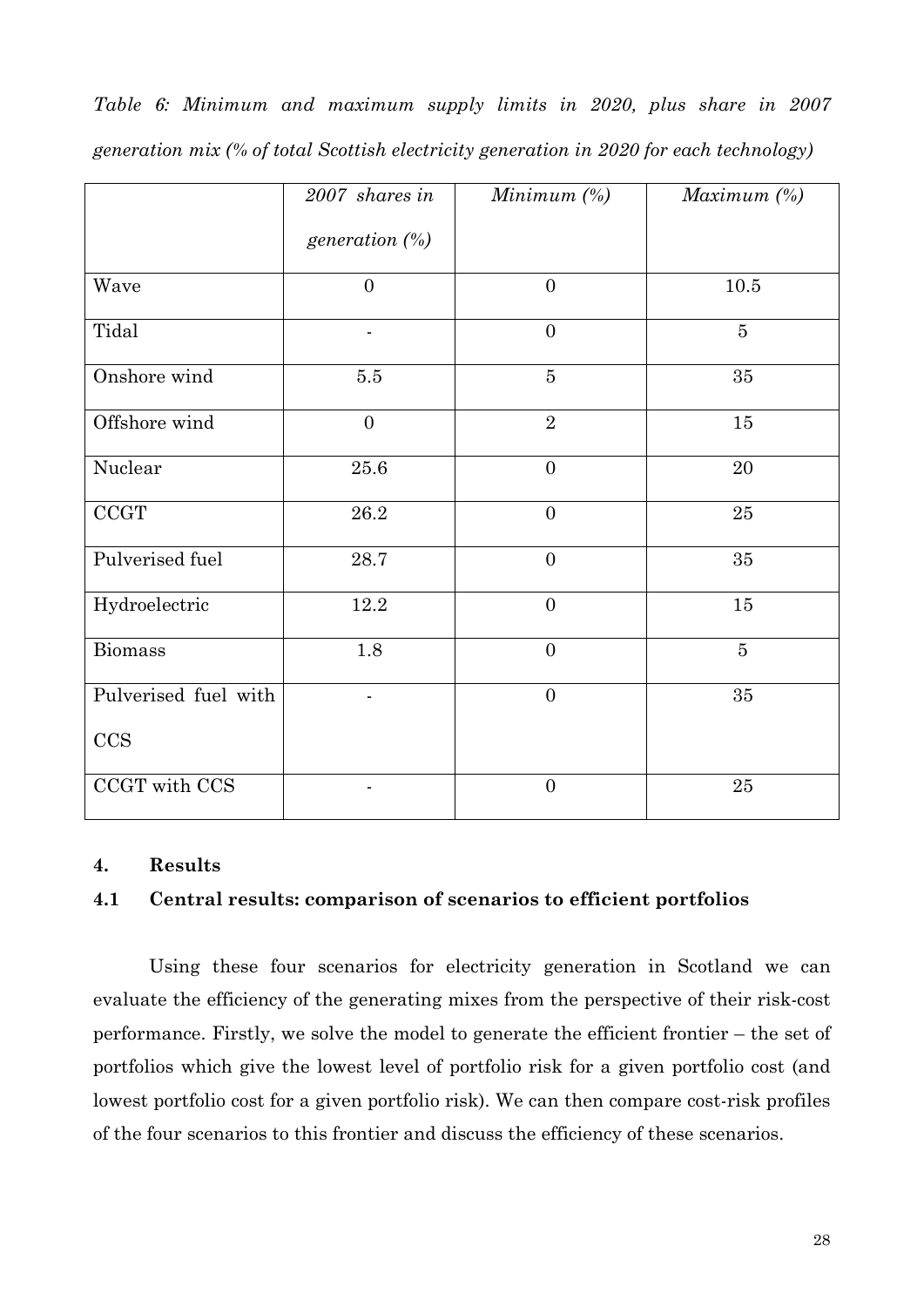The cost-risks for these four portfolios are shown in Figure 4 together with the locus of efficient portfolios. The four scenarios are ordered along a cost-risk frontier: ordering the scenarios by cost gives a reverse ranking on risk for these four scenarios. All four scenarios, however, are within the *efficient* frontier. Also in Figure 4, we show the points where alternative portfolios exist with the same cost or risk as the four scenarios, but lie on the efficient frontier. The clear implication is that it is possible to improve on each of the four scenarios in terms of lower costs, lower risks or some combination of the two. We label these comparator portfolios for each scenario as Minimum Risk (MR) and Minimum Cost (MC) portfolios, and show where these are found along the efficient frontier for each scenario by adding MR or MC as a subscript to the abbreviation of each of the four scenarios identified above. The GH scenario, for instance, has a portfolio cost and portfolio risk of 4.61 p/kWh and 9.23% respectively. The MR portfolio with the same portfolio cost as the GH scenario is given by the point on the efficient frontier marked GHMR. The distance from GH to GHMR shows the inefficiency of the GH scenario portfolio, measured in terms of the potential for risk reduction. The distance from  $GH$  to  $GH_{MC}$  indicates the scale of inefficiency expressed in terms of the potential for cost reduction.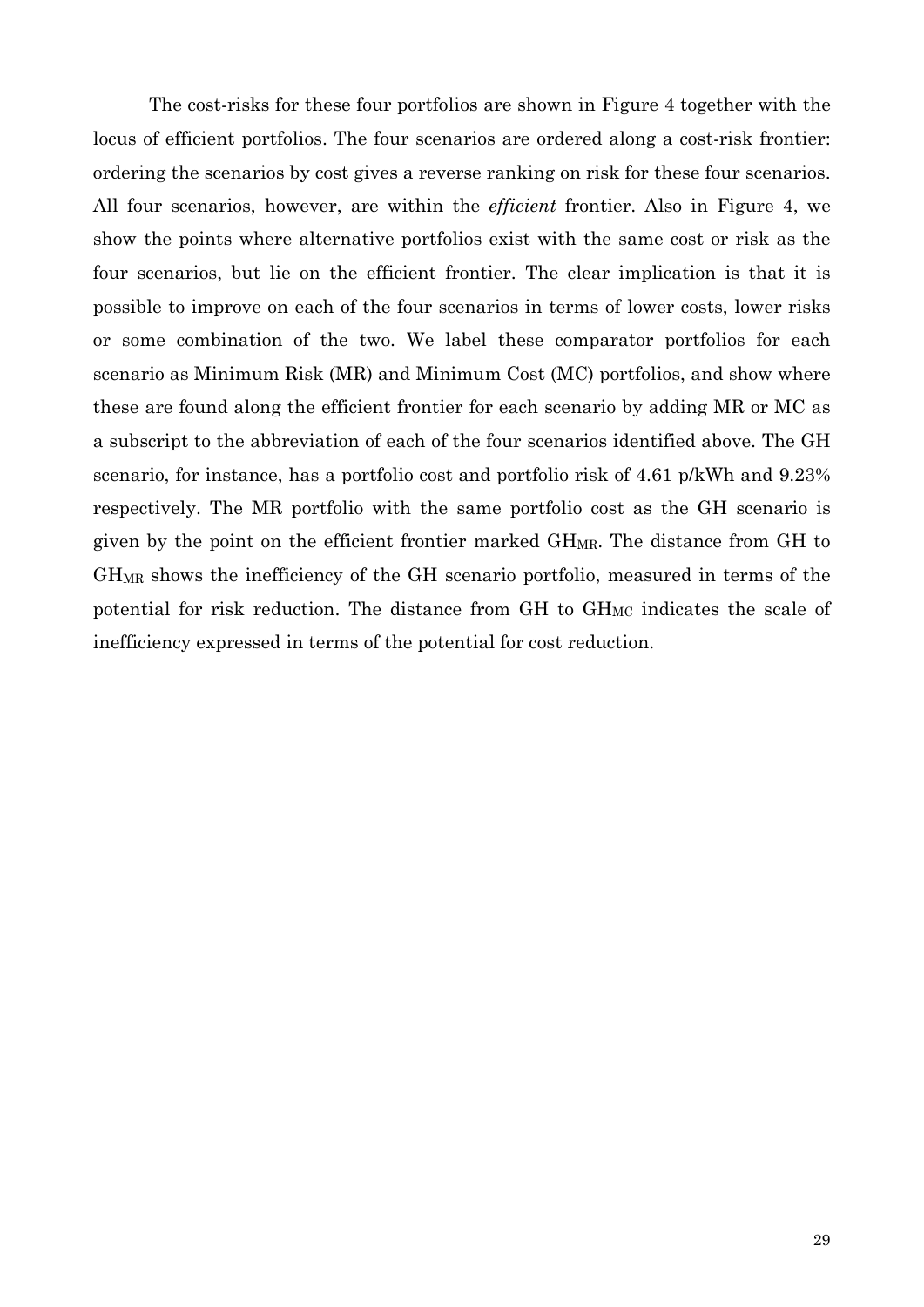*Figure 4: Cost-risk space showing efficient frontier and four scenarios, plus 2007 generation mix, and Minimum Risk and Minimum Cost (efficient) variants of each scenario*



Note: See text for definition and explanation of each of the four scenarios – GH, SCDI, SES1 and SES2. "2007" represents the portfolio of the generation mix as of 2007.

From Figure 4, we can see that some of the four scenarios lie closer to the efficient frontier than others. The 2007 generation mix, for instance, has a portfolio cost which is significantly below those implied by any of the four scenarios we consider for 2020. This results largely from the higher share of (relatively) cheaper non-renewable technology used in this portfolio. The GH scenario, with 49% of electricity from renewables, has a cost of 4.61p/kWh, which is 22% greater than the cost of electricity in the 2007 portfolio mix (where generation from renewables technologies is around 19.5%). This is towards the lower end of anticipated increases in electricity prices for households and industrial users as projected to occur from measures intended to tackle climate change, such as those described in Section 2.2 (see Bellingham (2008) for more details on this point). As might be expected the scenarios for 2020, which have significantly greater shares of generation from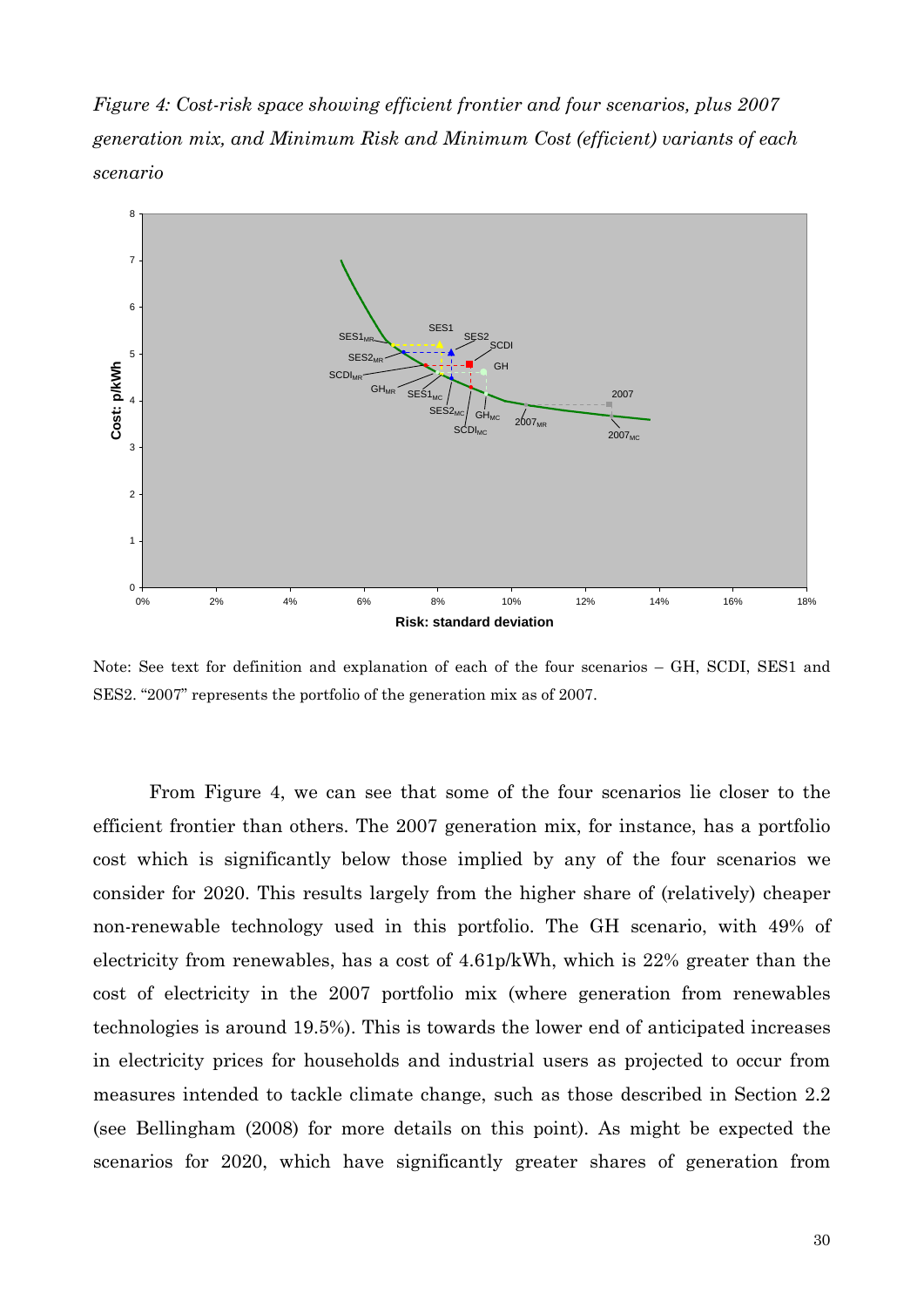renewable technologies, all have appreciably lower portfolio risk than the generation mix for 2007.

While the GH scenario has the lowest cost of the four scenarios for 2020 considered, it lies well to the right of the minimum risk portfolio for its level of portfolio cost: the distance from  $\rm GH_{MR}$  to  $\rm GH$  in Figure 4 is substantial. This result indicates that portfolio risk could be reduced by 1.26% without incurring a greater portfolio cost. This distance is greatest (in absolute terms) for the SES2 scenario, where the minimum risk portfolio has 1.33% less year to year volatility than the SES2 scenario portfolio. SES1 has the lowest portfolio risk, but it has the highest portfolio cost, while the GH scenario has the highest portfolio risk and the lowest portfolio cost.

Table 7 shows the generation mix for each of the four scenarios for Scotland in 2020, plus the 2007 mix. It also shows the efficient portfolios with the same cost but the minimum risk, or the same risk but minimum cost, as the four scenarios. The first five columns show the mix for 2007 and then each of the four scenarios in turn. The portfolio risk and cost for each scenario is given towards the bottom of each column. We can see that each of these four scenarios for 2020 feature a mix of renewable technologies; there is not one renewable technology which dominates. The total share of electricity from renewable technologies under each scenario is given in the second last row of the table, and we can see that the renewable share is between 48% and 53%. The next eight columns show, in turn for each of the four 2020 scenarios, the Minimum Cost and Minimum Risk portfolios which can be constructed with the same level of risks and costs respectively as each scenario.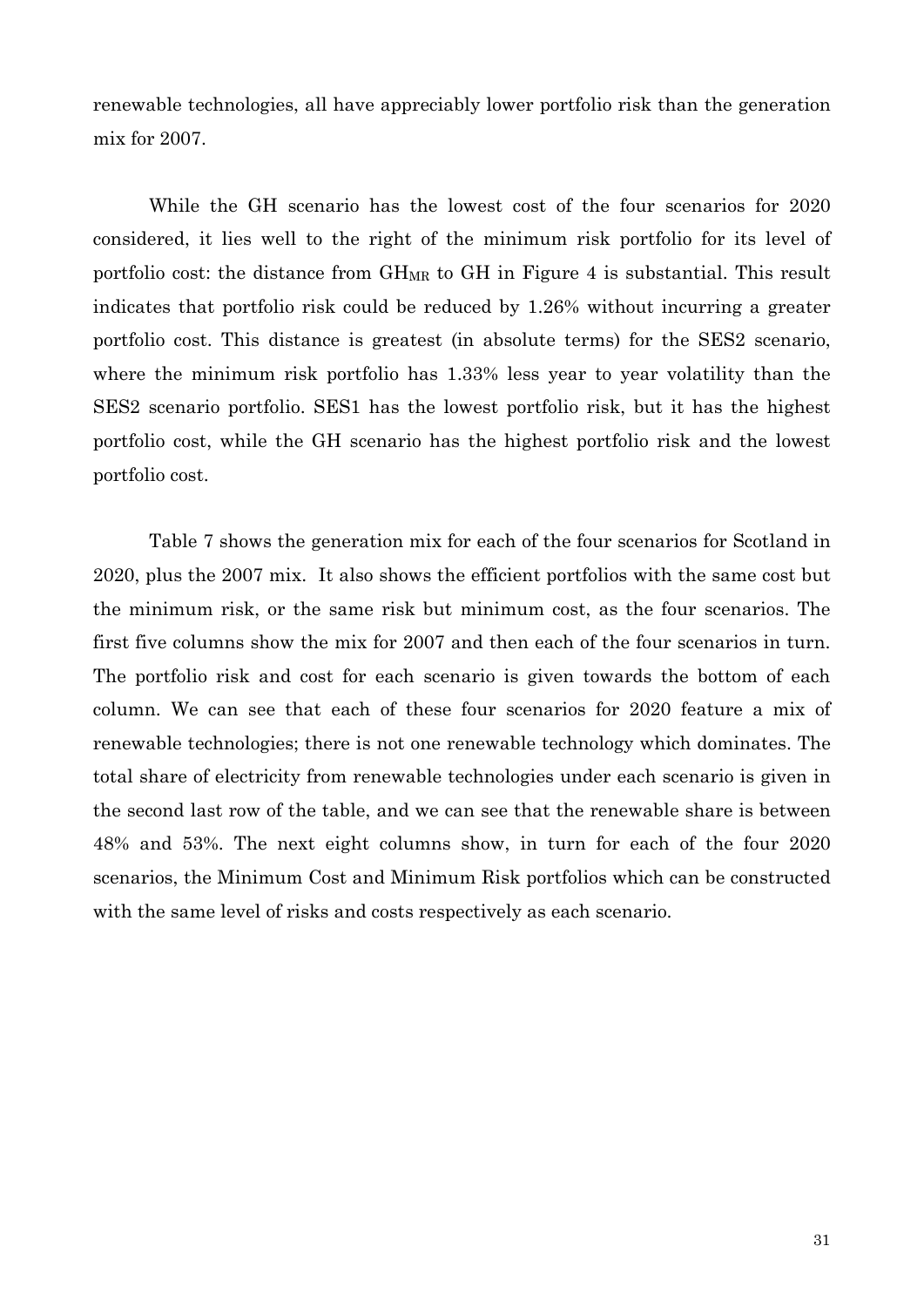|                                                                    |                          |                   |       | Technology mix under 2007 mix and each scenario |                          | Minimum Risk versions of each scenario |               |                    |                    |               |                    | Minimum Cost versions of each scenario |                                |                    |               |
|--------------------------------------------------------------------|--------------------------|-------------------|-------|-------------------------------------------------|--------------------------|----------------------------------------|---------------|--------------------|--------------------|---------------|--------------------|----------------------------------------|--------------------------------|--------------------|---------------|
| Technologies                                                       | 2007                     | <b>SCDI</b>       | SES1  | SES <sub>2</sub>                                | <b>GH</b>                | 2007 <sub>MR</sub>                     | <b>SCDIMR</b> | SES <sub>1MR</sub> | SES2 <sub>MR</sub> | <b>GHMR</b>   | 2007 <sub>MC</sub> | <b>SCDIMR</b>                          | SES <sub>1</sub> <sub>MC</sub> | SES2 <sub>MC</sub> | <b>GHMC</b>   |
| Coal                                                               | 28.7                     | 13.0              | 8.0   | 14.0                                            | 32.4                     | 35.0                                   | 29.7          | 24.2               | 26.4               | 31.9          | 35.0               | 35.0                                   | 32.4                           | 35.0               | 35.0          |
| Coal CCS                                                           |                          |                   |       |                                                 | $\overline{\phantom{a}}$ | 0.0                                    | 0.0           | 0.0                | 0.0                | 0.0           | 3.2                | 0.0                                    | 0.0                            | 0.0                | 0.0           |
| Gas                                                                | 26.2                     | 24.0              | 21.0  | 19.0                                            | 4.2                      | 25.0                                   | 11.4          | 9.2                | 10.1               | 12.3          | 25.0               | 14.5                                   | 12.5                           | 12.0               | 16.4          |
| Gas CCS                                                            |                          |                   |       |                                                 | $\blacksquare$           | 0.0                                    | 0.0           | 0.0                | 0.0                | 0.0           | 0.0                | 0.0                                    | 0.0                            | 0.0                | 0.0           |
| Nuclear                                                            | 25.6                     | 15.0              | 18.0  | 17.0                                            | 14.1                     | 6.0                                    | 7.5           | 7.1                | 7.2                | 7.6           | 20.0               | 7.9                                    | 7.7                            | 7.1                | 8.5           |
| Hydro                                                              | 12.2                     | 11.0 <sup>a</sup> | 8.0   | 8.0                                             | 10.5                     | 0.0                                    | 0.0           | 0.0                | 0.0                | 0.0           | 0.0                | 0.0                                    | 0.0                            | 0.0                | 0.0           |
| Onshore wind                                                       | 5.5                      | 30.5              | 30.1  | 28.1                                            | 30.2                     | 32.0                                   | 35.0          | 35.0               | 35.0               | 35.0          | 14.8               | 35.0                                   | 35.0                           | 35.0               | 35.0          |
| Offshore wind                                                      | $\overline{\phantom{a}}$ | 2.3               | 10.4  | 9.7                                             | 6.1                      | 2.0                                    | 6.5           | 14.5               | 11.2               | 3.2           | 2.0                | 2.0                                    | 2.5                            | 2.0                | 2.0           |
| Biowaste                                                           | 1.8                      | 3.4               | 2.0   | 1.8                                             | 2.4                      | 0.0                                    | 5.0           | 5.0                | 5.0                | 5.0           | 0.0                | 3.0                                    | 5.0                            | 4.0                | 2.1           |
| Tidal                                                              |                          | 0.4               | 1.2   | 1.1                                             | 0.1                      | 0.0                                    | 5.0           | 5.0                | 5.0                | 5.0           | 0.0                | 2.6                                    | 5.0                            | 4.9                | 1.0           |
| Wave                                                               | $\overline{\phantom{a}}$ | 0.5               | 1.4   | 1.3                                             | 0.1                      | 0.0                                    | 0.0           | 0.0                | 0.0                | 0.0           | 0.0                | 0.0                                    | 0.0                            | 0.0                | 0.0           |
| Total (%)                                                          | 100                      | 100               | 100   | 100                                             | 100                      | 100                                    | 100           | 100                | 100                | 100           | 100                | 100                                    | 100                            | 100                | 100           |
|                                                                    |                          |                   |       |                                                 |                          |                                        |               |                    |                    |               |                    |                                        |                                |                    |               |
| Portfolio risk                                                     | 12.64%                   | 8.85%             | 8.05% | 8.36%                                           | 9.24%                    | 10.28%                                 | 7.56%         | 6.73%              | 7.04%              | 7.96%         | 12.64%             | 8.85%                                  | 8.05%                          | 8.36%              | 9.24%         |
| Portfolio cost                                                     | 3.93                     | 4.79              | 5.21  | 5.04                                            | 4.62                     | 3.93                                   | 4.79          | 5.21               | 5.04               | 4.62          | 3.69               | 4.30                                   | 4.58                           | 4.47               | 4.18          |
|                                                                    |                          |                   |       |                                                 |                          |                                        |               |                    |                    |               |                    |                                        |                                |                    |               |
| Renewables (%)                                                     | 19.5                     | 48.0              | 53.0  | 50.0                                            | 49.3                     | 34.0                                   | 51.5          | 59.5               | 56.2               | 48.2          | 16.8               | 42.6                                   | 47.5                           | 45.9               | 40.1          |
| Direction (and size) of<br>renewable share relative<br>to scenario | $\blacksquare$           |                   |       |                                                 |                          | Pos.<br>(14.5)                         | Pos.<br>(3.5) | Pos.<br>(6.5)      | Pos.<br>(6.2)      | Neg.<br>(1.1) | Neg.<br>(2.7)      | Neg.<br>(5.4)                          | Neg.<br>(5.5)                  | Neg.<br>(4.1)      | Neg.<br>(9.2) |

*Table 7: 2007 mix and four scenarios for Scottish mix in 2020, plus Minimum Risk and Minimum Cost variants of each scenario*

Note: a This include pumped storage hydro.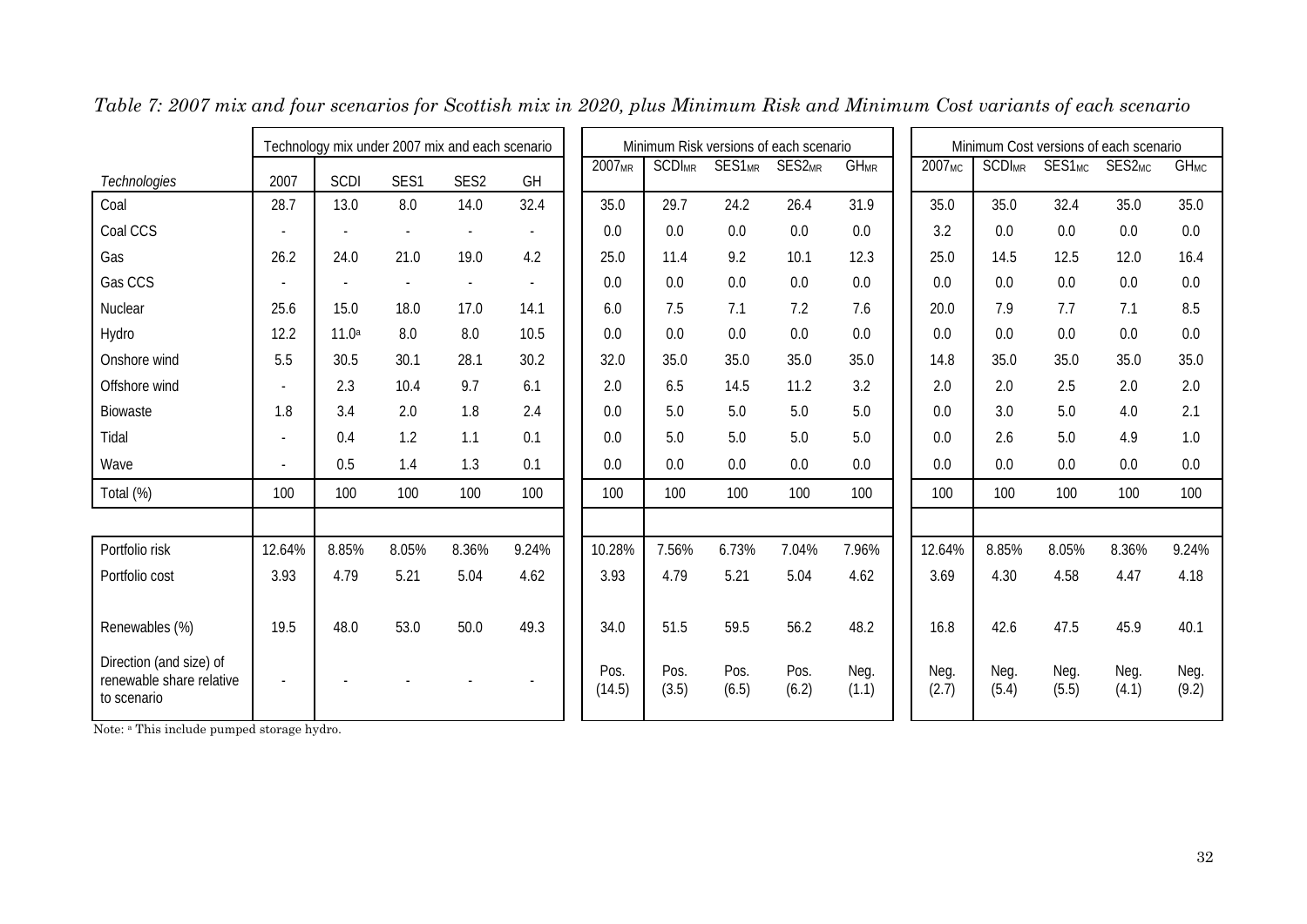A number of things can be seen from the results for the Minimum Cost and Minimum Risk portfolios given for each scenario in the last eight columns of Table 7. Firstly, for all the scenarios for Scotland's electricity generation mix in 2020 detailed above in Section 2.2, we can construct portfolios which have the same risk *or* cost profile, but which are more efficient in that portfolio cost is reduced for that level of risk, or their risk is reduced for that level of portfolio cost. Secondly, with the exception of the GH scenario which already has over 49% of electricity coming from renewables, in each cases the Minimum Risk portfolio for each scenario has a greater share of electricity from renewables than the scenario mix (this is given by the final row of Table 7). As an example, the efficient portfolio with the same level of cost as the SCDI scenario, but the minimum level of risk has 50.8% of electricity supplied from renewable technologies, compared to 48.0% in the SCDI scenario itself. There is also significantly more electricity from renewables in the Minimum Risk portfolio of the SES1 and SES2 scenarios. We can see therefore, that increasing the share of electricity from renewables from those given by the scenarios would decrease the risk inherent in the electricity portfolio<sup>[17](#page-33-0)</sup>.

Thirdly, there are several points specifically relating to marine energy technologies, both Wave and Tidal. Generation from Tidal technologies are at their limit (5%) in all of the minimum risk portfolios for each scenario, despite the highest share of Tidal in any of the four scenarios being 1.2%. This underlines the role that this form of technology might play in future Scottish electricity portfolios by reducing portfolio risk. This increased share for Tidal does not affect the portfolio cost. However, Wave does not feature in any of the efficient portfolios for any of the four scenarios. This is likely to be due, in part, to the high levelised cost for this technology which is likely to fall as it moves towards full-commercial development and deployment. The adoption of Wave technology is also affected by the assumed upper limits on the maximum shares of other technologies permitted in the electricity portfolios. We might find, for instance, that Wave energy contributes to efficient portfolios when the upper limit on Onshore wind, for example, is reduced. It would prove useful to investigate the impact of assumed changes in the levelised costs of Wave generation technologies in sensitivity analysis, especially given the

<u>.</u>

<span id="page-33-0"></span> $17$  Recall that risk measure here relates to the year-to-year variability in technology costs.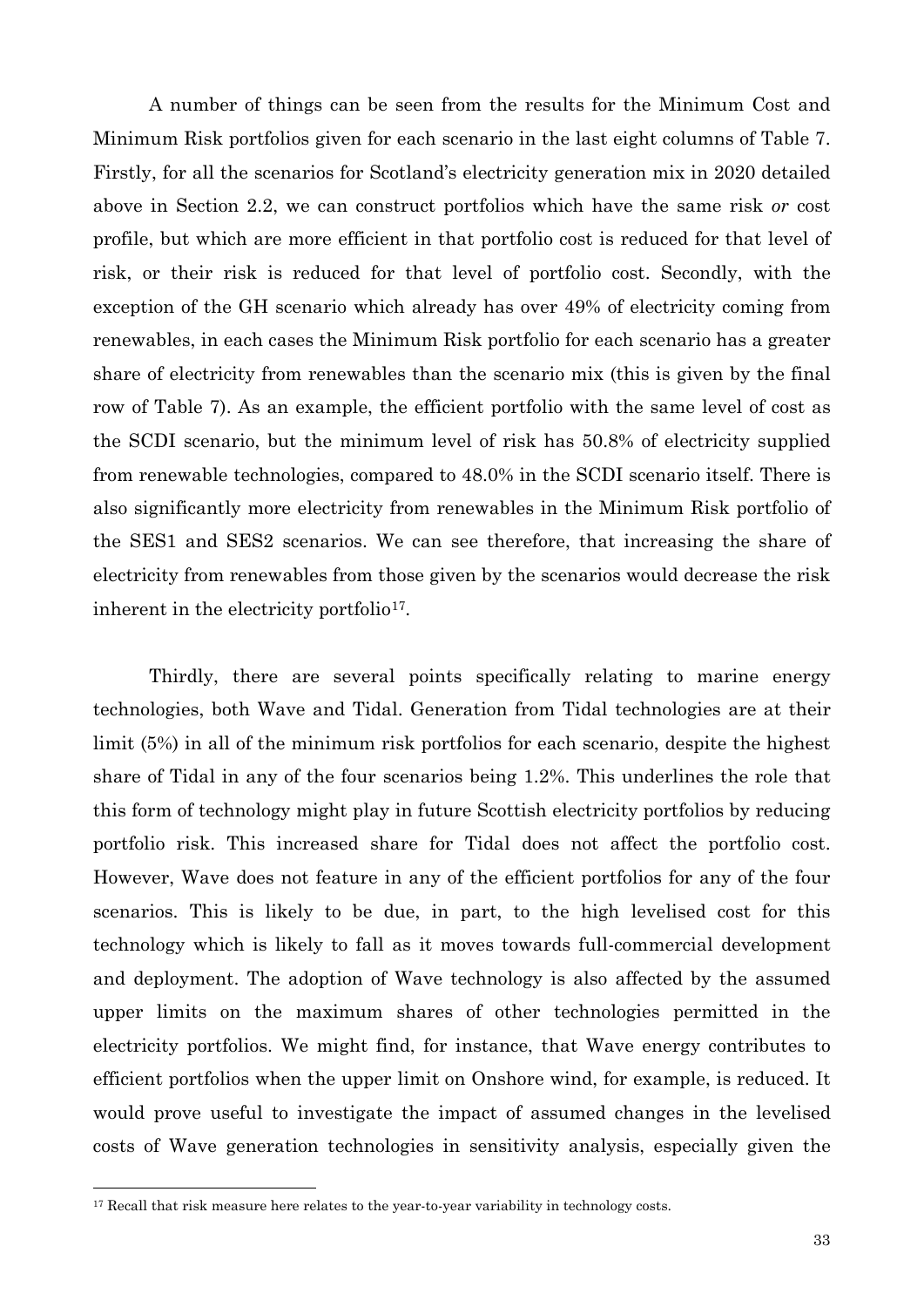new proposals for banded Renewable Obligation Certificates (ROCs) for renewable technologies in Scotland and UK, but we do not explore this further in this paper.

#### **4.2.1 Sensitivity: Alternative correlations**

The fuel cost correlations are potentially important for the results obtained in Section 4.1 above. We carry out sensitivity analysis in this section, by repeating the calculation of the efficient frontier but using fuel cost correlations taken from the recent portfolio theory application for the EU (Awerbuch and Yang, 2008). As mentioned above, the fuel cost correlations estimated from UK data are higher than have typically been used in portfolio studies. The EU figures used in this sensitivity are thus lower. This is likely to affect our earlier results in two areas. First, the risk measure for any given technology mix will be reduced (see Appendix A). Second, mixes along the efficient frontier will change. Previously inefficient portfolios will now be efficient. The new estimated efficient frontier is shown in Figure 5.



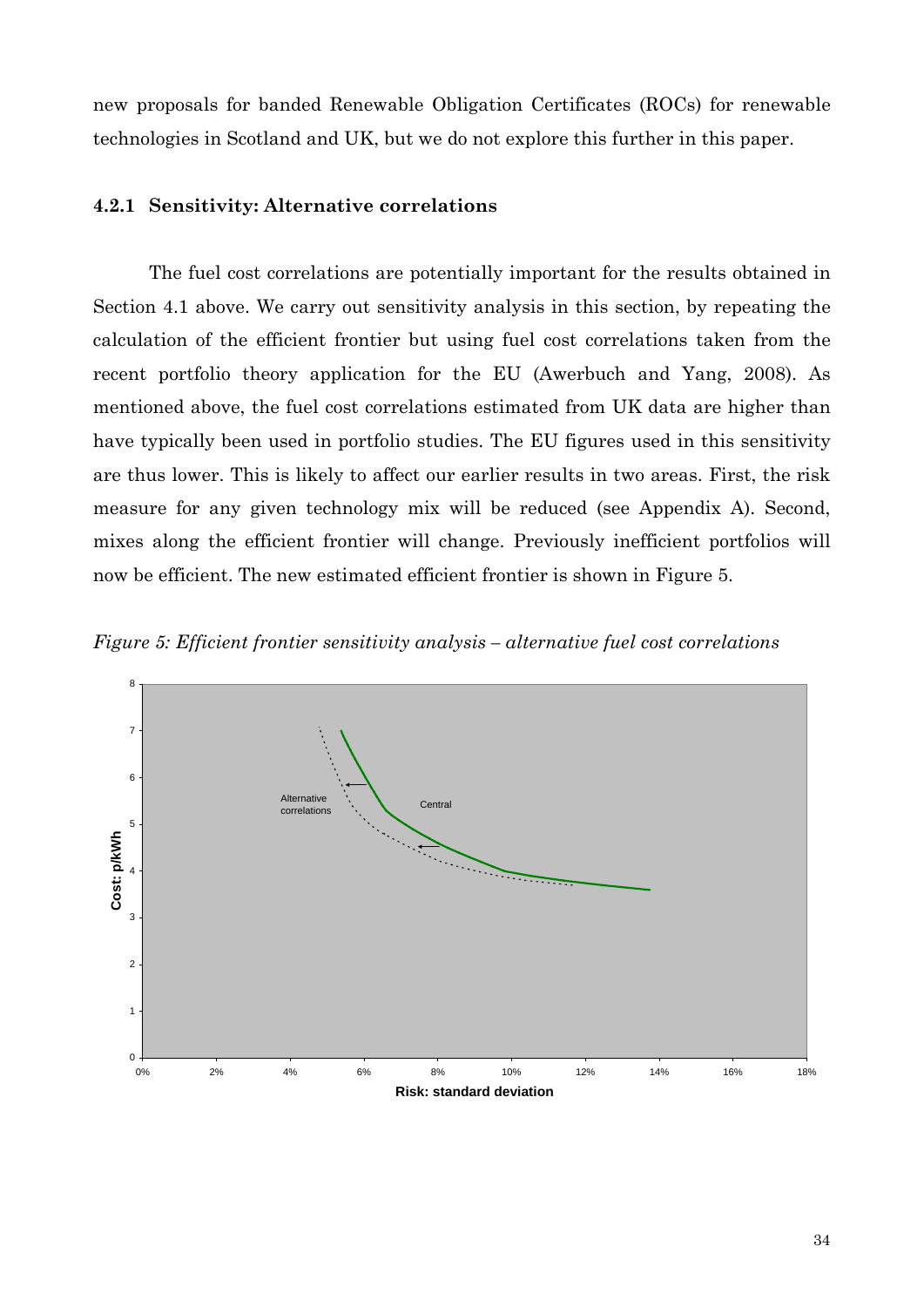Figure 5 shows that using the EU correlations produces an efficient frontier of portfolios that dominates the frontier generated using the UK correlations. Portfolios on this new efficient frontier are therefore superior to those on the efficient frontier in the central case, in that portfolios with the same cost can be constructed, but that these have lower portfolio risk.

#### **4.2.2 Sensitivity: No nuclear and higher maximum shares for marine**

Two specific values in Table 4 are the focus of sensitivity simulations in this section. First, as acknowledged in the introduction, the future role of nuclear generation in the electricity mix in Scotland is highly uncertain and affected by technical (i.e. plant life-time) and political factors. Most importantly, the current minority Scottish National Party Government has ruled out the construction of new nuclear power stations in Scotland. We therefore examine the impact on the portfolio selection of removing nuclear as an option in the generation mix (i.e. constraining its upper bound to zero). Secondly, we are interested in the extent to which the maximum shares on marine technologies limits the formation of efficient portfolios, and the benefits of relaxing the upper bounds on marine technology into the Scottish generation mix. As noted in the introduction, Scotland has some of the most significant marine energy resources in the world. It also generates some of the most advanced private sector and academic research into electricity generation from waves and tides, and has specific government mechanisms designed to stimulate development of these technologies in Scotland.

#### *No nuclear*

Figure 6 shows the impact on the efficient frontier in cost-risk space where we vary the maximum share of nuclear in the generation mix. We compare in our central case, which incorporates an upper limit of 20%, to the case where nuclear is not permitted to be selected as one of the technologies employed (i.e. where the upper limit on this technology's share in the generation mix is set at zero). We can see that having nuclear available as an option offers generation portfolios which are always superior to those without nuclear as a possibility. This is an argument for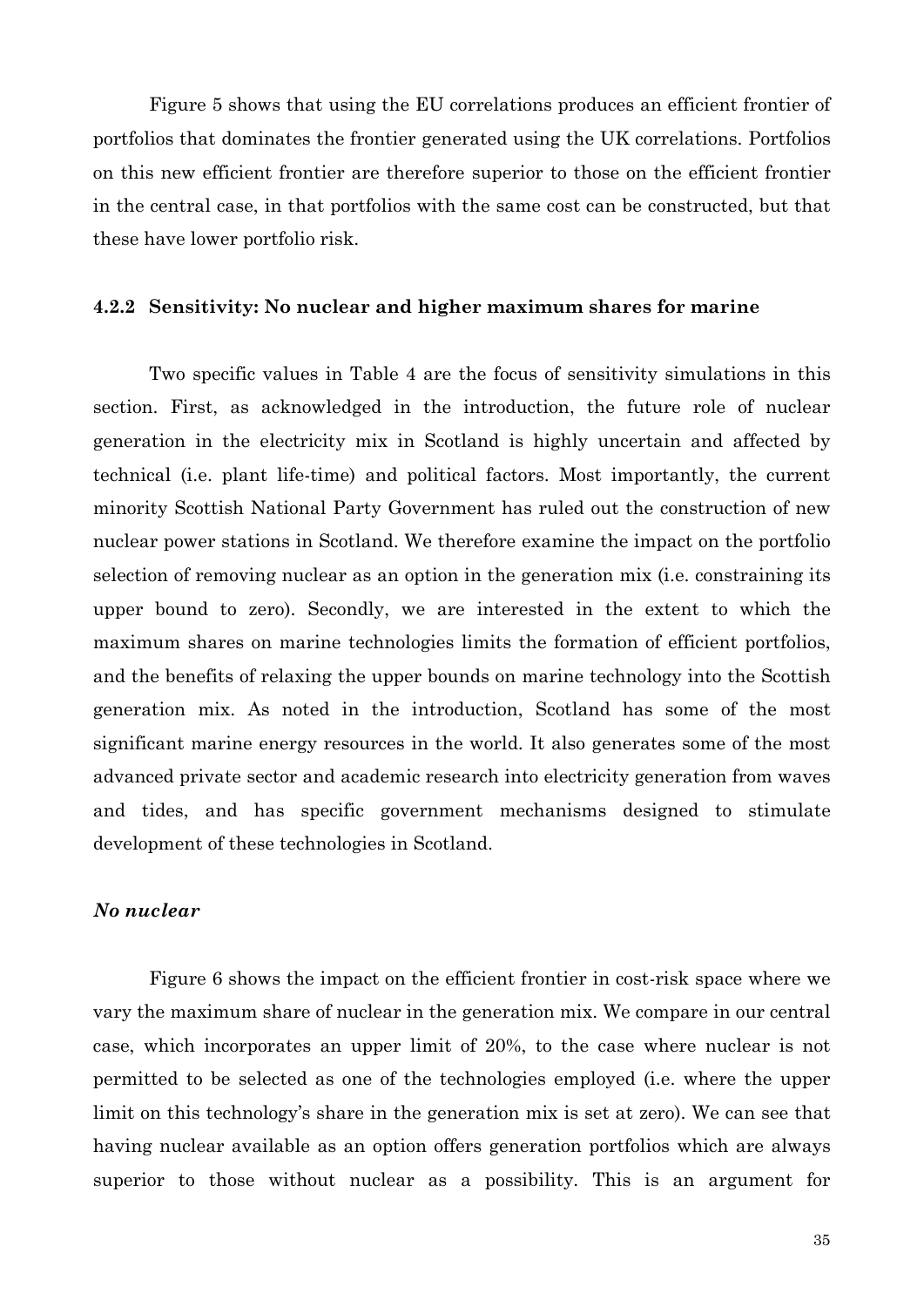maintaining a nuclear option in Scotland. Howver, the benefits of this option, in terms of risk reduction for different levels of portfolio cost, is small for all portfolio costs.





*Varying the maximum portfolio shares for Wave and Tidal*

Figure 7 shows the impact on the efficient frontier of changing the maximum shares for Tidal and/or Wave technologies in the Scottish generation mix. We show three cases in this diagram: doubling the limits on Wave and Tidal separately, and then doubling the limit on each technology together. Doubling the maximum share of Tidal in the Scottish mix from 5%, the figure assumed in the central case, to 10%, causes the efficient frontier to move to the left (i.e. superior to the central efficient frontier) for costs higher than 3.7p/kWh, reducing the risk of efficient portfolios (for higher portfolio costs). Without changing the upper limits for Wave generation, efficient portfolios with a portfolio cost greater than 7.1p/kWh cannot be constructed, and which, other things being equal as portfolio cost increases so portfolio risk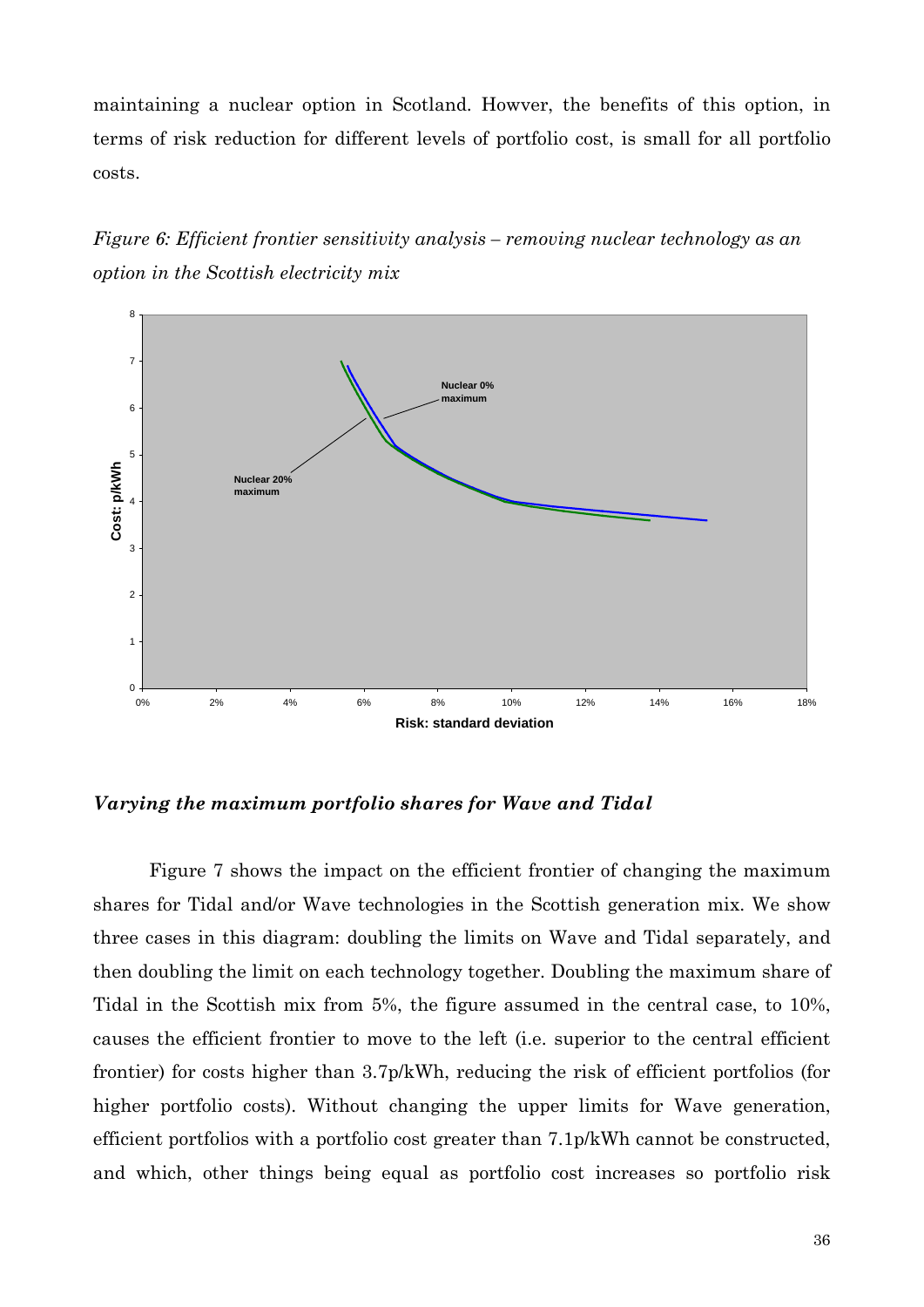reduces. When the maximum share of Wave power is increased, the efficient frontier is extended upwards, decreasing risk for increases in portfolio costs. Thus, increasing the possible contribution that Wave technologies can make offers the possibility of reducing the portfolio risk of the Scottish electricity generating mix.





#### **5. Conclusions**

The mix of electricity generation in Scotland has traditionally reflected a combination of natural resource, economic, political and technical developments and challenges. It is likely that the next twenty years will see significant change in the technologies used to generate electricity in Scotland. Technologies which have served to meet electricity demands over the last twenty years will reach the end of their design life or become uneconomic. Simultaneously, policy interventions will stimulate the renewable energy sector. The distinctive approach to energy policy in Scotland *vis-à-vis* the rest of the UK serves to motivate a focus on regional electricity supply, although this might not be appropriate for all UK regions. This paper examines some recently published scenarios for the Scottish generation mix from the perspectives of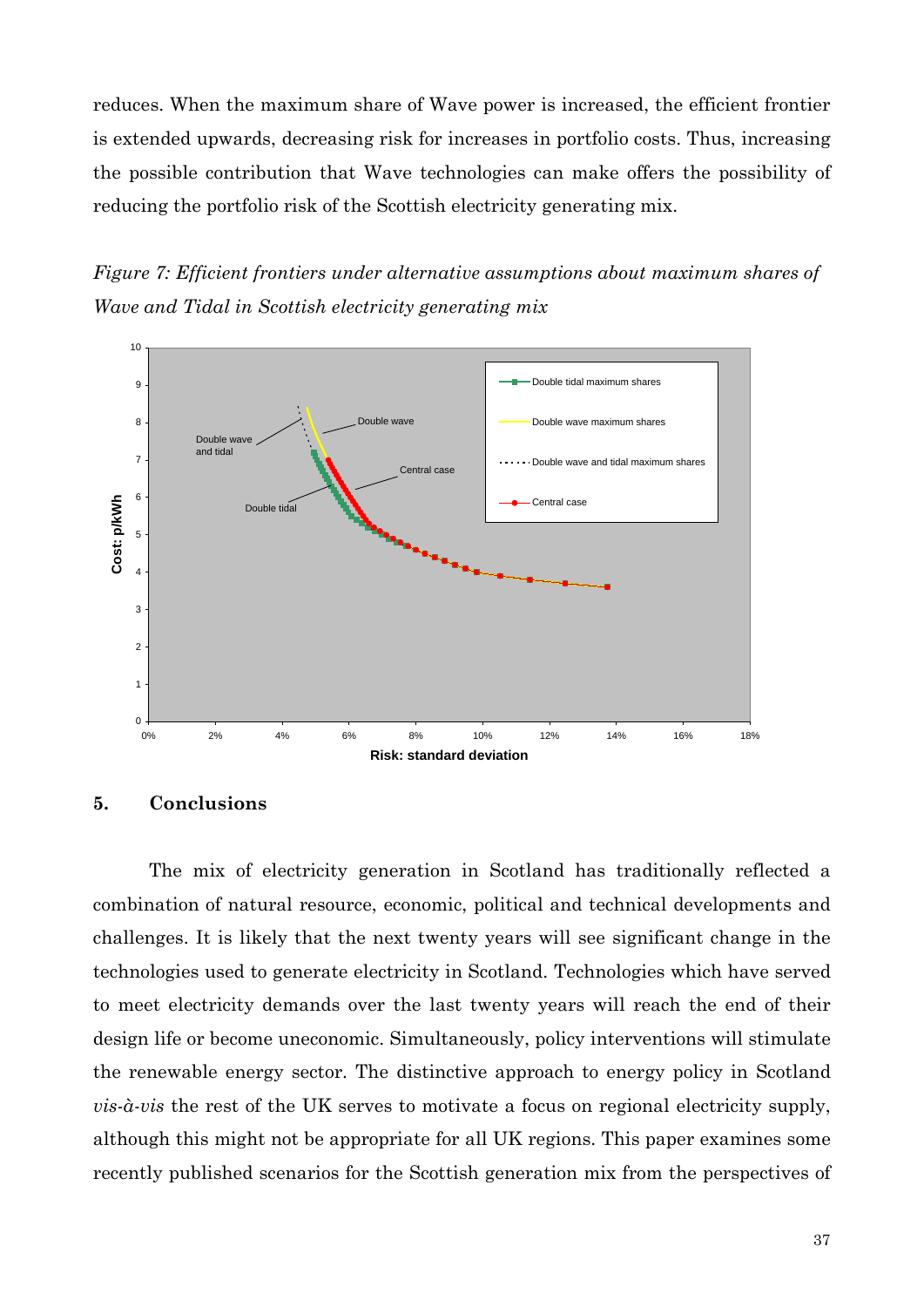portfolio selection theory. This approach augments the evidence-base that is relevant for Scottish energy policy formulation.

In this paper we provide a portfolio analysis of four alternative scenarios for Scotland's electricity generating mix in 2020. We find that the generation portfolios associated with each of these scenarios are not mean-variance efficient. Since the scenarios were developed with modelling methods other than portfolio theory, this result is not particularly surprising. However, our approach enables us to quantify the likely scale of inefficiencies, which appear to be non-trivial, whether assessed in terms of "excess risk" or "excess cost" when measured relative to generating mixes that lie on the feasible efficient frontier of portfolios. The policy implications are potentially important, since our results imply that the same portfolio risks can be obtained at lower cost, or lower risk can be secured at the same cost, or some combination of the two. In general, therefore, there appears to be an opportunity for a Pareto improvement or what Awerbuch (2008) terms a "no regrets" policy adjustment relative to these four scenarios for Scotland.

Our analysis offers support for a number of key observations made by others who have applied the portfolio approach to electricity generating portfolios (e.g. Awerbuch and Yang, 2008, p111). First, the approach clearly demonstrates the potential major inefficiencies involved in selecting generating mixes on the basis of levelised costs alone. It is important to assess new technologies appropriately, i.e. based on their contribution to the electricity generating portfolio rather than on a standalone basis. Second, the benefit of any "portfolio effect" of new technologies does not necessarily accrue to the private developers responsible for their introduction. (Nor are negative effects borne by those responsible for the investments.) From a single-technology private perspective, the "portfolio effect" is an externality, and perhaps ROCs – especially in their new "banded" form – reflect at least a partial attempt to officially recognise this. If electricity generation firms are engaged with more than one type of generation technology, however, then the "portfolio effect" will benefit them directly through lower risk variation.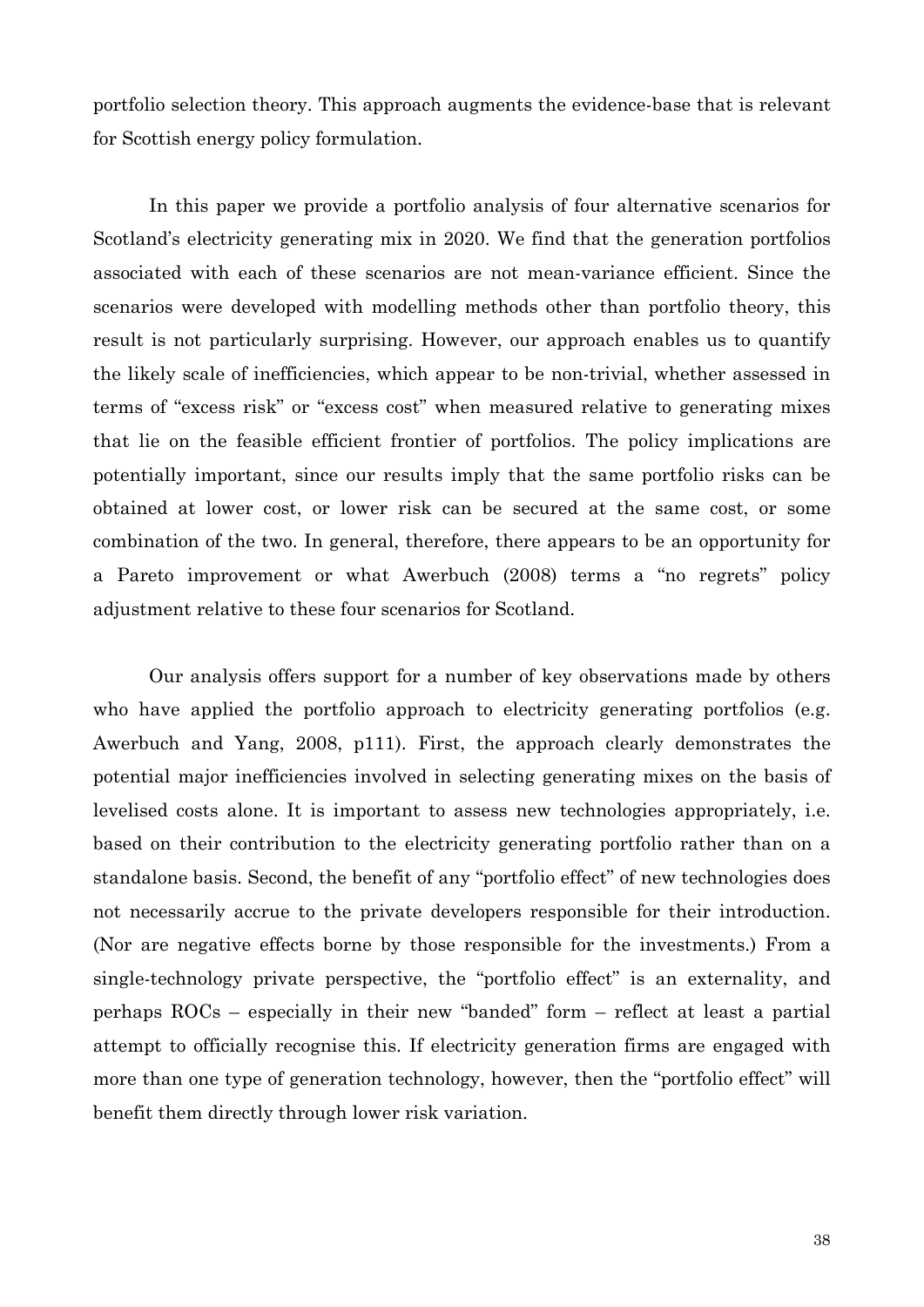This latter point serves as a reminder of the perspective of our application of portfolio theory: namely that of the planner or policy maker (though this is an incomplete perspective in that we do not incorporate carbon costs separately into our analysis). In fact, in liberalised energy markets decisions on investments are made by private transactors who are motivated by profits. Extension to accommodate this is possible (e.g. Roques *et al*, 2009). However, it remains important that those responsible for the formulation of energy policy appreciate the importance of the portfolio perspective for informing decisions on what constitutes desirable optimal generation portfolios.

However, it is important to keep in mind the limitations of our analysis that may be result in an overstatement of the gains that can actually be secured in practice. First, we have abstracted from the transactions costs associated with altering generation mixes. In practice these might be minimised by gradual adjustment through plant retrials and new investments. The system we employ suggests an undoubtedly unrealistic degree of flexibility (although it is tied to those changes which may occur out to 2020). Future work could consider incorporating adjustment costs, and perhaps explicitly include multi-period extensions. Second, the portfolios considered here are not tested for feasibility given the existing energy system's infrastructure. It may be that some of the portfolios identified here as "efficient" may in fact not actually prove feasible, although the timescales under consideration suggest that non-feasibility is unlikely to be a barrier. However, the costs of ensuring feasibility may be a real barrier, particularly given the scale of renewables contributions to the low risk generating mixes. There appears to be substantial scope here for combining the portfolio selection approach with other energy system models, in an attempt to determine whether apparent "no regret" policies really are feasible. Future research should address this question that is certainly worthy of further investigation.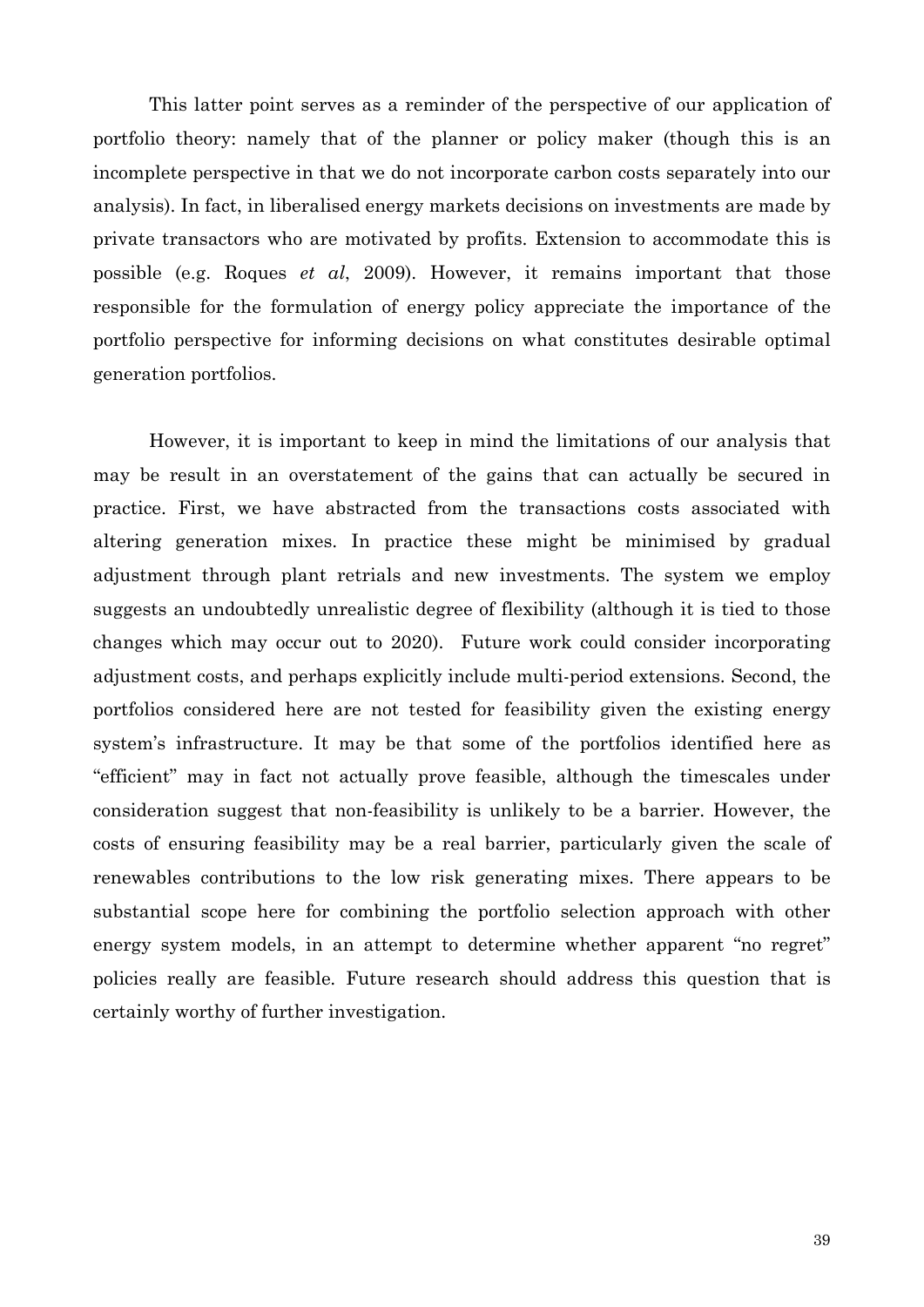#### **References**

AEA Technology. Scottish Energy Study, Volume 5: Energy and Carbon Dioxide Projections for Scotland. Prepared for the Scottish Government, released October 2008.

Allan GJ, McGregor PG, Swales JK. Levelised costs of Wave and Tidal energy in the UK: cost competitiveness and the impact of "banded" Renewable Obligation Certificates. Mimeo, University of Strathclyde, February 2009.

Allan GJ, McDonald J, McGregor PG, Swales JK. A distinctive energy policy for Scotland?. Fraser Economic Commentary 2008; 32,1; 46-62.

Awerbuch S, Jansen JC, Beurskens LWM. The role of wind generation in enhancing UK energy diversity and security: a mean-variance portfolio optimisation of the UK's generating mix. Report prepared for Airtricity Ltd, 2005a, February 2005.

Awerbuch S, Jansen JC, Beurskens LWM. Portfolio based capacity planning: How renewables really impact overall generating cost and energy security. Presentation to seminar "Portfolio-Based Electricity Generation Planning", Tunis, Tunisia, April 2005b.

Awerbuch S, Berger M. Energy security and diversity in the EU: A Mean-variance portfolio approach. IEA Report No. EET/2003/03 (February), Paris, 2003. IEA, available online at [http://www.iea.org/textbase/papers/2003/port.pdf.](http://www.iea.org/textbase/papers/2003/port.pdf)

Awerbuch S 2008. The role of wind generation in enhancing Scotland's energy diversity and security. In: Bazilian M, Roques F (Eds), Analytical methods for energy diversity and security, Elsevier, Amsterdam, 2008.

Awerbuch S, Yang S 2008. Efficient electricity generating portfolios for Europe. In: Bazilian M, Roques F (Eds), Analytical methods for energy diversity and security, Elsevier, Amsterdam, 2008.

Bacon RH, Besant-Jones JF, Heidurian J. Estimating construction costs and schedules: Experience with power generation projects in developing countries. World Bank Technical Paper No. 325, August 1996.

Bar-Katz S, Bar-Lev D. A portfolio approach to fossil-fuel procurement in the electric utility industry. The Journal of Finance 1976; 31, 3; 933-947.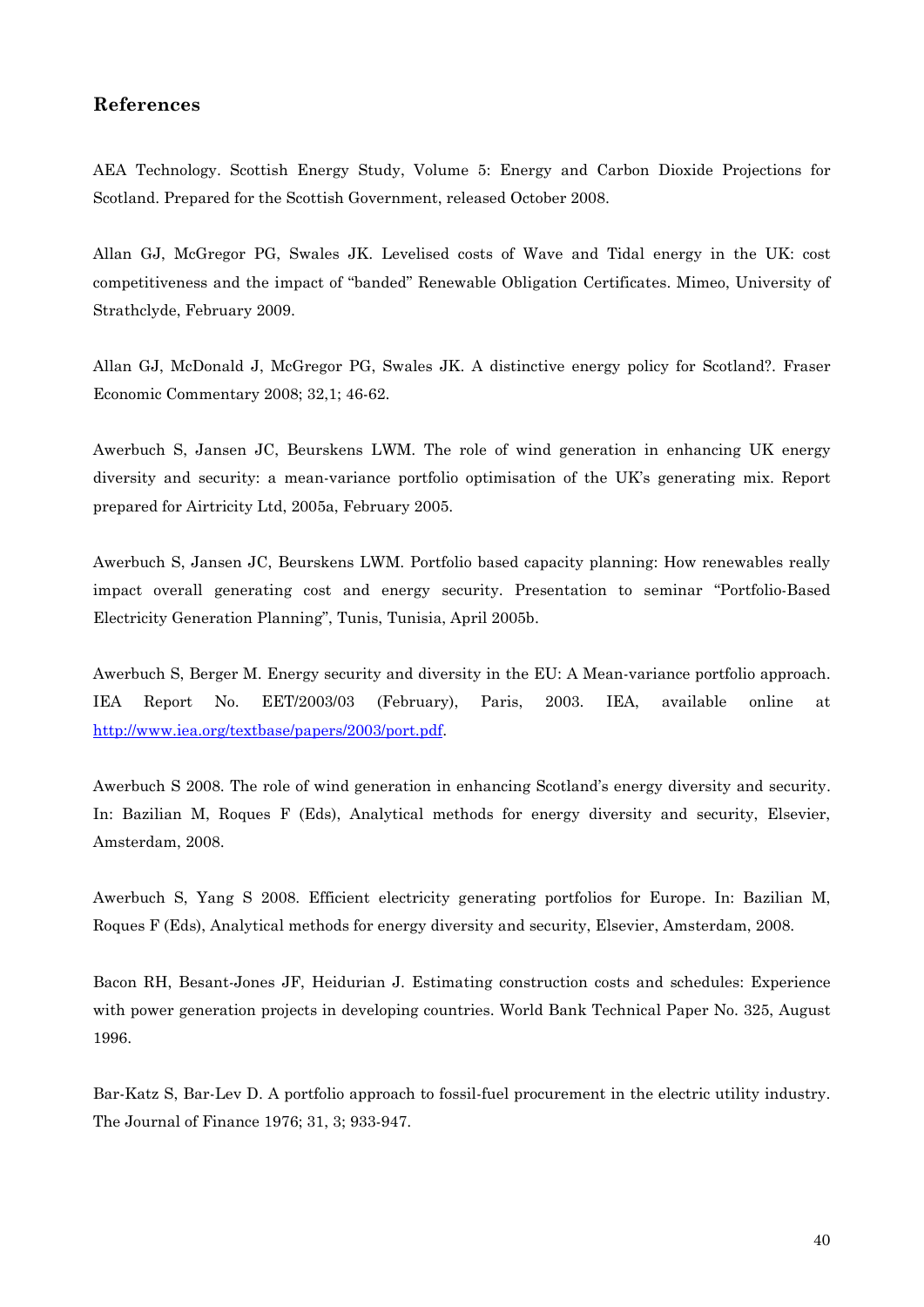Bates White LLC. A mean-variance portfolio optimisation of California's generation mix to 2020: Achieving California's 33 percent Renewable Portfolio Standard goal. Report for California Energy Commission, July 2007.

Bazilian M, Roques F. Analytical methods for energy diversity and security: Portfolio optimisation in the energy sector: A tribute to the work of Dr Shimon Awerbuch. Elsevier: Amsterdam; 2008a.

Bazilian M, Roques F. Using portfolio theory to value power generation investments. In Bazilian M. Roques F. (Eds), Analytical methods for energy diversity and security. Elsevier: Amsterdam; 2008b.

Bellingham, R. The impact of low carbon generation on the future price of electricity. Fraser Economic Commentary 2008; 32, 1; 62-68.

Carbon Trust. Phase II UK Tidal Stream Energy Resource Assessment. Prepared by Black and Veatch, July 2005, available online at [http://www.carbontrust.co.uk/NR/rdonlyres/CF053293-72CB-](http://www.carbontrust.co.uk/NR/rdonlyres/CF053293-72CB-4204-B4DA-418AFD1244E2/0/PhaseIITidalStreamResourceReport.pdf)[4204-B4DA-418AFD1244E2/0/PhaseIITidalStreamResourceReport.pdf](http://www.carbontrust.co.uk/NR/rdonlyres/CF053293-72CB-4204-B4DA-418AFD1244E2/0/PhaseIITidalStreamResourceReport.pdf)

Carbon Trust. Future Marine Energy: Results of the Marine Energy Challenge: Cost competitiveness and growth of wave and tidal stream energy. Carbon Trust, published 20th January 2006, available online.

Chandra S. A test of the regional growth-instability frontier using state data. Land Economics 2002; 78, 3; 442-462.

Conroy ME. Regional Economic Diversification. Praeger Publishers: New York; 1975

De Almeida P, Silva, PD. The peak of oil production – Timings and market recognition. Energy Policy 2009; 37, 4; 1267-1276.

Doherty R, Outhred H, O'Malley M. Generation portfolio analysis for a carbon constrained and uncertain future. In Bazilian M, Roques F. (Eds), Analytical Methods for Energy Diversity and Security: A tribute to Shimon Awerbuch. Elsevier; Amsterdam; 2008.

Electricity Networks Strategy Group (ENSG). Our electricity transmission network: A vision for 2020. Full report, July 2009, available online at [http://www.ensg.gov.uk/assets/ensg\\_transmission\\_pwg\\_full\\_report\\_final\\_issue\\_1.pdf.](http://www.ensg.gov.uk/assets/ensg_transmission_pwg_full_report_final_issue_1.pdf)

Forum for Renewable Energy Development in Scotland: Marine Energy Group (FREDS:MEG). Harnessing Scotland's Marine Energy potential. Published July 2004, available online at [http://www.scotland.gov.uk/Resource/Doc/1086/0006191.pdf.](http://www.scotland.gov.uk/Resource/Doc/1086/0006191.pdf)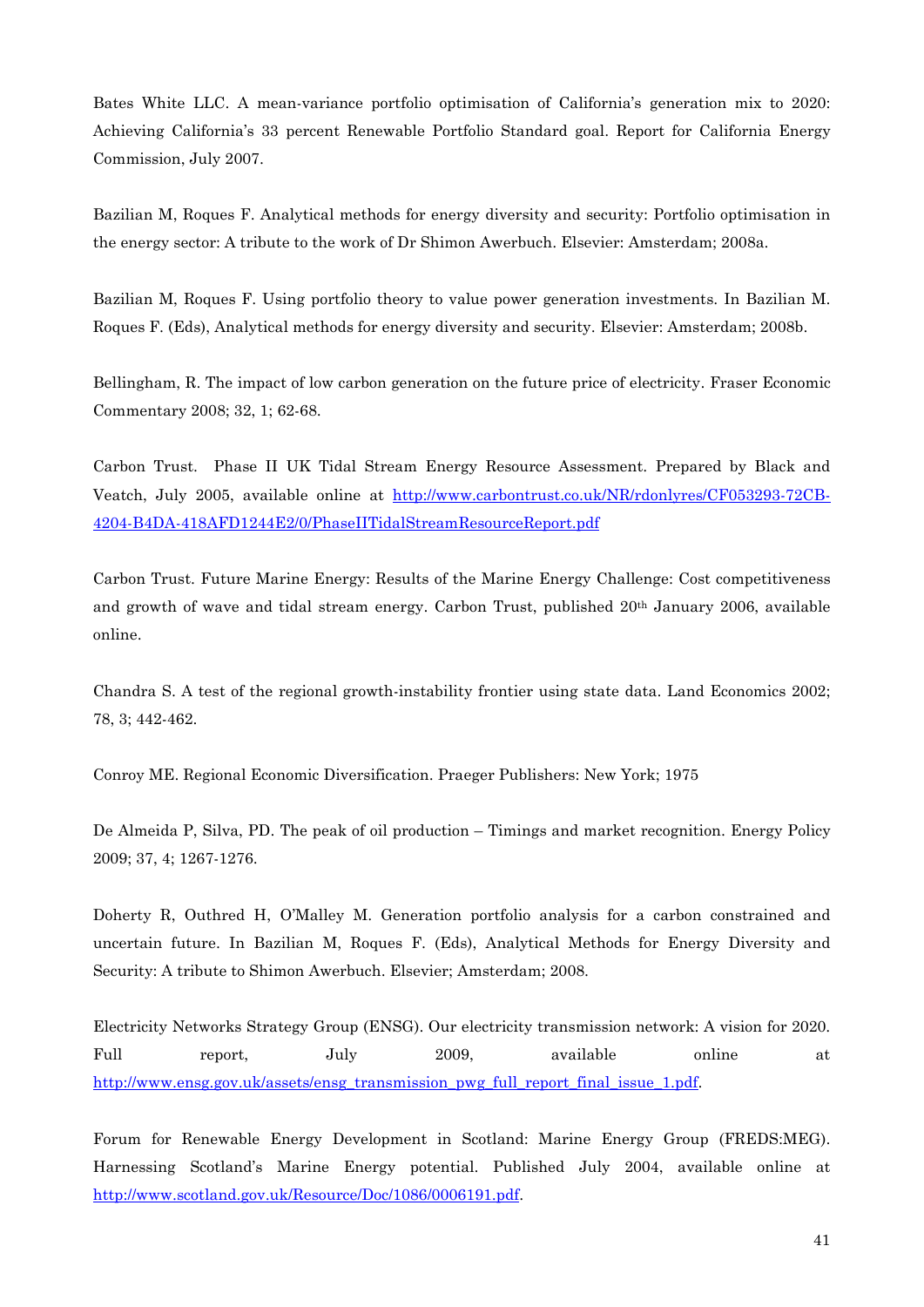Forum for Renewable Energy Development in Scotland: Marine Energy Group (FREDS:MEG). Marine Energy Roadmap for the sector. Published August 2009, available online at [http://www.scotland.gov.uk/Resource/Doc/281865/0085187.pdf.](http://www.scotland.gov.uk/Resource/Doc/281865/0085187.pdf)

Gross R, Heptonstall P, Anderson D, Green T, Leach M, Skea J. The costs and impacts of intermittency: an assessment of the evidence on the costs and impacts of intermittent generation on the British electricity network. A report of the Technology ad Policy Assessment Function of the UK Energy Research Centre. With financial support from the Carbon Trust; March 2006.

Hannah L. Engineers, Managers and Politicians: The First Fifteen Years of Nationalised Electricity Supply in Britain. The Macmillan Press Ltd; London; 1982.

Humphreys HB, McLain KT. Reducing the impacts of energy price volatility through dynamic portfolio selection. The Energy Journal 1998; 19, 3; 107-131.

Jansen JC, Beurskens L. Portfolio analysis of the future Dutch generating mix. In Bazilian M, Roques F. (Eds), Analytical methods for energy diversity and security. Elsevier; Amsterdam; 2008.

Markowitz H. Portfolio selection. The Journal of Finance 1952; 7, 1; 77-91.

Murray B. The power of Scotland renewed. Based on research conducted by Paul Gardner of Garrad Hassan, supported by Friends of the Earth Scotland, RSPB, World Development Movement and WWF, July 2009.

Pajot G. Renewable energy and the portfolio costs of electricity generation in the UK. Presentation at 10th World Renewable Energy Congress, Glasgow, July 2008.

Roques F, Newbery DM, Nuttall WJ. Fuel mix diversification incentives in liberalised electricity markets: A mean-variance portfolio theory approach. Energy Economics 2009; 30, 4; 1831-1849.

Royal Society of Edinburgh. Inquiry into energy issues in Scotland, Final report. June 2006, full report available online at [http://www.rse.org.uk/enquiries/energy/full\\_report.pdf.](http://www.rse.org.uk/enquiries/energy/full_report.pdf)

Roy AD. Safety first and the holding of assets. Econometrica 1952; 20, 3; 431-449.

Rubenstein M. Markowitz's portfolio selection: A fifty-year retrospective. Journal of Finance 2002; 57, 3; 1041-1045.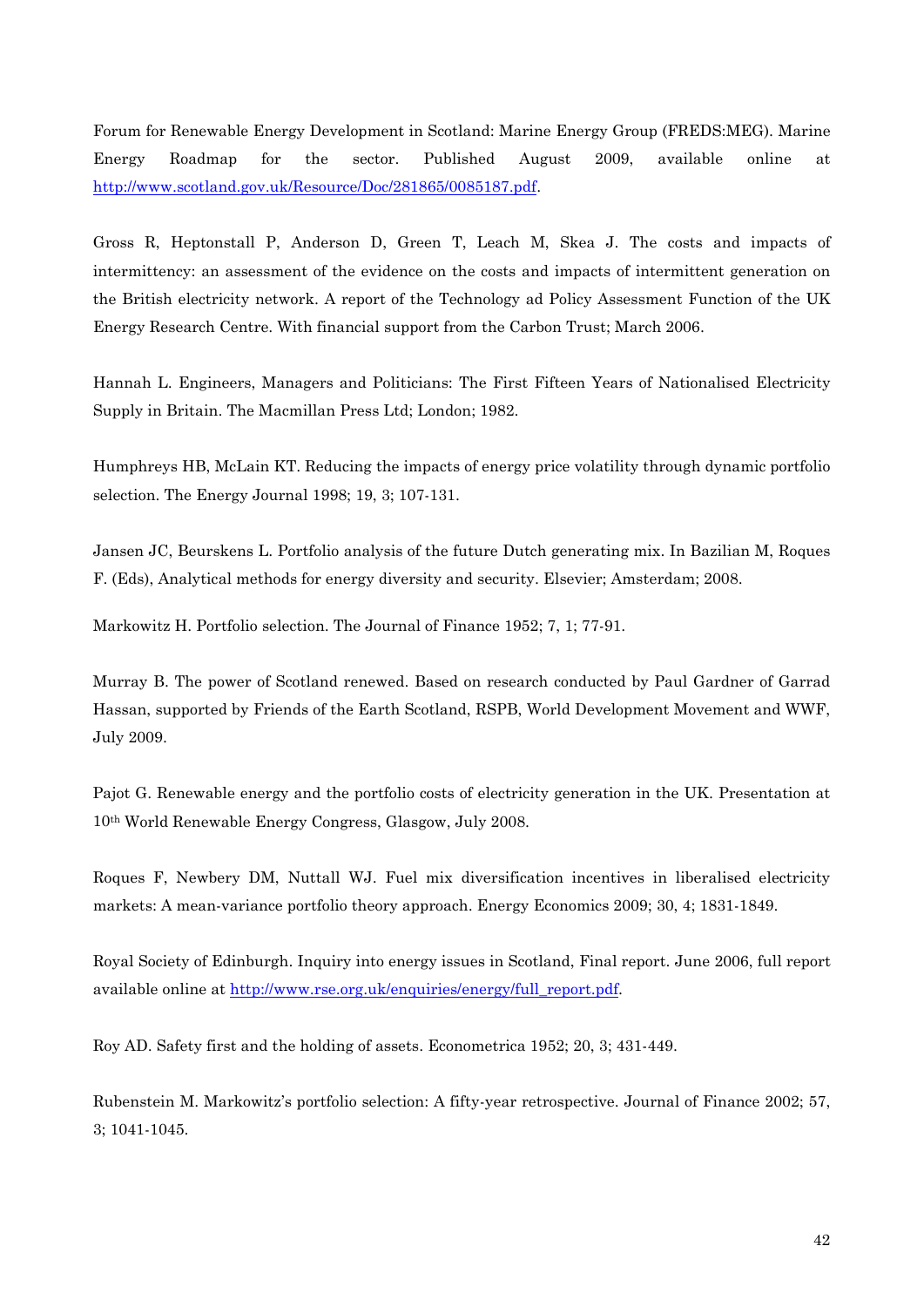Sanders DR, Manfredo MR, Boris K. Evaluating information in multiple horizon forecasts: The DOE's energy price forecasts. Energy Economics 2009; 31, 2; 189-196.

Saunders H. On the inevitable return of higher oil prices. Energy Policy 1984; 12, 3; 310-320.

Scottish Centre for Carbon Storage (2009a), "Opportunities for CO2 storage around Scotland: an integrated research study", report commissioned by the Scottish Centre for Carbon Storage (British Geological Survey, Heriot Watt University and University of Edinburgh), the Scottish Government and industry stakeholders, published May 2009, available online at <http://www.geos.ed.ac.uk/sccs/regional-study/CO2-JointStudy-Full.pdf>

Scottish Centre for Carbon Storage (2009b), "The path to deployable CCS technologies", presentation produced by the Steering Group of the Scottish Centre for Carbon Storage, July 2009, available online at<http://www.geos.ed.ac.uk/sccs/regional-study/deployableCCStechnology.pdf>

Scottish Council for Development and Industry (SCDI). The future of electricity generation in Scotland. Report prepared by Wood Mackenzie for SCDI, 9th December 2008.

Scottish Government. The Saltire Prize. Available online at [http://www.scotland.gov.uk/Topics/Business-Industry/Energy/Action/leading/saltire-prize,](http://www.scotland.gov.uk/Topics/Business-Industry/Energy/Action/leading/saltire-prize) accessed 30th September 2009. Online from 2008.

Scottish Parliament. Economy, Energy and Tourism Committee Report: SP Paper 313, 7th Report: Determining and delivering on Scotland's energy future. Report published 30th June 2009, available online at [http://www.scottish.parliament.uk/s3/committees/eet/reports-09/eer09-07-vol01-01.htm.](http://www.scottish.parliament.uk/s3/committees/eet/reports-09/eer09-07-vol01-01.htm)

Scottish Renewables. Summary of renewable energy projects in Scotland – 30 September 2009. Accessed 6th October 2009, available online at [http://www.scottishrenewables.com/MultimediaGallery/2ce28d0d-1556-478b-b8f8-d43bdb2468a1.pdf.](http://www.scottishrenewables.com/MultimediaGallery/2ce28d0d-1556-478b-b8f8-d43bdb2468a1.pdf)

Van Ruijven B, van Vuuren DP. Oil and natural gas prices and greenhouse gas mitigation. Energy Policy, in press, doi:10.1016/j.enpol.2009.06.037.

Van Zon A, Fuss S. Risk, embodied technical change and irreversible investment decisions in UK Electricity production: an optimum technology portfolio approach. In Bazilian M, Roques F. (Eds), Analytical methods for energy diversity and security. Elsevier; Amsterdam; 2008.

Williams JB. Theory of investment value. North-Holland; 1928.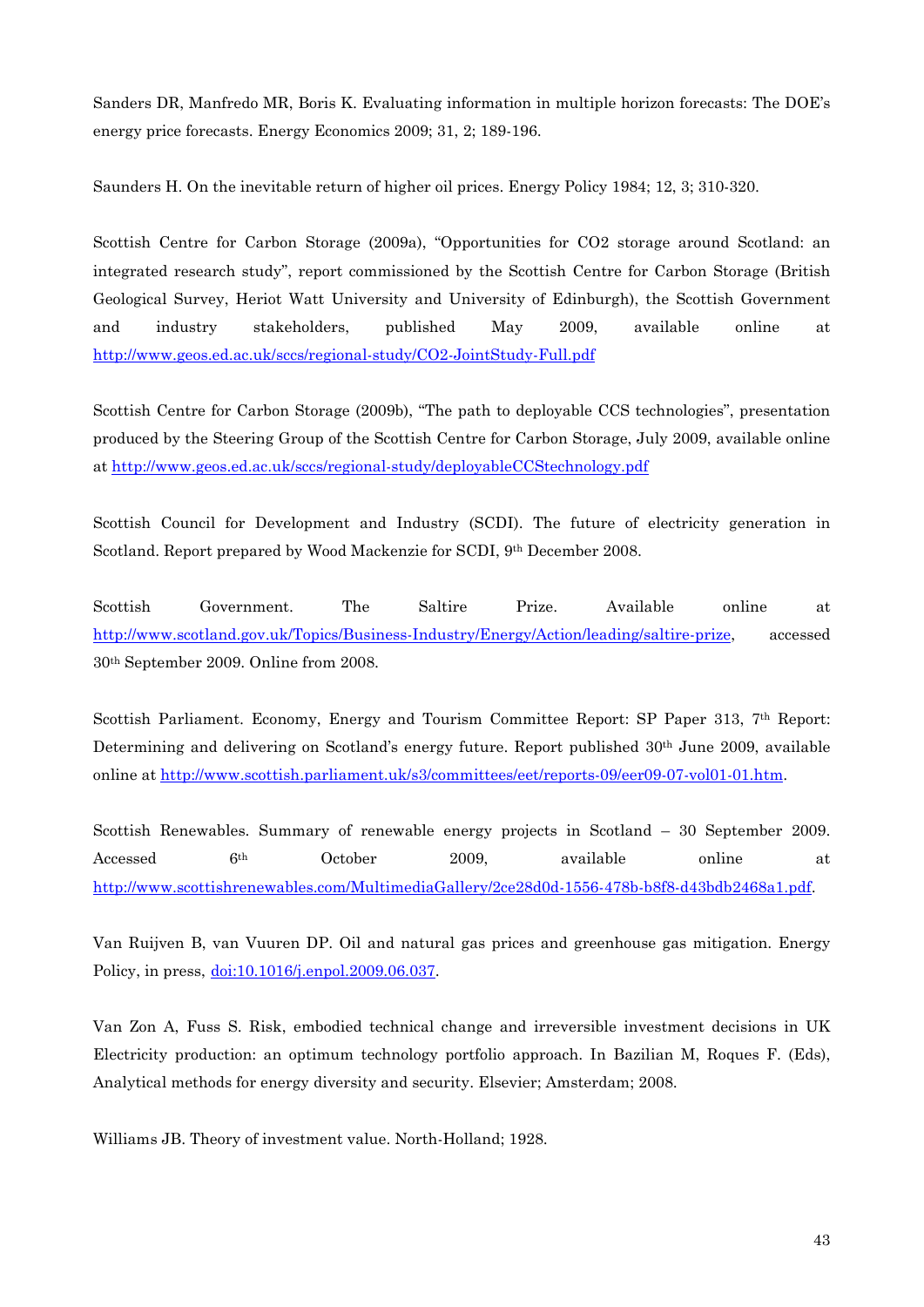#### **Appendix I: The portfolio effect for a two-technology example**

The gains from diversification of an electricity portfolio from a two-technology hypothetical case are apparent from Figure AI.1. In this example, technology 1 has a levelised cost of 7p/kWh with a year to year variability of standard deviation of 5%, while technology 2 has a levelised cost of 14p/kWh with a standard deviation of 3%. The correlation coefficient between these two hypothetical technologies is assumed to be 0.15.

At each end of the line shown in Figure AI.1. is the risk/cost combination from an electricity portfolio consisting solely of technology 1 and technology 2 respectively. A portfolio consisting solely of technology 2 would not be rational, since by increasing the share of technology 1 in the portfolio, a social planner choosing the electricity mix could achieve a portfolio with lower cost return and less risk (thus, moving us along the line segment down from Technology 2). Once we have a portfolio containing 63% of technology 2 and 37% of technology 1 we reach the minimum variance (MV) portfolio where risk is minimised. Increasing the share of technology 1 above 37% lowers the portfolio expected cost but increases the portfolio risk. Portfolios along the line between MV and a portfolio consisting entirely of technology 1 are therefore efficient, as portfolio costs are minimised for given levels of portfolio risk (and vice versa). Portfolios between MV and a portfolio consisting entirely of technology 2 are not efficient as portfolios could be found which offer significantly lower cost for the same level of risk. We can thus address our focus solely on efficient portfolios.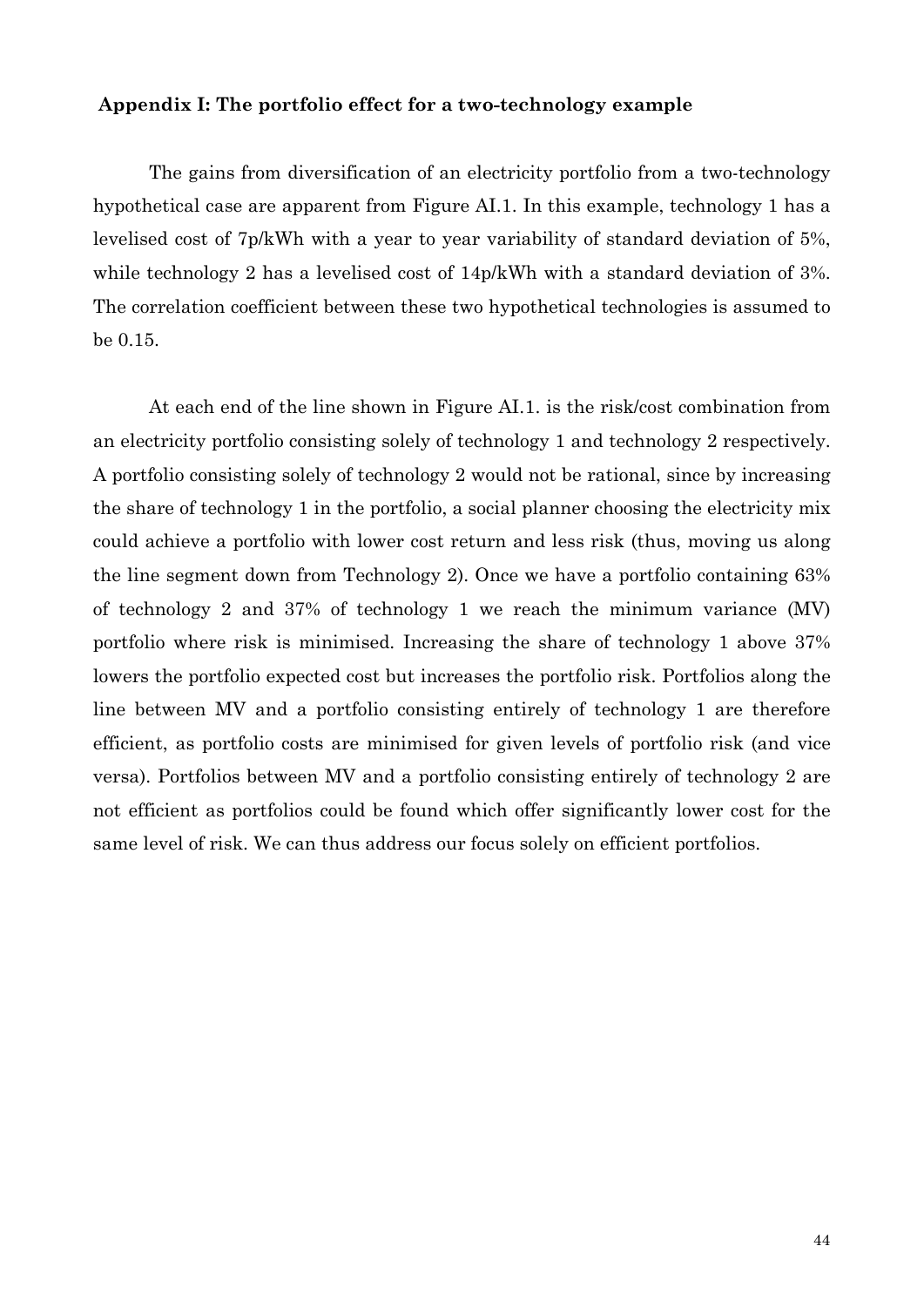*Figure AI.1: Hypothetical example of a two-technology portfolio demonstrating the "portfolio effect"*



The preference of rational planners in choosing between efficient portfolios can be shown using indifference curves, showing the combinations of risk and return for which utility is constant. Greater utility would be derived from lower cost for a given risk level, so indifference curves to the south-west in Figure AI.1 are preferred. Point T shows the tangency point between an investor with indifference curve  $IC_1$  and gives the expected return and risk for this (optimal) portfolio.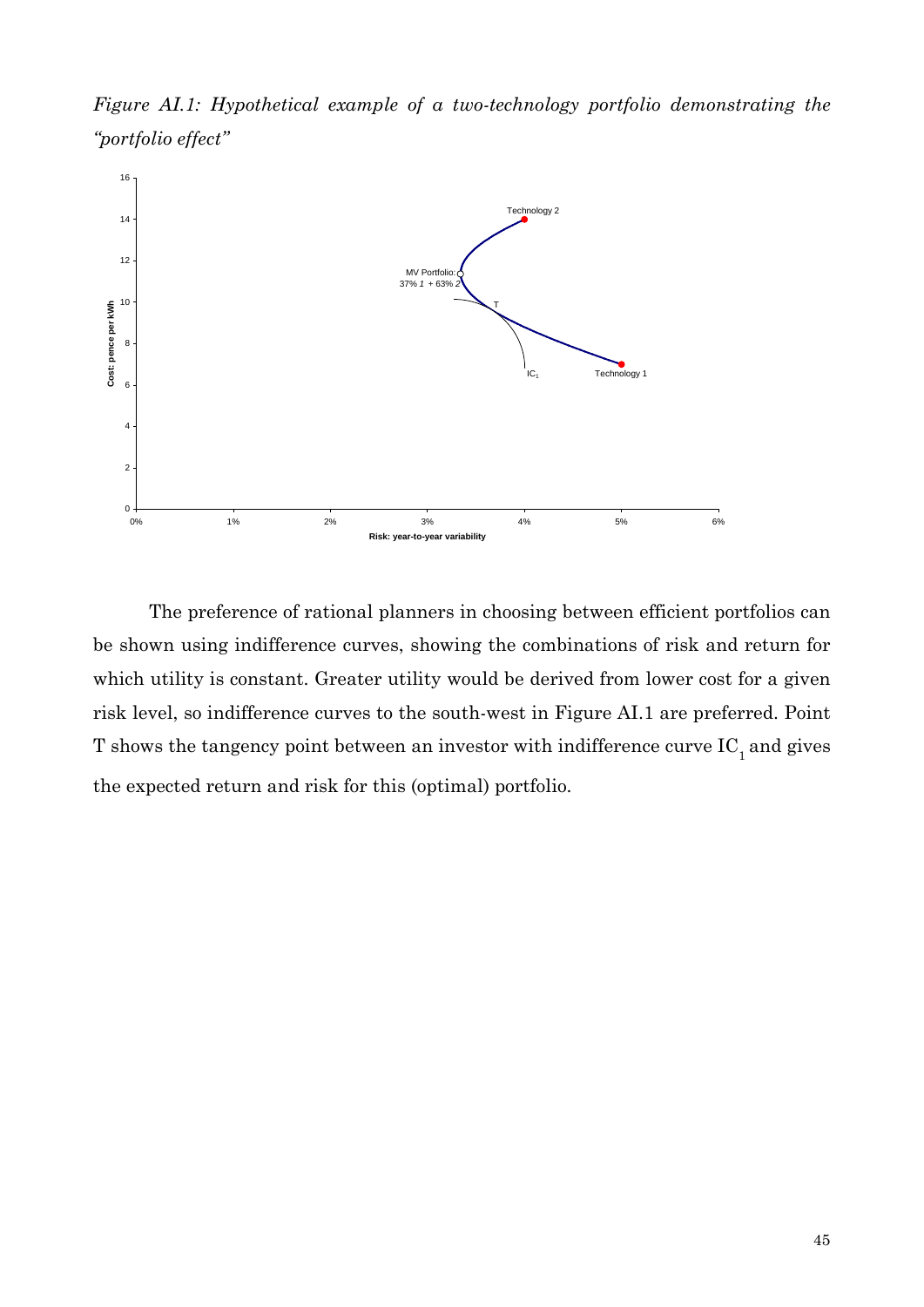## **Appendix II: Rationale for upper and lower bounds for each technology share in 2020 mix**

The selection of upper and lower bounds for the twelve technologies shares' in the Scottish electricity generation mix are necessarily subjective, and as such can be debated and discussed. In selecting the values shown in Table 6 for the maximum and minimum shares for each technology we had the first criteria that the maximum share should cover the highest figure seen across the four scenarios used in our analysis (which we labelled SCDI, SES1, SES2 and GH, and show in Table 7). The minimum shares we set at zero, so that we were in effect assuming that all of the output of each technology could be removed from the electricity network in Scotland, as would happen for planned outages at thermal stations, or periods of zero renewable energy resource, for instance.

**Wave and tidal** – the Scottish marine resource has been estimated at 79.2TWh/year (Scotland's Renewable Resource, 2001). This is greater than the likely total electricity demands from Scotland in 2020, and includes all wave and tidal resources. The actual amount of marine energy which can be extracted from the seas around Scotland is likely to be far smaller than this, given economic considerations; such as the additional grid infrastructure required to extract all of this power; the inhospitable environments in which devices would necessarily be based for all this energy to be extracted making costs higher; and the requirements for environmental obligations and the interests other sea-using groups, such as the fishing industry.

The Marine Energy Group within the Scottish Government's Forum for Renewable Energy Development in Scotland stated in 2004 (FREDS:MEG, 2004) that wave energy capacity in Scotland could reach 1300MW by 2020. Assuming a capacity factor of 30%, this equates to a total annual electrical output of 3416.4GWh, which is approximately 7.1% of the total electricity generated in Scotland in 2007. Recently, the Carbon Trust (2006) reported that the offshore wave potential in the UK is approximately 50TWh/year, which is about one-seventh of current electricity consumption. Nearshore wave devices around the UK have the potential to provide 7.8TWh, which is approximately 16.2% of total electricity generated in Scotland. We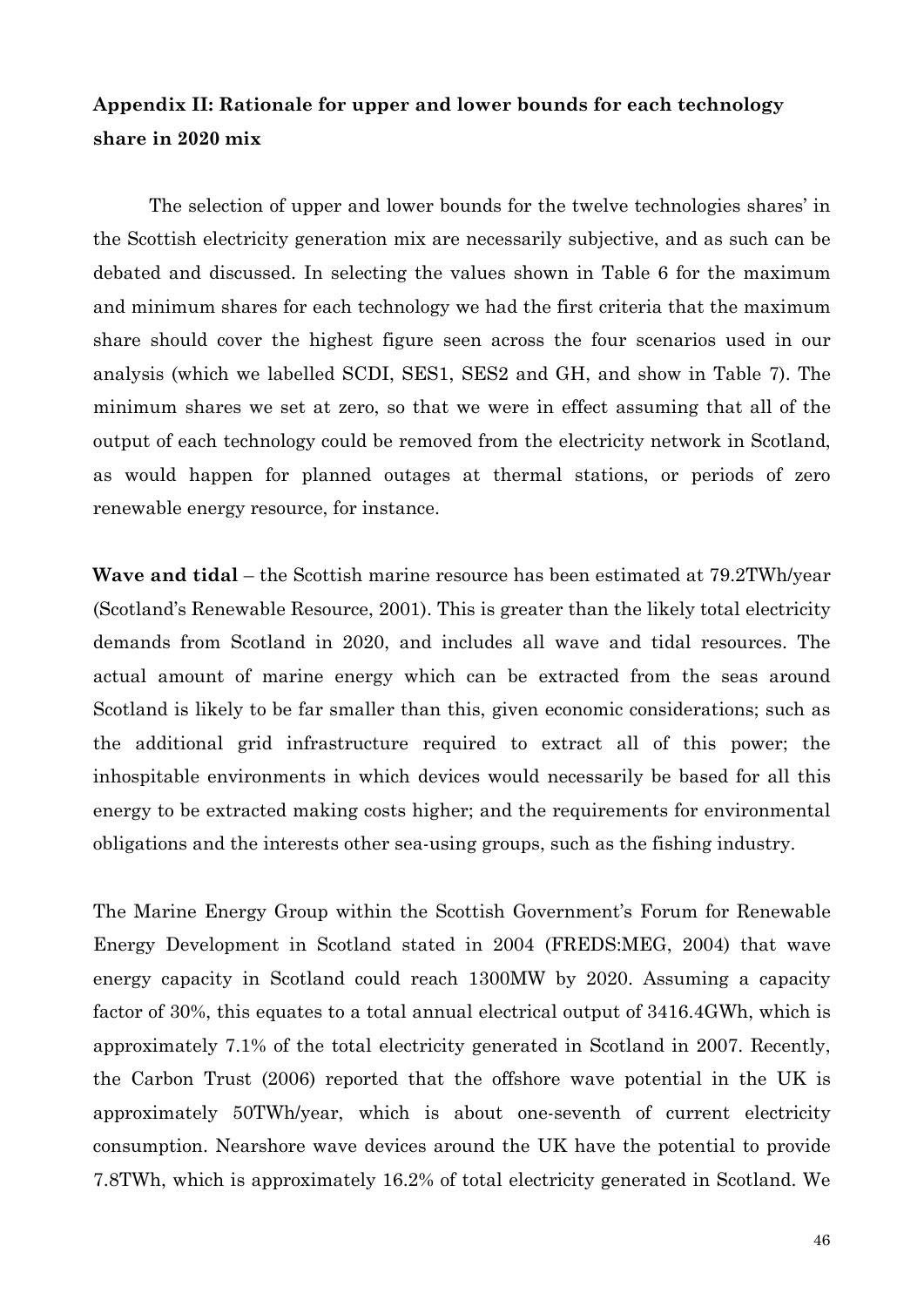use a maximum share for wave which lies between that estimated by the FREDS:MEG (2004) and the Carbon Trust (2006), and assume that the maximum share for wave energy in Scottish scenarios for 2020 is 10% of total Scottish electricity generation. As noted below, we undertake sensitivity analysis around this figure to show the importance of this assumption for the results and conclusions reached in the paper.

**Tidal –** the Scottish tidal resource has been estimated at 33.5TWh (FREDS:MEG, 2004), but, as above, this will include those resources which are not extractable for a number of economic, technical and environmental reasons. FREDS (2004) reported that the extractable tidal capacity at five locations around Scotland by 2020 – Pentland Firth, Orkney, Shetland, West Highlands and South West Scotland – could be as much as 2336MW, producing 6138GWh. This would equate to roughly 14.3% of Scottish generation in 2007 (see Table 2). The Carbon Trust (2005) reported that the UK technically extractable tidal energy resource was around 22TWh/year, around 6% of total UK electricity demand, but notes that this is around an upper limit, and may be optimistic and require revision downwards. We decided on a conservative maximum share of tidal energy in our portfolio for the Scottish electricity generation mix in 2020, and chose a realisable maximum of 5% by 2020.

As noted in the text above, and in the main paper, the possible size of each technologies share in a Scottish electricity generation future is open to question and highly speculative. For this paper, the crucial question is whether changing these maximum constraints impacts on the feasibility of superior portfolios. This is a natural place where sensitivity analysis is important, and we report the results of this in the text. In Section 4.2.2 we explore the implications for the results of relaxing the maximum shares for both wave and tidal, where we double these maximum shares independently and then simultaneously.

**Onshore wind** – the highest share for Onshore wind in any of the four scenarios is 30.5 (SCDI). There is low variability around this share across the other scenarios, with a range from 28.1% to 30.5%. We assume a maximum share for onshore wind of 35.0%.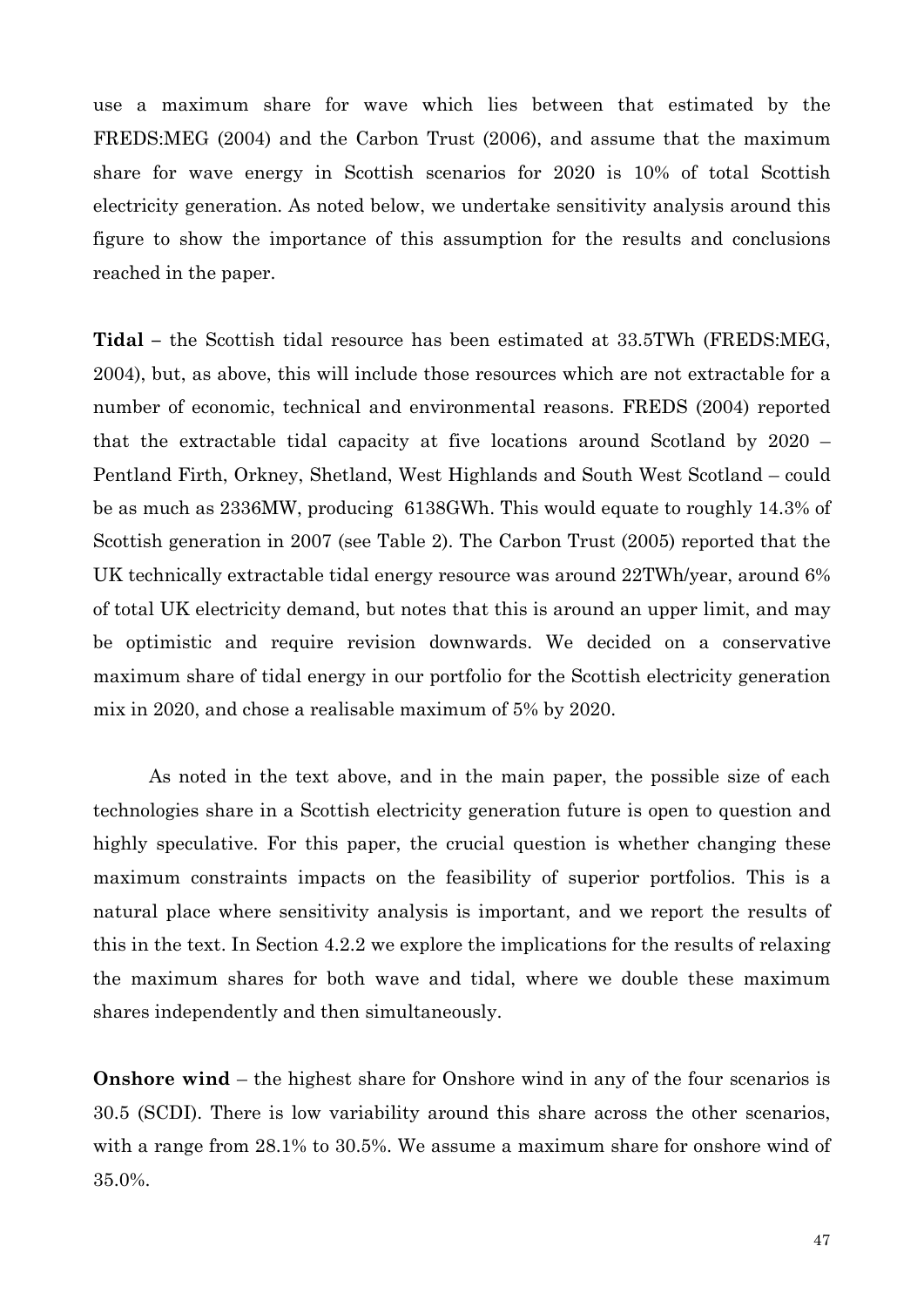**Offshore wind** – the higher share for Offshore wind in any of the four scenarios is 10.4% (SES1). There is some variability across the other scenarios, where this share ranges from 2.3 to 10.4%. We assume a maximum share for offshore wind of 15.0%, which is slightly higher than the highest share for this technology across the four scenarios.

**Nuclear** – as discussed in the Introduction, the future role for Nuclear technologies in the Scottish generation mix is highly uncertain due to political (i.e. the SNP minority government's stance on new nuclear build) and economic (i.e. the lifetimes of the two existing nuclear facilities running out between 2015 and 2023). As with the assumptions for the maximum shares for wave and tidal we explore the importance of Nuclear technology to the construction of efficient portfolios in sensitivity analysis. In our central case, we assume a maximum share of 20%, which is slightly lower than the share of Nuclear in the generation mix for 2007. Nuclear generation's share of total electricity generated in the four scenarios for the Scottish generation mix in 2020 varies between 14.1% and 18.0%, and so within a maximum share of 20%. In sensitivity analysis in Section 4.2.2 we explore the impact of constraining the maximum share to the same as the minimum share – zero per cent.

**CCGT (including CCGT with CCS)** – we assume a maximum share of 25% for both CCGT technologies – with and without CCS. This is consistent with the four scenarios for the generation mix in Scotland predicting a share for this technology of a maximum of 24.0%. As with the other thermal technologies, the minimum share that we assume these technologies could provide in 2020 is zero per cent.

**Pulverised fuel (including pulverised fuel with CCS)** – we assume a maximum share of 35.0% for coal power generation in Scotland in 2020 – with and without CCS. This is consistent with the four scenarios for the generation mix in Scotland, predicting a maximum share for this technology of 32.4%. As with CCGT, the range of the shares for this technology across the four scenarios varies considerably – the GH scenario is unique from these four in assuming that there will be more generation from coal than gas in Scotland in 2020.